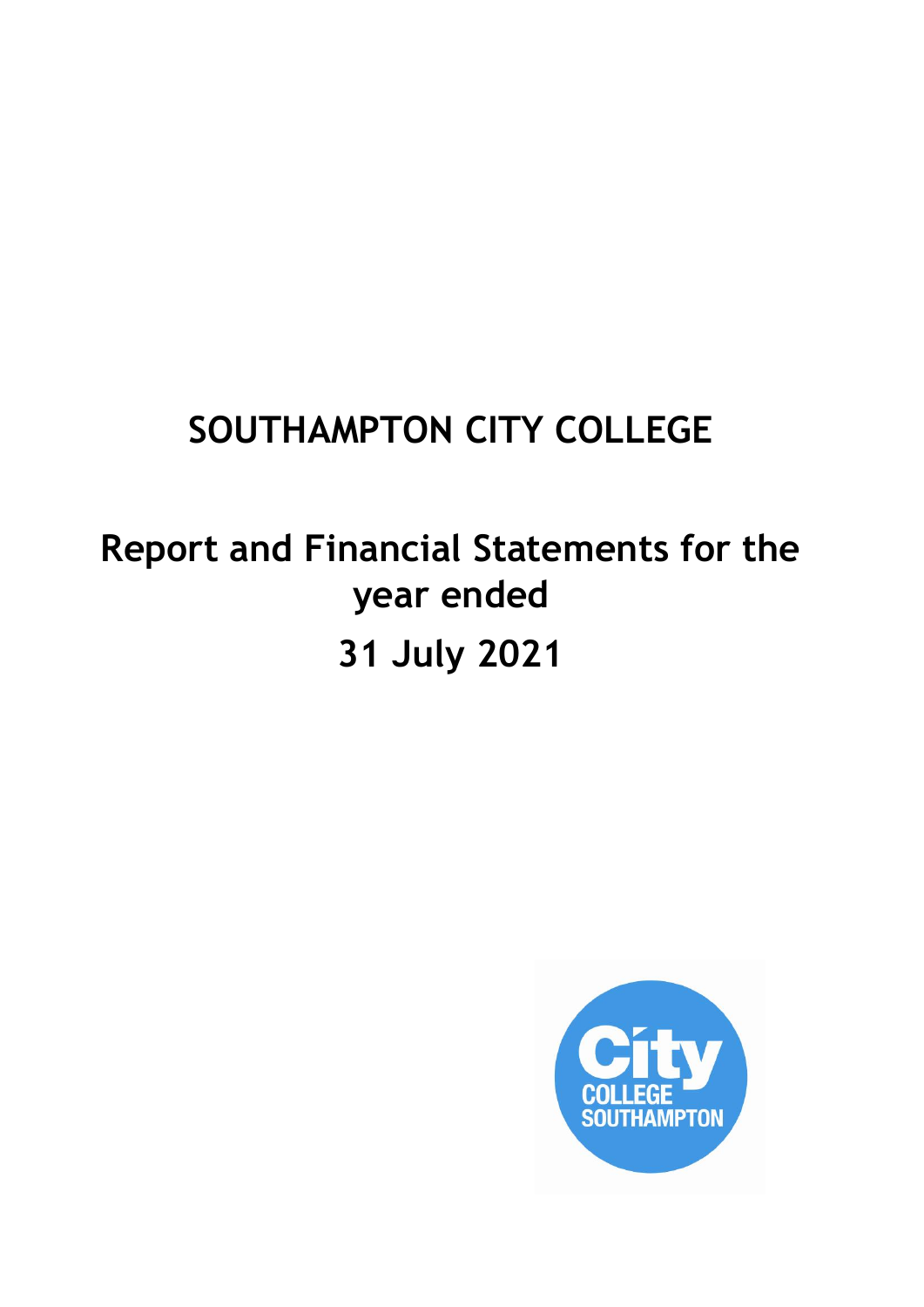# **CONTENTS**

|                                                                 | Page<br>number |
|-----------------------------------------------------------------|----------------|
| Reference and Administrative Details                            | 2              |
| Members' Report                                                 | 3              |
| <b>Governance Statement</b>                                     | 13             |
| Statement on Regularity, Propriety and Compliance               | 21             |
| Statement of Responsibilities of the Members of the Corporation | 22             |
| Independent Auditor's Report on the Financial Statements        | 24             |
| Statement of Comprehensive Income and Expenditure               | 29             |
| <b>Statement of Changes in Reserves</b>                         | 30             |
| <b>Balance Sheet</b>                                            | 31             |
| <b>Statement of Cash Flows</b>                                  | 32             |
| Notes to the Financial Statements                               | 33             |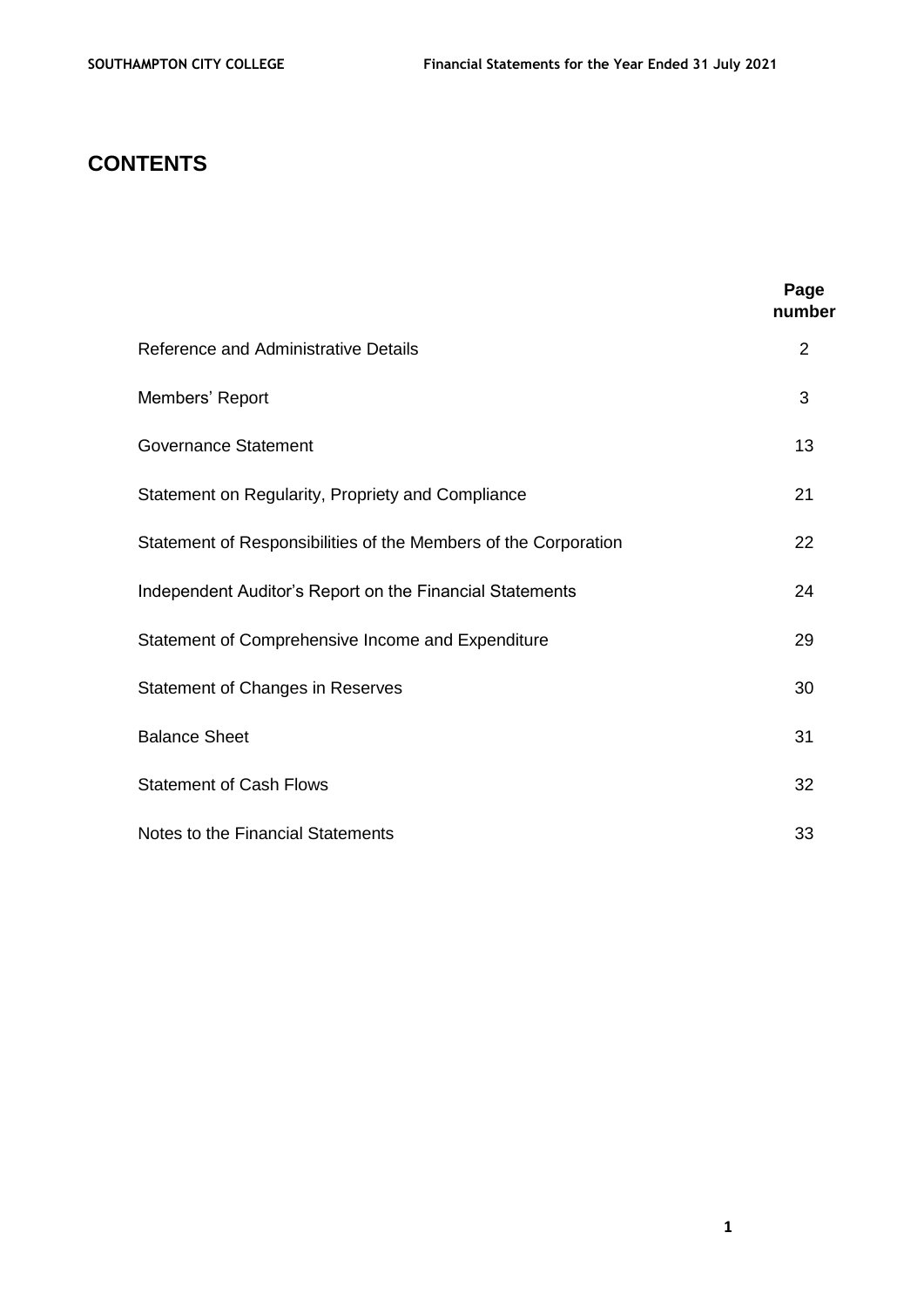# **Reference and Administrative Details**

#### **Board of Governors**

A full list of Governors is given on page 14 of these financial statements.

#### **Clerk to the Corporation**

Lily Garth

#### **Senior Leadership Team**

Sarah Stannard, Principal & CEO; Accounting Officer Robert Rees, Vice Principal Curriculum & Quality (to 18 April 2021) Karen Northover, Vice Principal Curriculum & Quality (from 19 April 2021) Jeremy Cook, Vice Principal Finance & Resources (to 16 July 2021) Anne Whitworth, Vice Principal Finance & Resources (from 1 September 2021)

#### **Principal and Registered Office**

St Mary Street Southampton SO14 1AR

#### **Professional Advisers**

| External auditors: | <b>RSM UK Audit LLP</b>                     |
|--------------------|---------------------------------------------|
| Bankers:           | Santander Corporate & Commercial Banking    |
| Solicitors:        | Womble Bond Dickinson (UK) LLP, Southampton |
|                    | & Rollits LLP, Hull                         |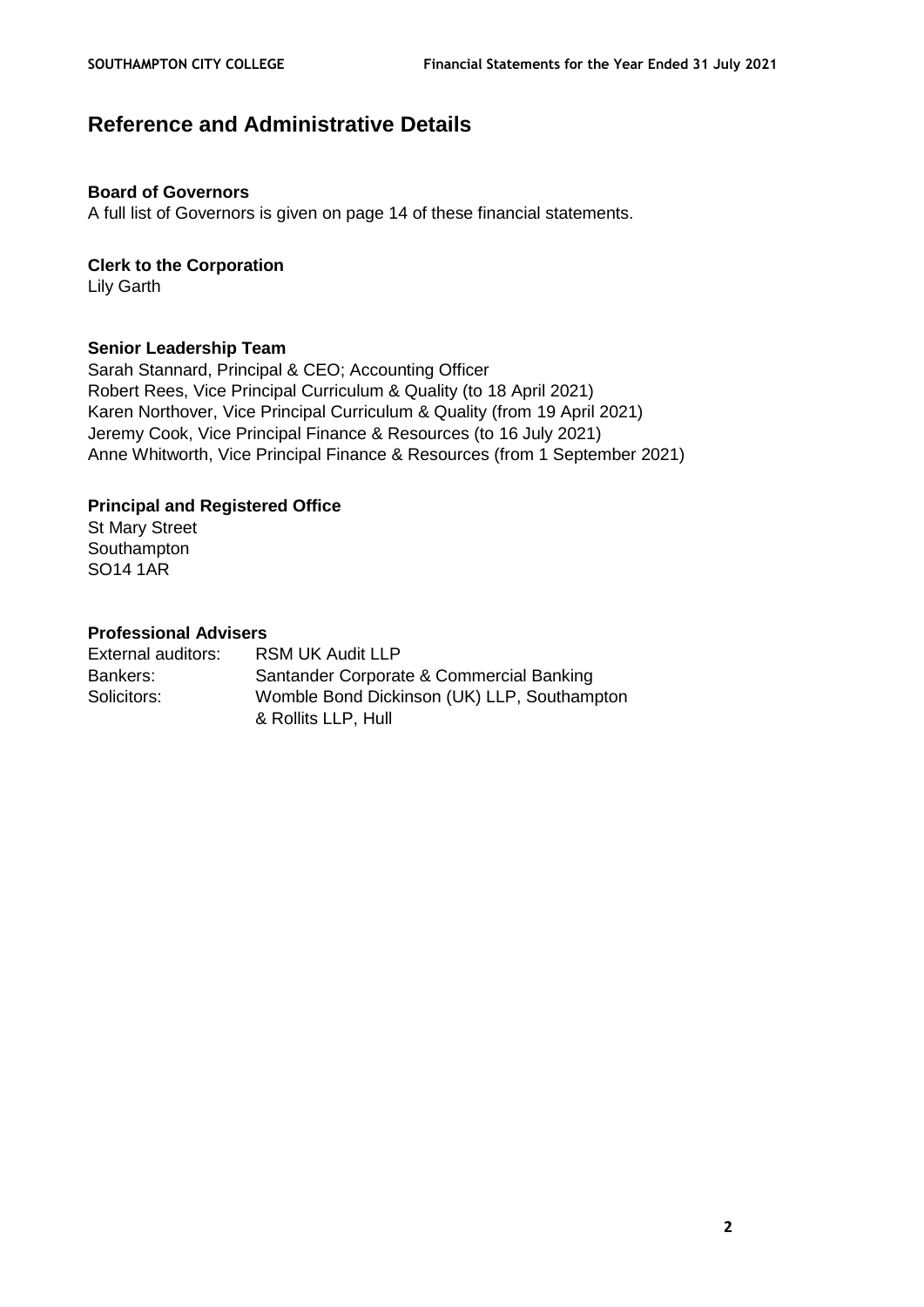# **Members' Report**

## **OBJECTIVES AND STRATEGY**

The governing body present their annual report together with the financial statements and auditor's report for Southampton City College for the year ended 31 July 2021.

# **Legal Status**

The Corporation was established under the Further and Higher Education Act 1992 for the purpose of conducting Southampton City College. The College is an exempt charity for the purposes of Part 3 of the Charities Act 2011. The Corporation was incorporated as Southampton Technical College. On 23 February 1995, the Secretary of State granted consent to the Corporation to change the College's name to Southampton City College and the change of name was effective from 1 September 1995. The College trades under the name City College Southampton as the Corporation believes that this name represents the broader activities of the College within its environment.

# **MISSION, VISION AND STRATEGY**

**Mission:** We provide excellent career-led learning which prepares our students to succeed at work and in life.

**Vision:** City College aspires to be a College which is recognised as:

- Expert in career-focused education and training
- First choice for career-focused education for students, apprentices, parents and employers
- A key partner in the development of skills in Southampton and the Solent
- Outstanding in all that we do

## **Values:**

- Learning, is the heart of all we do
- We strive for success
- We aspire for everyone to achieve their full potential
- We share our good ideas with each other
- We treat each other with respect and dignity
- We celebrate our successes.

#### **Implementation of the Strategic Plan**

In December 2020 the College reviewed its strategic plan and a new plan for 2020-2023 was approved by the Board.

During the 2020/21 year the College's strategic objectives were to:

- Deliver outstanding learning and a life enhancing student experience
- Achieve robust financial health
- Plan and deliver a curriculum which equips students with great work and life skills
- Provide employers with skilled new workers and support them to improve their employees' skills
- Develop a College community that is a great place to work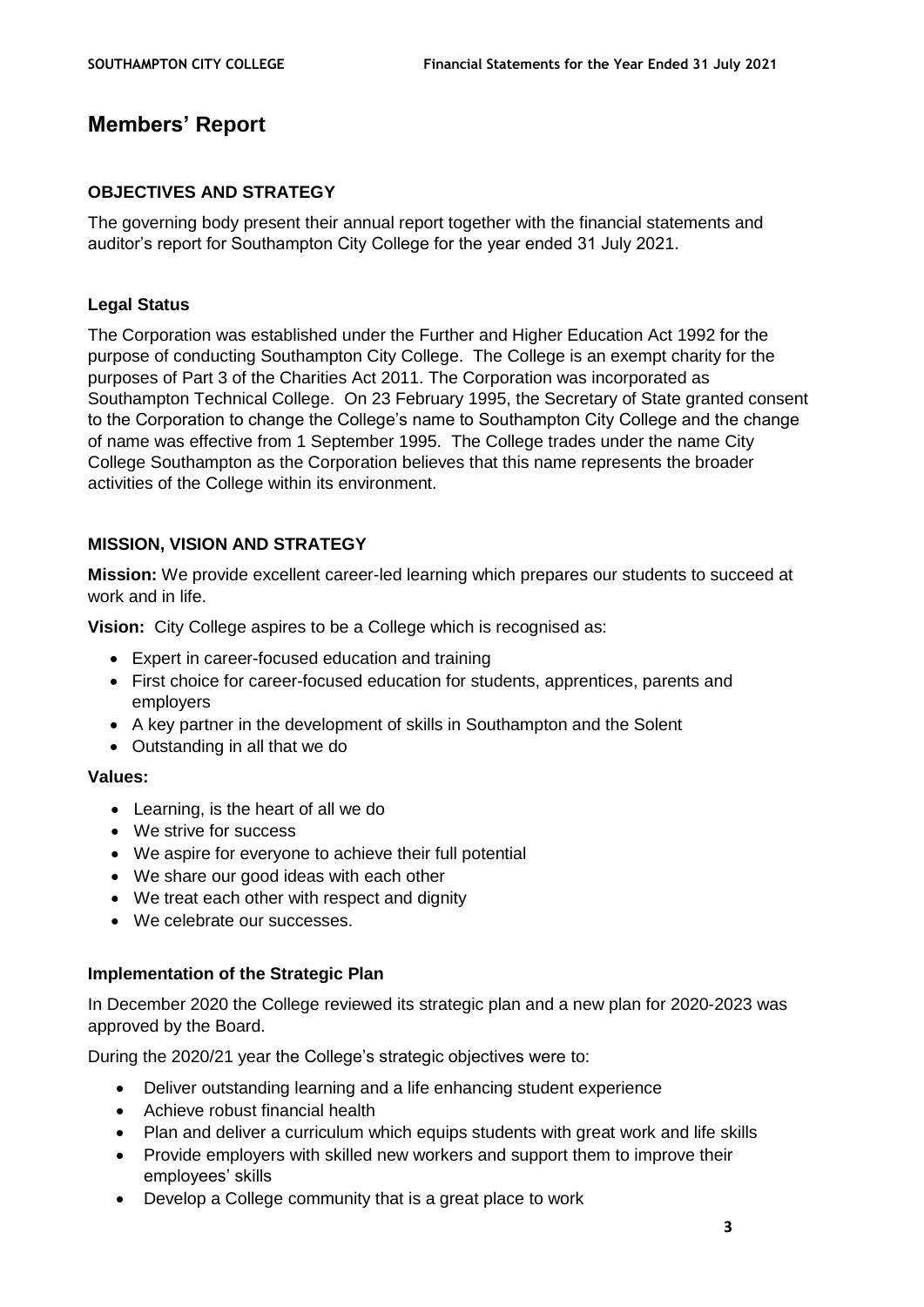• Work collaboratively to ensure the continuation of a strong further education offer for Southampton and surrounding areas.

# **RESOURCES**

The College has various resources that it can deploy in pursuit of its strategic objectives.

# **Tangible**

The College has its main campus at St Mary Street, Southampton and a specialist Marine Skills Centre at Hazel Road, Woolston.

# **Financial**

The College has net assets of £11.5m, excluding pension liabilities (2019/20: £12.04m).

When pension liabilities are included, the College has net liabilities of £2.8m. This is an improvement of £3.3m from the 2019/20 figure. This change was caused by the annual actuarial valuation of the Hampshire County Council Pension Scheme (LGPS) which calculated a substantial actuarial gain for the period of £4.7m (2019/20: loss £6.4m). Annual actuarial valuations can fluctuate significantly from year to year.

# **People**

The College employs 206 people (expressed as full-time equivalents), of whom 97.5 are teaching staff. The staff numbers referred to in note 7 are calculated on a different basis, being the average headcount for the year.

#### **Student Numbers**

Student numbers on a headcount basis are as follows:

|                                        | 2021  | 2020  |
|----------------------------------------|-------|-------|
| $16 - 19$                              | 1,006 | 1,045 |
| Funded adults - Adult Education Budget | 1,442 | 1,627 |
| <b>Higher Education</b>                | 125   | 195   |
| Apprentices                            | 404   | 605   |
| Other                                  | 856   | 989   |
| Total                                  | 3,833 | 4,461 |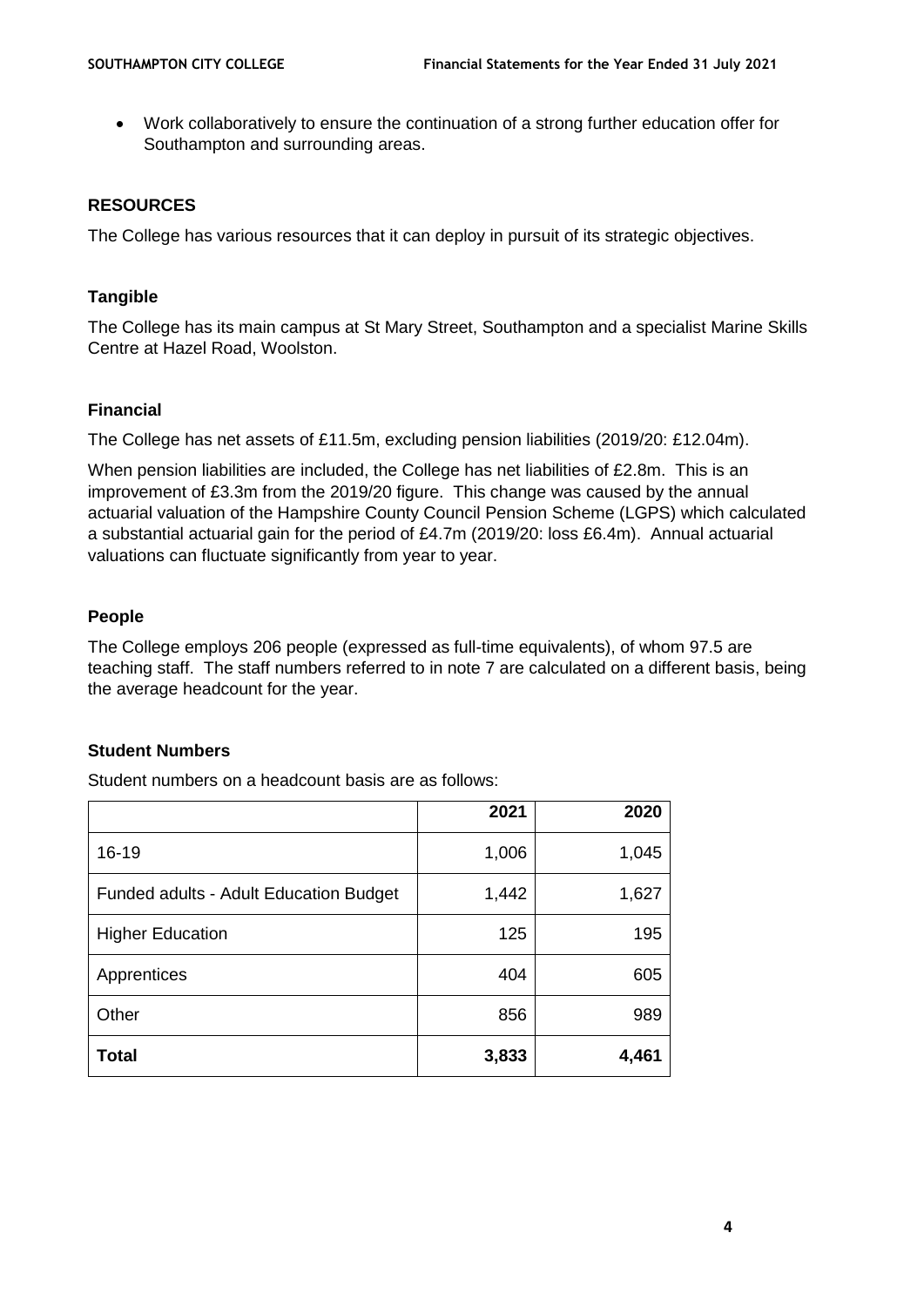# **Reputation**

The College has a good reputation locally and regionally and is recognised by a wide range of stakeholders as an essential provider and contributor to the economic health and development of the city.

The College's good reputation and strong relationships with stakeholders has been maintained (despite the extended period of uncertainty) through active stakeholder relationship management by the College's leaders and managers.

#### **Stakeholders**

In line with other colleges and with universities, City College has many stakeholders. These include:

- Students
- Staff
- Local employers
- Local community
- Southampton City Council
- Southampton Chamber of Commerce
- Solent LEP
- Solent colleges and universities
- Trade Unions
- Professional bodies
- Education sector funding bodies
- FE Commissioner
- The Department for Education

The College recognises the importance of these relationships and engages in regular communication with all stakeholders through a number of different channels.

## **FINANCIAL PERFORMANCE**

#### **Results**

The operating outturn for the year was a deficit of £1.43m before other gains and losses (2019/20: surplus £514k). This deficit was after the receipt of additional funding provided by the ESFA of £2.48m (2019/20: £3.46m) and savings on pay costs during the year.

The College did not furlough any staff during the year but was able to operate with fewer staff than planned.

During the year the College incurred significant expenditure on backlog maintenance, which amounted to just under £1.4m. This expenditure is included within other operating expenses (premises costs) and was agreed in advance with the ESFA.

The outturn for total comprehensive income was positive at £3.29m (2019/20: negative £5.88m) due to the impact of the LGPS actuarial gain of £4.72m (2019/20: £6.39m actuarial loss).

The College's Financial Health as calculated on the Education Skills Funding Agency's Financial Health tool was Inadequate. This was the same result as in 2019/20 and 2018/19.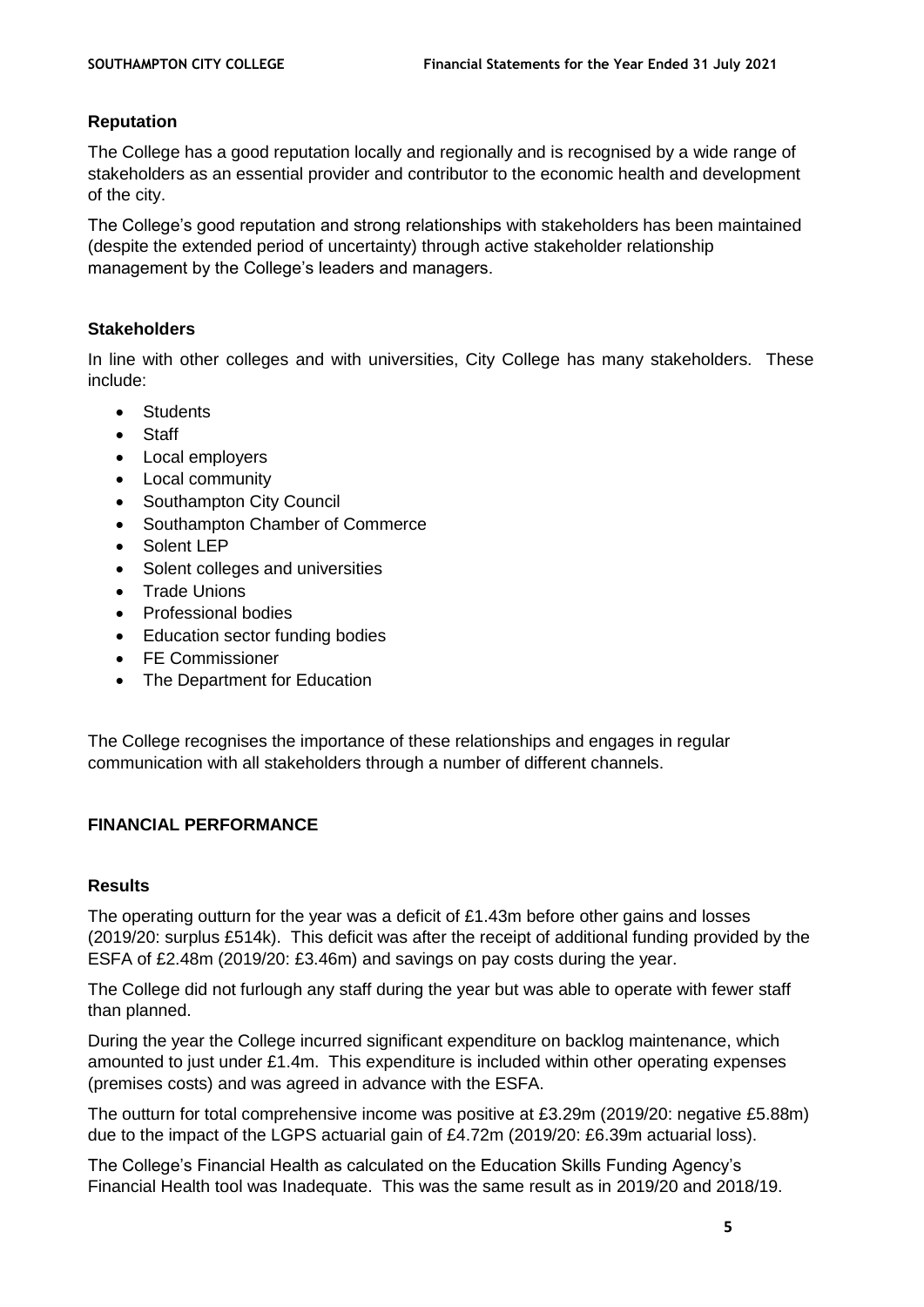The College has significant reliance on the education sector's funding bodies for its income, largely from recurrent grants. In 2020/21 FE funding bodies provided 87% of the College's total income (2019/20: 85%).

The College's overall income was £801k lower than the previous year. Income for major areas of College income were worse or better, as follows:

- 16-18 year old student funding was £527k higher than the previous year at £6.03m (2019/20: £5.5m).
- Adult Education Budget (AEB) courses performed less well through the year, and it is believed this was largely due to the Covid-19 pandemic. The College delivered around 70% of its AEB allocation.
- £2.48m of working capital support provided by the ESFA (2019/20: £3.46m).

Staff costs, excluding restructuring, increased by 6.3% in the year, of which 2.7% related to the increase in FRS102 pension charge. All staff received a lump sum pay award during the year of £350, or proportion thereof for part time staff. The FRS102 pension charge for the year included within these pay costs was £614k, which was an increase of £232k on the previous year.

Operating expenses excluding premises costs increased by approximately £65k (2.6%). However, this was after the inclusion of £249k of coronavirus related costs. Clearly if these costs had not been incurred there would have been a saving compared with the previous year. The planned programme of catch-up maintenance on buildings and IT infrastructure continued throughout this year.

The College has accumulated deficit reserves of £2.82m (2019/20: deficit £6.11m). Cash and short-term investment balances at 31 July 2021 were £1.25m (2019/20: £1.26m).

Tangible fixed asset additions during the year amounted to £256k for updates to equipment.

# **Treasury Policies and Objectives**

The College has treasury management arrangements in place to manage cash flows, banking arrangements and the risks associated with those activities.

# **Cash Flows and Liquidity**

The size of the College's total borrowing and its approach to interest rates was calculated to ensure a reasonable cushion between the total cost of servicing debt and operating cash flow at the time of the redevelopment program starting in 2009.

Since then changes in government policy (which reduced the funding rate per student and substantially reduced the number of adult students participating in education), and the costs of the extra support needed to enable City College's student cohort to succeed, has changed the operating model compared to that used in the initial business case to support the loan.

The net cash inflow from operating activities of £378k (2019/20: £1.75m) includes £2.48m of Emergency Funding from the ESFA (2019/20: £3.46m). As highlighted in previous financial statements, since a merger did not take place the College required additional financial support from the ESFA to continue its operations. This funding is recognised as Grant Income as the terms of the Grant Agreement create a low probability of conversion to a loan in the future.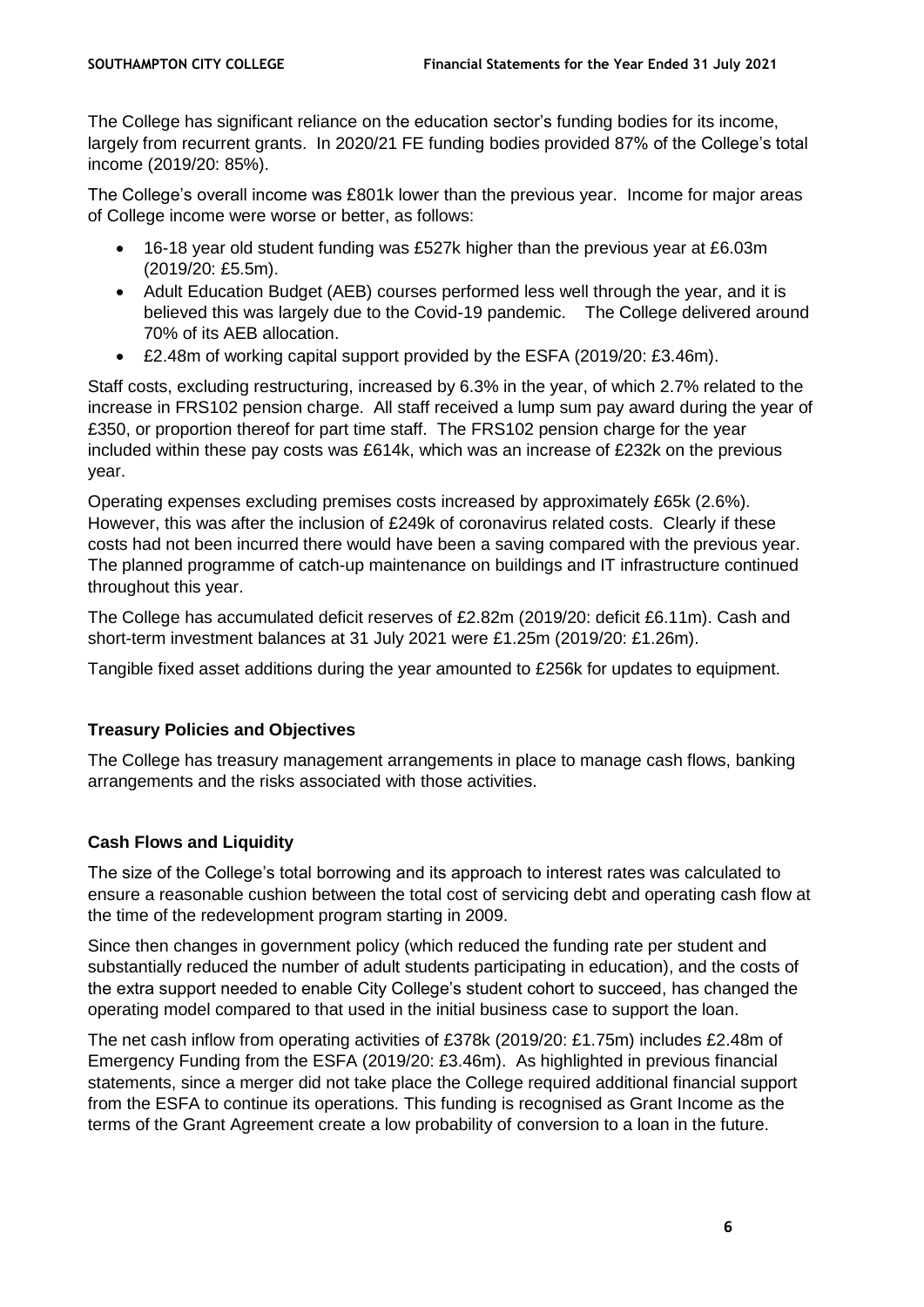# **Banking**

The College holds its day-to-day banking and a long-term loan with Santander bank.

The College breached its loan covenants in 2020/21, but due to the efforts of the Corporation to secure a long term financially viable solution, Santander previously put in place Reservation of Rights letters which waived its right to take immediate action. This loan has been classified as short term in these financial statements as it was in previous years.

Santander remains supportive of the College, as it continues to work on a long-term solution with the support of the Department for Education.

# **Reserves**

The College has no formal Reserves Policy but recognises the importance of reserves in the financial stability of any organisation. As at the balance sheet date, the Income and Expenditure account reserve stands at a deficit of £6.6m (2020: deficit £9.9m). The College would aim to clear the deficit balance by completing the work described in the Future Developments section on page 8. The College currently holds no restricted reserves.

#### **Payment performance**

The Late Payment of Commercial Debts (Interest) Act 1998, which came into force on 1 November 1998, requires Colleges, in the absence of agreement to the contrary, to make payments to suppliers within 30 days of either the provision of goods or services or the date on which the invoice was received. The target set by the Treasury for payment to suppliers within 30 days is 95 per cent.

During the accounting period 1 August 2020 to 31 July 2021, the College paid 86 per cent of its invoices within 30 days of date of invoice. The College incurred no interest charges in respect of late payment for this period.

# **CURRENT PERFORMANCE AND FUTURE DEVELOPMENT**

#### **Key Performance Indicators**

The College measures its performance against a holistic set of KPIs which monitor progress in achieving the College's Strategic Objectives. Detailed Financial KPIs are reported in the monthly management accounts.

The measures used to monitor progress and inform the Governing Body are reviewed annually and targets are agreed at the start of each year. The College is committed to observing the importance of sector measures and indicators and uses external benchmarks to help set targets, wherever that data exists. Performance is reported at each Board meeting against these targets and against results from the previous year.

The College completes an annual Finance Record for the Education and Skills Funding Agency (ESFA), which calculates a financial health rating for the College. The ESFA calculates a Finance Dashboard for all English colleges, which compares each college's financial performance on a number of metrics to sector medians and to ESFA targets. This is reviewed by the Board and used to inform financial targets and decision making.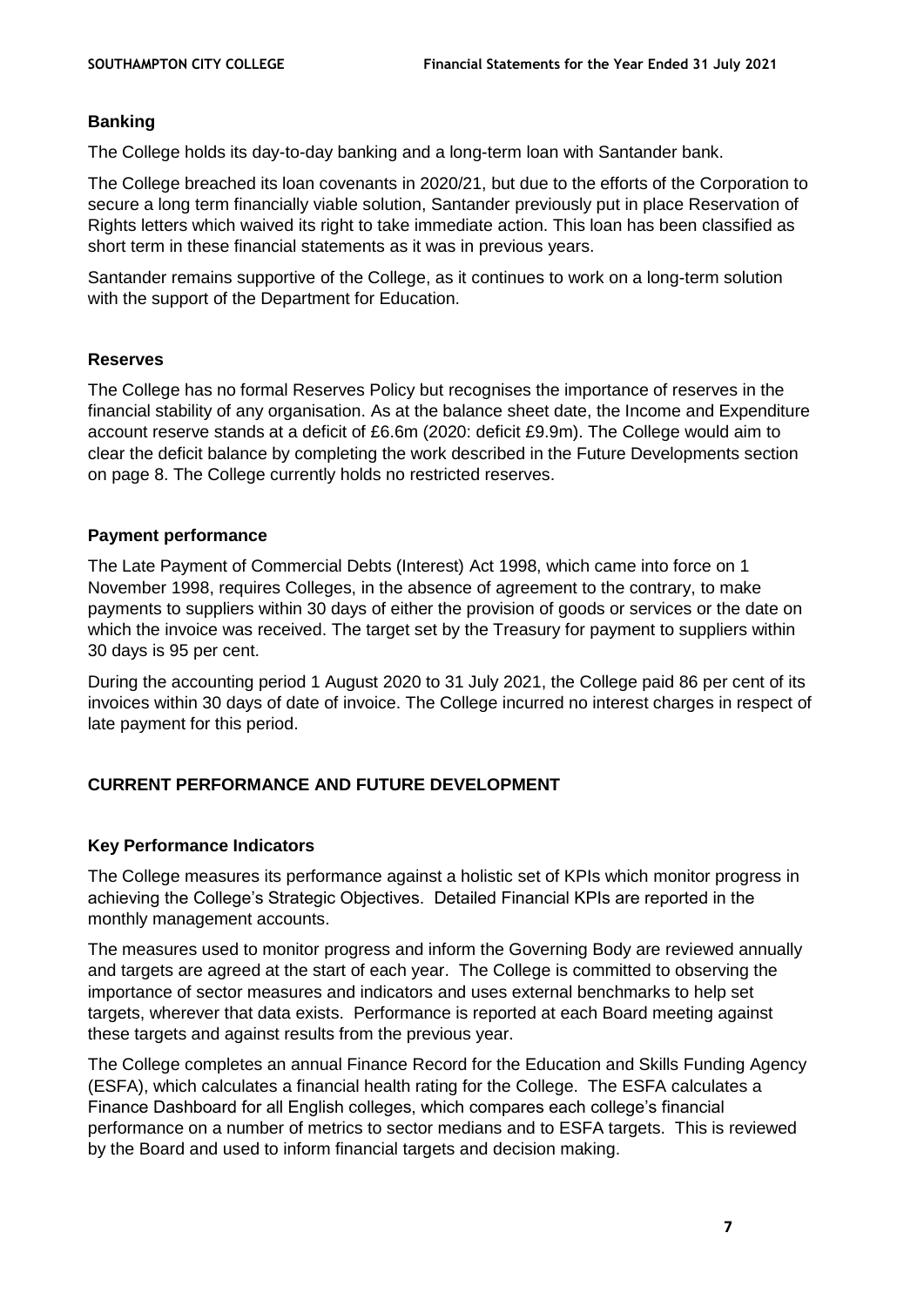#### **Student Outcomes**

This year qualification achievement rates for 16-18 year olds improved by 4.6% compared with the previous year and are now at 87.8%, which is 4.4% above the last national published rates. This is the fifth consecutive year of improvement in 16-18 student outcomes.

For adult students, overall achievement declined slightly, however this was to be expected due to the impact of the coronavirus pandemic on the completion of qualifications particularly in lowlevel basic skills courses such as ESOL, English and Mathematics.

# **Future Developments**

It has been the Corporation's view since the spring of 2015 that to ensure the provision of high quality, sustainable further education in Southampton, the community and employers in the city would be best served by City College merging with other educational partners to create a larger, more financially viable and resilient organisation.

Since 2015 the Corporation and Senior Management have been working with the ESFA, the FE Commissioner and partners on achieving this outcome.

- From June 2016 the College was working on the implementation of the Area Review process recommendation to merge with Solent University. In February 2018 the application to merge was refused by the Department of Education.
- The College undertook a rapid and focused Structure and Prospects Appraisal, with the support of the FE Commissioner team and the ESFA, which concluded in early June 2018. The Board selected Eastleigh College as its merger partner, the application by Eastleigh College for funding to support the merger was rejected in February 2019 by the ESFA and Eastleigh College withdrew.
- In the first half 2019 the FE Commissioner held a review of provision in the Southampton travel-to-learn area, involving all colleges with 50 or more 16-18 year old students from the city of Southampton.
- In September 2019 Itchen Sixth Form College began work on a proposal for the merger of City College with Itchen. In September 2020 the Department for Education refused the proposal.
- The DfE advised the College in the autumn 2020 that the FE Commissioner's team would be undertaking a Citywide Solution review, which involves Southampton City College and other local further education providers. The FE Commissioner's team is aiming to present recommendations to the Skills Minister in December 2021.

The ESFA continues to support City College in its work to agree and implement a sustainable, long-term solution that will deliver high quality further education to the community and employers of Southampton.

# **Principal Risks and Uncertainties**

The College has undertaken further work during the year to develop and embed its system of internal control, including financial, operational and risk management which is designed to protect the College's assets and reputation.

A risk register is maintained for the College, which is reviewed monthly by the Senior Management Team and at each Audit & Risk Committee meeting (4 times a year). The Risk Register identifies key risks, likelihood of these occurring, potential impact on the College and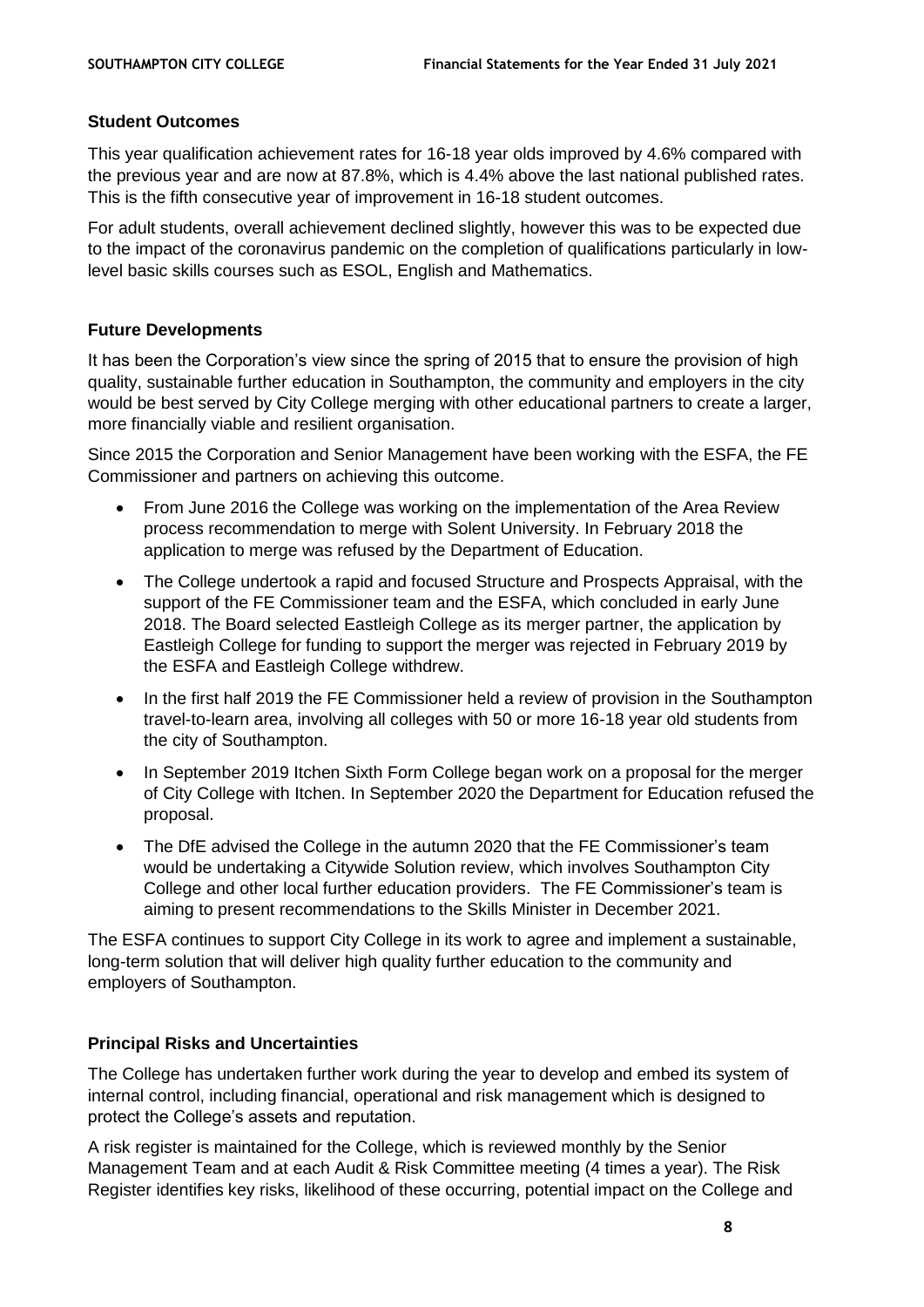actions being taken to mitigate them. Risks are assessed using a consistent scoring system recommended by the College's internal auditors.

Below are the principal risks, from the Risk Register, which would have the most significant adverse impact on the College if they materialised.

#### **Government funding**

The College has considerable reliance on continued government funding through the FE funding bodies and the OfS. In 2020/21, 87% of the College's revenue was publicly funded and this level of requirement is expected to continue. There can be no assurance that government policy or practice will remain the same or that public funding will continue at the same levels or on the same terms.

This risk is mitigated in a number of ways, by ensuring that:

- The College is rigorous in delivering high quality education and training
- The College is focused on priority areas which will continue to benefit from public funding
- Considerable effort is in place on maintaining and managing key relationships with the various funding bodies and agencies
- Other income is generated through direct and indirect contractual arrangements.

# **Going concern and failure to maintain the financial viability of the College**

The College's current financial health grade for 2020/21 is assessed by the ESFA as Inadequate and the College is aware of several issues which could impact on its future:

- the reservation of rights by the College's bankers, Santander, to call in outstanding loan balances at any time
- a decision by the ESFA not to provide further financial support
- uncertainty over its future may severely reduce student recruitment, which would weaken income and/or increase staff turnover, which could increase costs
- Covid-19 leading to reduced student recruitment and associated funding.

This risk is mitigated in a number of ways:

- Close working with the DfE, FE Commissioner, ESFA, City Council, MPs and local education institutions to agree and implement an acceptable long-term solution
- Regular and open communication with ESFA and Santander
- Rigorous budget setting and sensitivity analysis
- Regular in year budget monitoring
- Robust financial controls
- Continuous focus on procurement efficiencies
- Following government advice in relation to Covid-19

# **Failure to mitigate the risks of the Covid-19 pandemic to minimise disruption to teaching, learning and all other aspects of the College's operations**

The College is aware that the effect of the pandemic has and could continue to negatively impacted on the College in a number of ways: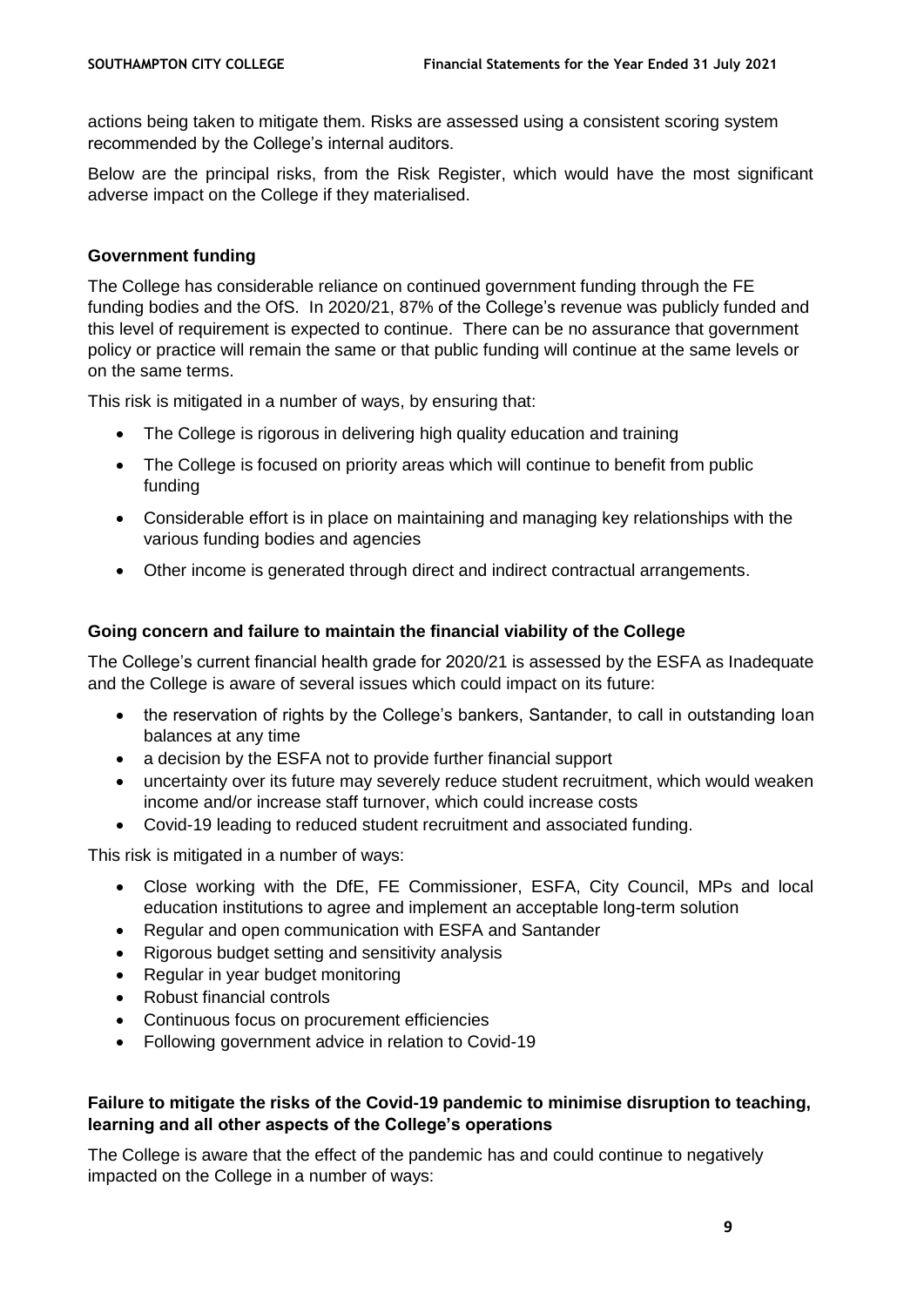- Reduce adult student and apprentice recruitment
- Reduce the quality of the learning experience for students and apprentices
- Increase the risk of a student or member of staff becoming severely ill

Risk mitigation includes:

- Following government advice and, where appropriate, introducing further safety measures
- Effective engagement with AoC and key local organisations such as PHE, NHS, Local Authorities etc.
- Strong and effective work by Health and Safety Committee including valuable input from **UCU**
- Providing online learning, support and engagement to minimise the impact of lockdowns on the progress of students and apprentices
- An orderly and effective return of staff and students following lockdowns
- Thorough risk assessment agreed by the Health and Safety Committee, Senior Management Team and reviewed by Governors.
- Undertaking student assessments throughout the year where required by awarding bodies

# **OTHER INFORMATION**

# **Public Benefit**

Southampton City College is an exempt charity under the Part 3 of the Charities Act 2011 and is regulated by the Secretary of State for Education. The members of the Governing Body, who are trustees of the charity, are disclosed on page 14.

In setting and reviewing the College's strategic objectives, the Governing Body has had due regard for the Charity Commission's guidance on public benefit and particularly upon its supplementary guidance on the advancement of education. The guidance sets out the requirement that all organisations wishing to be recognised as charities must demonstrate, explicitly, that their aims are for the public benefit.

In delivering its mission, the College provides the following identifiable public benefits through the advancement of education:

- High quality teaching
- Widening participation in education
- Excellent employment record for students
- Strong student support systems
- Links with employers, industry and commerce.

City College is recognised by local and national stakeholders as providing education and training that is essential to the community and economy of the city of Southampton. The College has a highly inclusive Study Programme offer which provides over 1,000 local young people a year with either highly technical education and training in key sectors such as Marine and Health Care or a ladder of courses which enables students with low or no educational achievement to learn and to work their way up to a higher level of qualification and skill, improving their life opportunities. City College is the largest provider of further education for adult students in Southampton with approximately 2,500 enrolments annually in career-relevant qualifications and in critical life skills such as English as a second Language, English and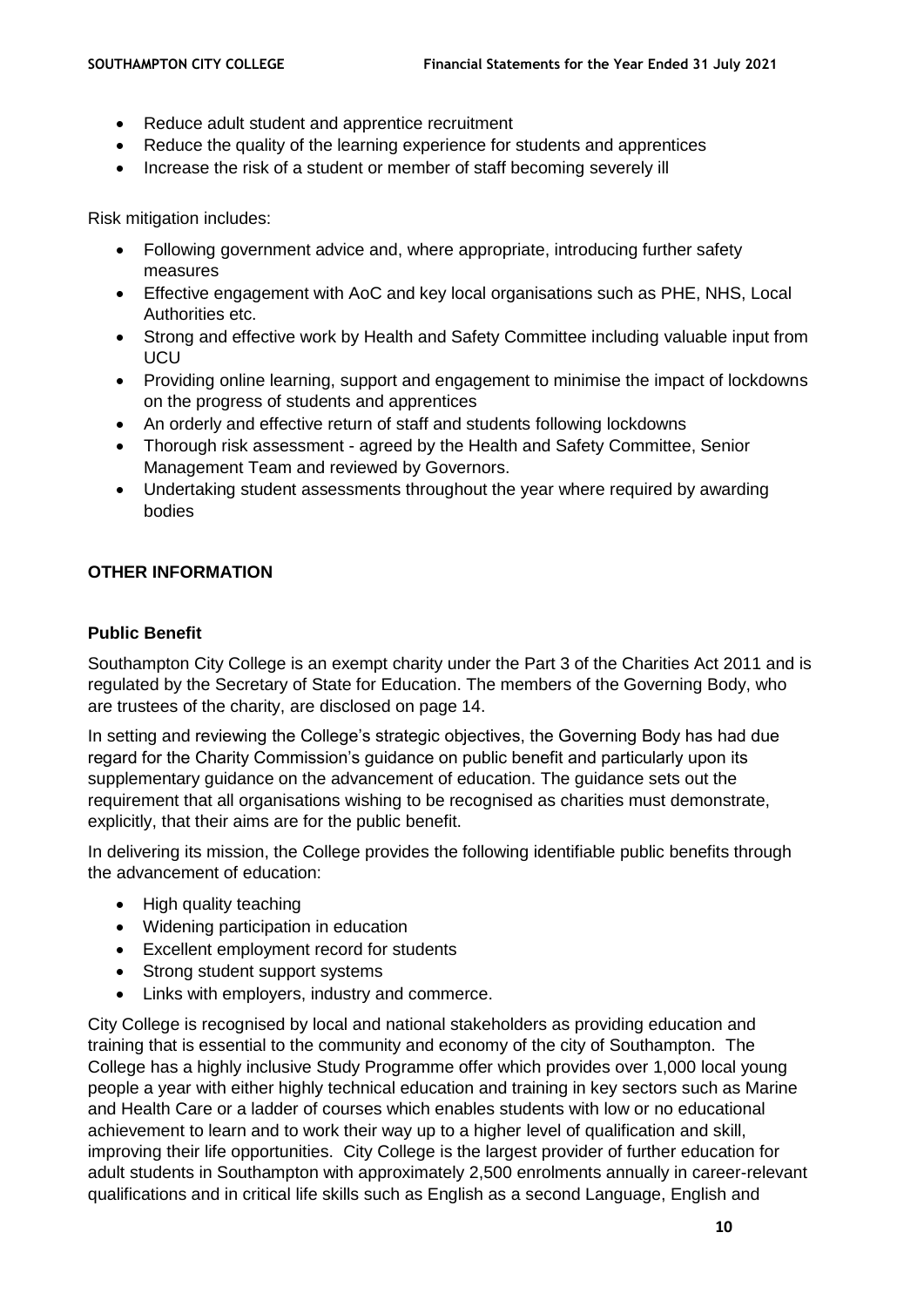maths. Finally, the College trains over 400 apprentices a year in technical industrial skills such as Heating and Ventilation and Construction.

The College sponsorsed the Inspire Academy Trust which ran the Isle of Wight Studio School from its opening in September 2014 until its closure in August 2019. As the College does not support the Trust for its own benefits, it is not classed as a subsidiary and subsequently the results for the Trust are not consolidated with the College. The College will continue to provide back office support to the Trust until it is wound up, which is planned to happen during the 2021/22 academic year.

# **Equal Opportunities**

The College is committed to ensuring equality of opportunity for all who learn and work here. We respect and value positively differences in race, gender, sexual orientation, disability, religion or belief and age. We strive vigorously to remove conditions which place people at a disadvantage, and we will actively combat bigotry.

The College's Equality and Diversity Panel works on ensuring that we are positively developing the College in this regard. The College's Equal Opportunities Policy is published on the College's Intranet. An annual Equality and Diversity report is made to the Board.

# **Disability Statement**

The College seeks to achieve the objectives set down in the Equality Act 2010. Additionally, the College's Single Equality Scheme identifies the actions required to ensure it meets the public sector equality duties.

- The College's Single Equality Scheme contains 10 equality objectives and additional action points were added on to ensure the equality considerations of student attendance requirements and the requirement for any special arrangements for the monitoring of looked after children or recent care leavers.
- The admissions policy for all students is described in the College Charter. Appeals against a decision not to offer a place are dealt with under the complaints policy.
- The College has specialist teachers to support students with learning difficulties and/or disabilities. There are a number of student support assistants who can provide a variety of support for learning. There is a continuing programme of staff development to ensure the provision of a high level of appropriate support for students who have learning difficulties and/or disabilities. Training for staff on equalities issues is mandatory.
- Specialist programmes are described in College prospectuses, and achievements and destinations are recorded and published in the standard College format. Counselling and welfare services are described in the College Student Guide, which is issued to students together with the Complaints and Disciplinary Procedure leaflets at induction.

# **Trade Union Facility Time**

The Trade Union (Facility Time Publication Requirements) Regulations 2017 require the College to publish information on facility time arrangements for trade union officials at the College. The facility time data for the period from 1 April 2020 to 31 March 2021 is noted below.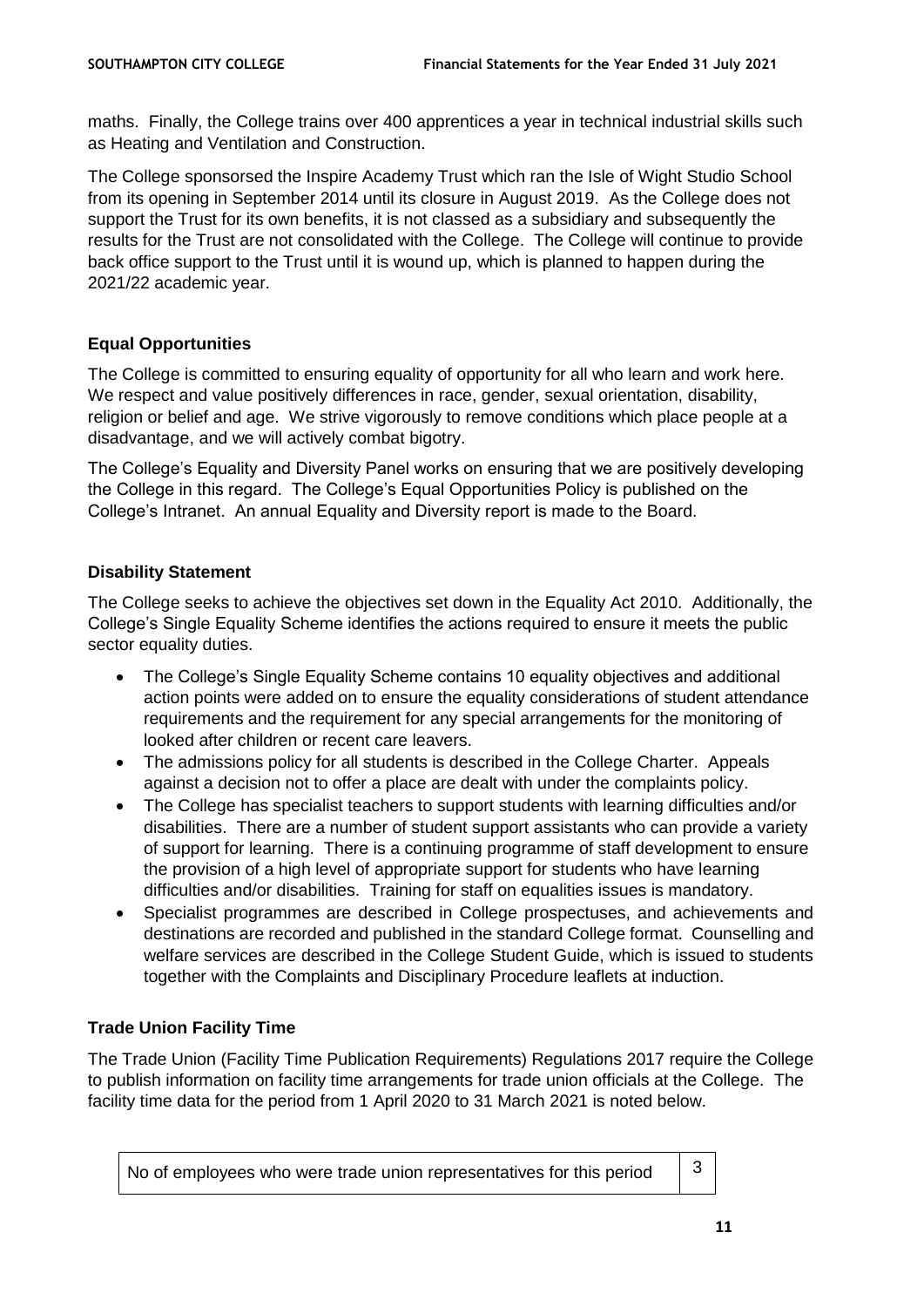FTE employee number 3

| Percentage of time | Number of employees |
|--------------------|---------------------|
| 0%                 |                     |
| 1-50%              | 3                   |
| 51-99%             |                     |
| 100%               |                     |

#### *Total pay bill and facility time costs*

| Total cost of facility time                     | £15,889    |
|-------------------------------------------------|------------|
| Total pay bill                                  | £7,940,042 |
| Percentage of total bill spent on facility time | 0.2%       |

#### *Paid trade union activities*

| Time spent on paid trade union activities as a percentage | 0% |
|-----------------------------------------------------------|----|
| of total paid facility time                               |    |

#### **Disclosure of Information to Auditors**

The members who held office at the date of approval of this report confirm that, so far as they are each aware, there is no relevant audit information of which the College's auditors are unaware, and each member has taken all the steps that he or she ought to have taken to be aware of any relevant audit information and to establish that the College's auditors are aware of that information.

**Approved by order of the members of the Corporation on 13 December 2021 and signed on its behalf by:**

G. Amis

**Geraint Davies Chair**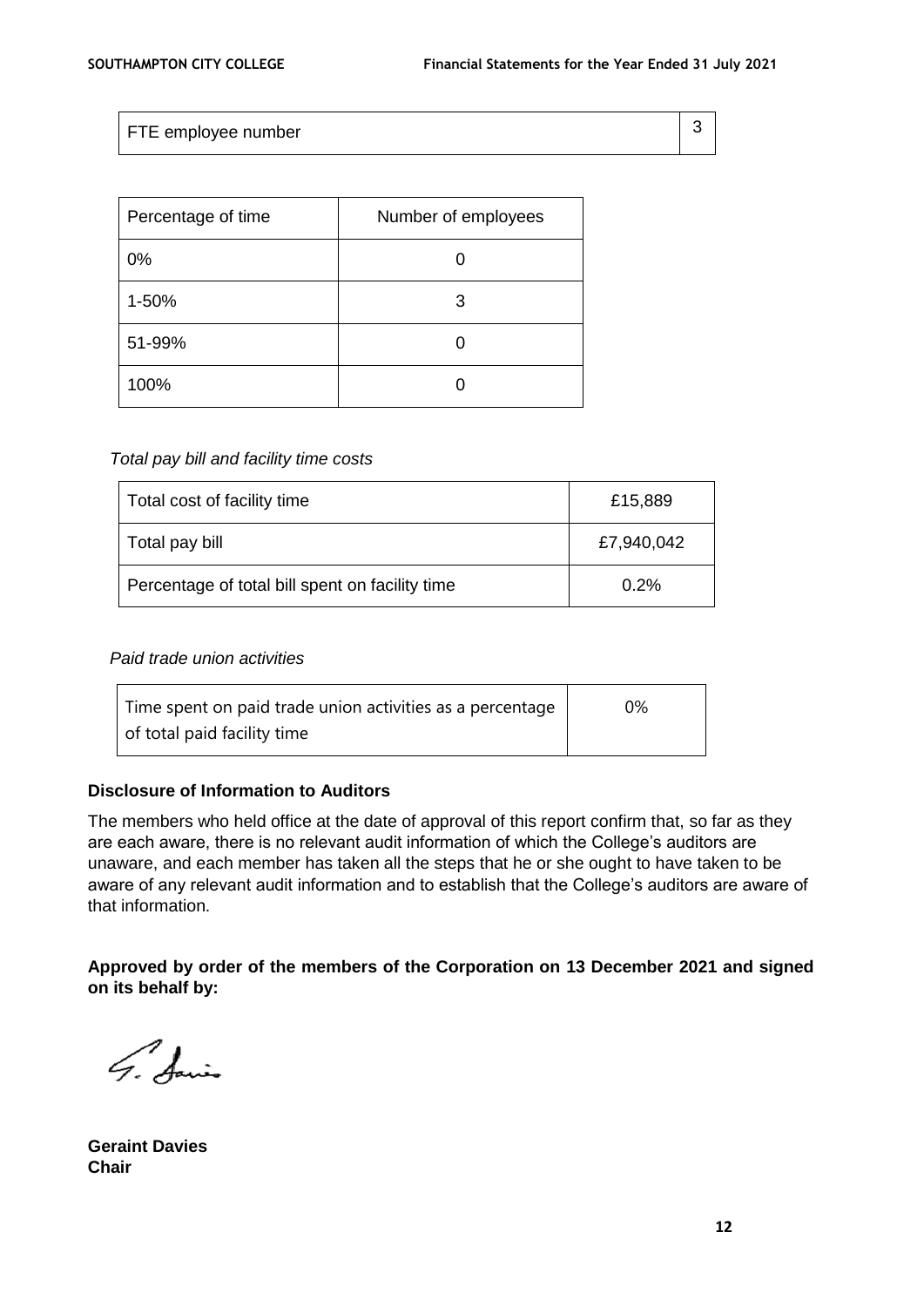# **Governance Statement**

The following statement is provided to enable readers of the annual report and accounts of the College to obtain a better understanding of its governance and legal structure. This statement covers the period from 1 August 2020 to 31 July 2021 and up to the date of approval of the annual report and financial statements.

The College endeavours to conduct its business:

- i. in accordance with the seven principles identified by the Committee on Standards in Public Life (selflessness, integrity, objectivity, accountability, openness, honesty and leadership);
- ii. in accordance with the guidance to colleges from the Association of Colleges in The Code of Good Governance for English Colleges ("the Code"); and
- iii. Having due regard to the UK Corporate Governance Code 2016 insofar as it is applicable to the further education sector.

The Governing Body recognises that, as a body entrusted with both public and private funds, it has a particular duty to observe the highest standards of corporate governance at all times. In carrying out its responsibilities, it takes account of The Code of Good Governance for English Colleges issued by the Association of Colleges in March 2015 which it adopted from 1 August 2015. In the opinion of the Members, the Corporation complies with the provisions of the Code and has done so throughout the year ended 31 July 2021. This opinion is based on an internal review of compliance with the Code.

The College is an exempt charity within the meaning of Part 3 of the Charities Act 2011. The Governors, who are also the Trustees for the purposes of the Charities Act 2011, confirm that they have had due regard for the Charity Commission's guidance on public benefit and that the required statements appear elsewhere in these financial statements.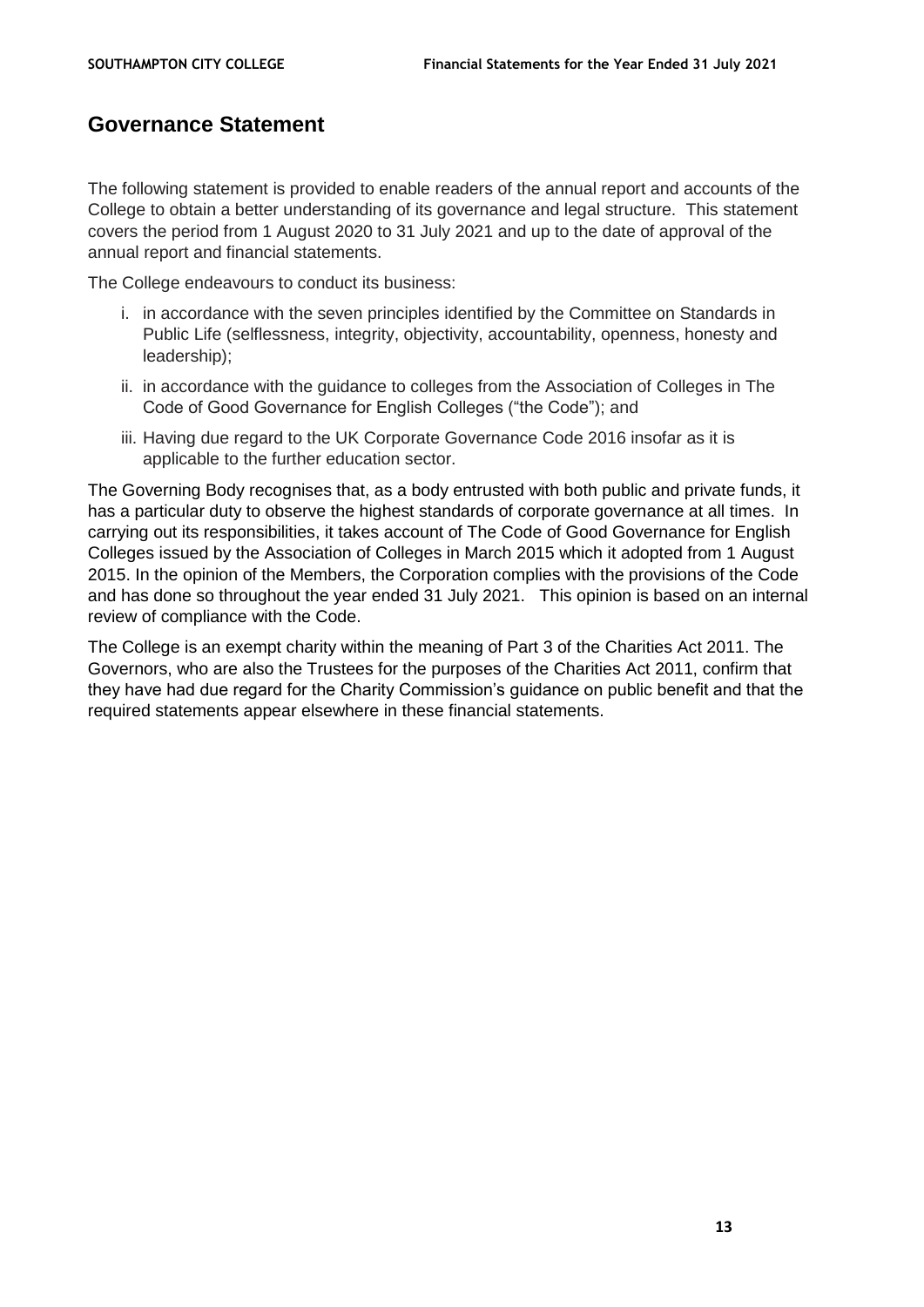# **The Corporation**

The members who served on the Corporation during the year and up to the date of signature of this report were as listed in the table below.

| Name                                         | Date of<br><b>Appointment</b>                                                                    | Term of<br>office              | Date of<br>leaving | Category     | <b>Board</b><br><b>Attendance</b><br>in 2020/21 | <b>Committees</b><br>served                       |
|----------------------------------------------|--------------------------------------------------------------------------------------------------|--------------------------------|--------------------|--------------|-------------------------------------------------|---------------------------------------------------|
| Mr H Brora<br>(Board VC and<br>Rem. Chair)   | 23.11.2012<br>23.11.2016<br>23.11.2020                                                           | 4 years<br>4 years<br>1 year   | 22.11.2021         | External     | 12/12                                           | Audit & Risk<br>Remuneration                      |
| Mr P Colbran                                 | 30.06.2020<br>01.07.2021                                                                         | 1 year<br>3 years              |                    | External     | 10/12                                           | Audit & Risk                                      |
| Mr G Davies<br>(Chair)                       | 01.12.2016<br>01.12.2017<br>01.12.2020                                                           | 1 year<br>3 years<br>4 years   |                    | External     | 12/12                                           | Search &<br>Governance<br>Remuneration            |
| Cllr D Fitzhenry                             | 31.03.2021                                                                                       | 1 year                         |                    | External     | 2/3                                             |                                                   |
| Ms G Gould                                   | 05.11.2019<br>05.11.2020                                                                         | 1 year<br>3 years              |                    | External     | 11/12                                           | Search &<br>Governance                            |
| Mr D Hodgson                                 | 26.01.2021<br>19.07.2021                                                                         | <6 months<br>1 year            |                    | Student      | 7/7                                             |                                                   |
| Dr J John<br>(Safeguarding/<br>Prevent Lead) | 04.11.2014<br>04.11.2018                                                                         | 4 years<br>4 years             |                    | External     | 12/12                                           | Search &<br>Governance<br>(Chair)<br>Remuneration |
| Mr M. Keogh                                  | 04.03.2021                                                                                       | 1 year                         |                    | <b>Staff</b> | 6/6                                             |                                                   |
| Mr NJ Lapage                                 | 08.06.2020<br>08.06.2021                                                                         | 1 year<br>3 years              |                    | External     | 12/12                                           | Audit & Risk                                      |
| Mr A May                                     | 24.11.2012<br>Gap, then<br>31.01.2017                                                            | 4 years<br>4 years             | 30.01.2021         | <b>Staff</b> | 5/5                                             | Search &<br>Governance                            |
| Mr M Simmons                                 | 08.10.2018<br>08.10.2019                                                                         | 1 year<br>3 years              |                    | External     | 12/12                                           | <b>Lead Quality</b><br>Governor                   |
| Ms S Stannard                                | 01.08.2013                                                                                       | Ex-officio                     |                    | Principal    | 12/12                                           | Search &<br>Governance                            |
| Mr P Weir<br>(Audit Chair)                   | 03.10.2017<br>03.10.2018<br>03.10.2021                                                           | 1 year<br>3 years<br>10 months |                    | External     | 12/12                                           | Audit & Risk                                      |
| Mrs P.<br>Wycherley                          | 29.04.2021                                                                                       | 1 year                         |                    | External     | 2/3                                             |                                                   |
|                                              | Mr J Childs-Clarke served as an Audit and Risk Co-Opted Committee Member throughout the<br>year. |                                |                    |              |                                                 |                                                   |
|                                              | Ms L Garth, was the independent Clerk to the Corporation throughout the year.                    |                                |                    |              |                                                 |                                                   |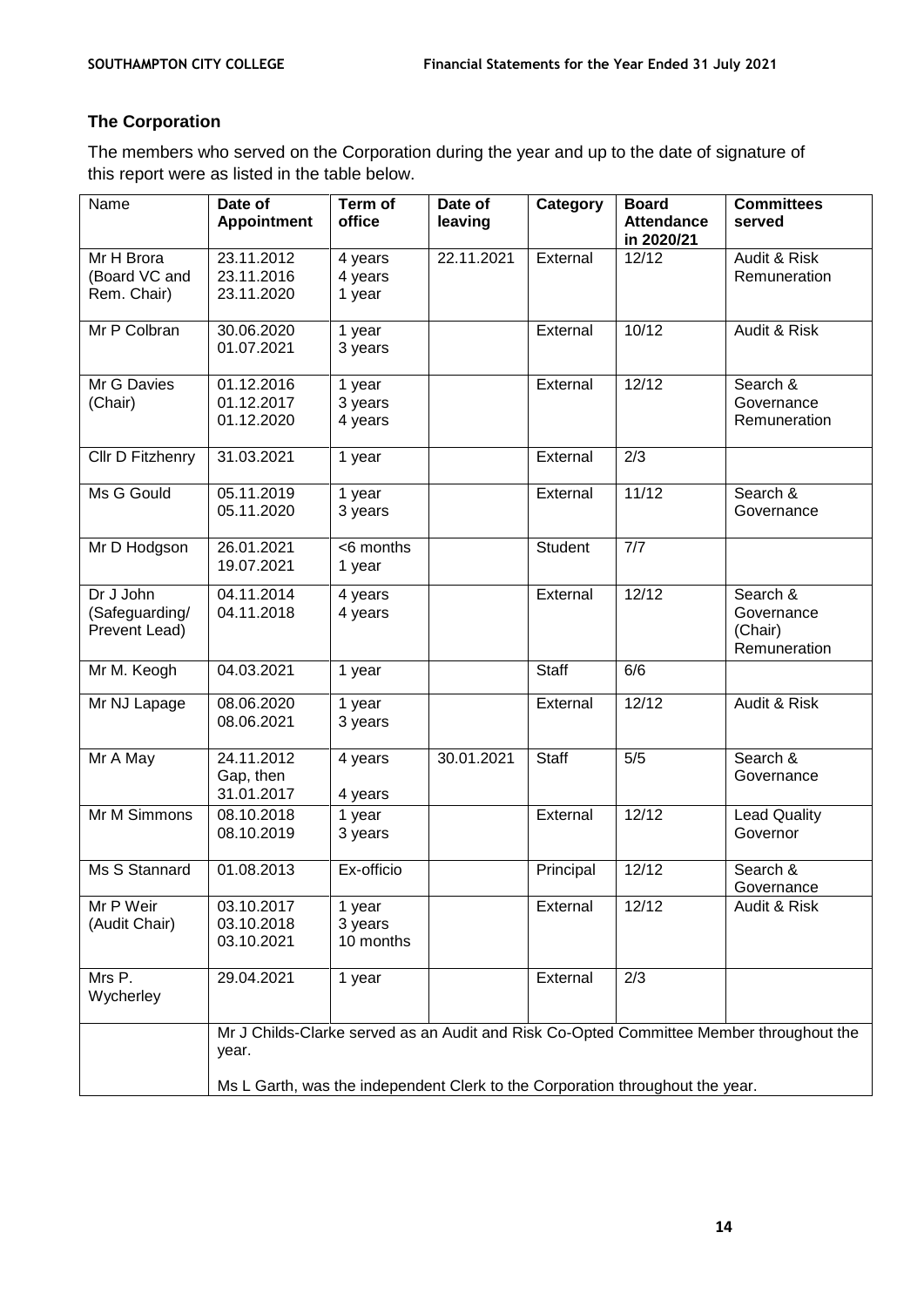It is the Corporation's responsibility to bring independent judgement to bear on issues of strategy, performance, resources and standards of conduct.

The Corporation is provided with regular and timely information on the overall financial performance of the College together with other information such as performance against funding targets, proposed capital expenditure, quality matters and personnel-related matters such as health and safety and environmental issues. The Corporation meets regularly throughout the year. During the Covid-19 pandemic the Corporation has continued with its meetings via remote methods.

The Corporation conducts its business through three committees. These committees are Audit & Risk, Search & Governance and Remuneration. Each committee has terms of reference, which have been approved by the Corporation and which are publicly available.

Full minutes of all meetings, except those deemed to be confidential by the Corporation, are available from the Clerk to the Corporation at: Southampton City College, St Mary Street, Southampton, SO14 1AR

Corporation Board minutes, except those that are deemed confidential, are published on the College website at [www.southampton-city.ac.uk.](http://www.southampton-city.ac.uk/)

The Clerk to the Corporation maintains a register of financial and personal interests of the governors. The register is available for inspection at the above address.

All Members of the Corporation are able to take independent professional advice in furtherance of their duties at the College's expense and have access to the Clerk to the Corporation, who is responsible to the Board for ensuring that all applicable governance procedures and regulations are complied with. The appointment, evaluation and removal of the Clerk are matters for the Corporation as a whole.

Formal agendas, papers and reports are supplied to Corporation Members in a timely manner, prior to Board meetings. Briefings are provided on an ad hoc basis.

The Corporation has a strong and independent non-executive element and no individual or group dominates its decision-making process. The Corporation considers that each of its nonexecutive members is independent of management and free from any business or other relationship which could materially interfere with the exercise of their independent judgement.

There is a clear division of responsibility in that the roles of the Chair and Principal are separate.

#### **Appointments to the Corporation and the Role of the Search & Governance Committee**

Any new appointments to the Corporation are a matter for the consideration of the Corporation as a whole. The Corporation's Search & Governance Committee advises the Corporation on membership matters including recruitment, development and governance processes. The Corporation appoints its Members for terms of office of up to four years. The Corporation ensures that appropriate training is provided as required.

#### **Corporation Performance**

The Corporation carries out regular self-assessment work. For 2020/21 this work included annual self-assessment reviews of each Corporation Committee as well as of the Board and its composite Members. On 13 December 2021, the Board considered its own performance in the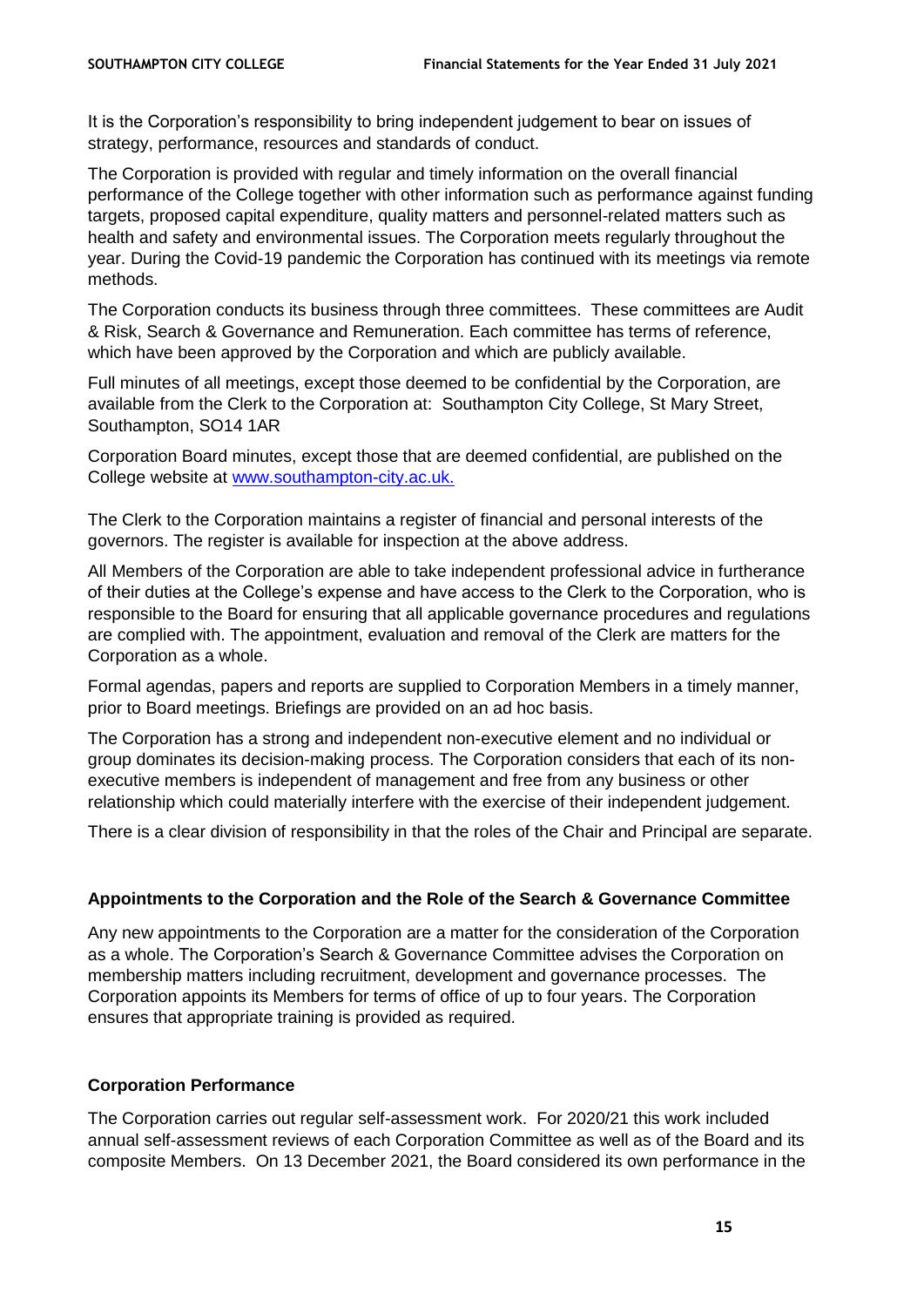context of the quality and financial outcomes of the whole College. As a judgement on its performance the Board self-assessed itself as Good.

#### **Remuneration Committee**

Throughout the year ending 31 July 2021 the College's Remuneration Committee comprised three appropriately skilled external members of the Corporation. The Committee's role includes advising and making recommendations to the Board on the remuneration of the Principal who is currently the only Senior Post Holder at the College, and the Clerk to the Corporation. The Committee's Terms of Reference are publicly available and are compatible with the Corporation's voluntary adoption of the AoC Colleges' Senior Post Holder Code.

Details of remuneration of the Principal and other key management personnel for the year ended 31 July 2021 are set out in note 7 to the financial statements.

#### **Audit & Risk Committee**

The Audit & Risk Committee operates in accordance with written terms of reference which are compatible with the ESFA's Post 16 Audit Code of Practice and which are approved by the Corporation.

The Audit & Risk Committee meets four times a year and provides a forum for reporting by the College's internal, regularity and financial statements auditors, who have access to the Committee for independent discussion, without the presence of College management. The Committee also receives and considers reports from the main FE funding bodies as they affect the College's business.

The College's internal auditors review the systems of internal control, risk management controls and governance processes in accordance with an agreed plan of input and report their findings to management and the Audit & Risk Committee.

Management is responsible for the implementation of agreed audit recommendations and internal audit undertakes periodic follow-up reviews to ensure such recommendations have been implemented.

The Audit & Risk Committee also advises the Corporation on the appointment of internal, regularity and financial statements auditors and their remuneration for audit and non-audit work as well as reporting annually to the Corporation.

#### **Internal Control**

#### *Scope of responsibility*

The Corporation is ultimately responsible for the College's system of internal control and for reviewing its effectiveness. However, such a system is designed to manage rather than eliminate the risk of failure to achieve business objectives, and can provide only reasonable and not absolute assurance against material misstatement or loss.

The Corporation has delegated the day-to-day responsibility to the Principal, as Accounting Officer, for maintaining a sound system of internal control that supports the achievement of the College's policies, aims and objectives, whilst safeguarding the public funds and assets for which the accounting officer is personally responsible, in accordance with the responsibilities assigned to them in the Financial Memorandum between Southampton City College and the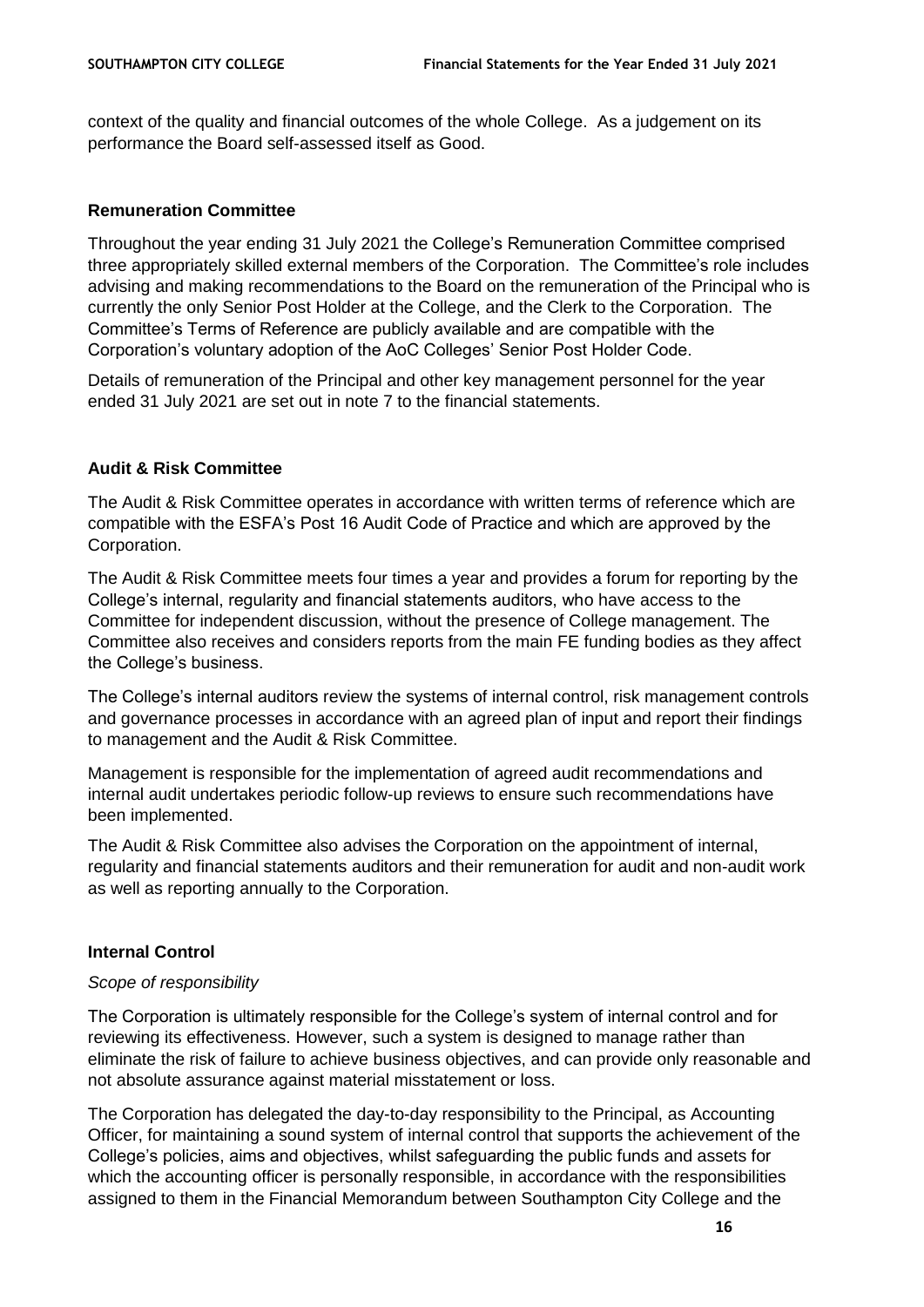funding bodies. The Accounting Officer is also responsible for reporting to the Corporation any material weaknesses or breakdowns in internal control.

# *The purpose of the system of internal control*

The system of internal control is based on an ongoing process designed to identify and prioritise the risks to the achievement of College policies, aims and objectives, to evaluate the likelihood of those risks being realised and the impact should they be realised, and to manage them efficiently, effectively and economically. The system of internal control has been in place in Southampton City College for the year ended 31 July 2021 and up to the date of approval of the annual report and accounts.

# *Capacity to handle risk*

The Corporation has reviewed the key risks to which the College is exposed together with the operating, financial and compliance controls that have been implemented to mitigate those risks. The Corporation is of the view that there is a formal ongoing process for identifying, evaluating and managing the College's significant risks that has been in place for the period ending 31 July 2021 and up to the date of approval of the annual report and accounts. This process is regularly reviewed by the Corporation.

# *The risk and control framework*

The system of internal control is based on a framework of regular management information, administrative procedures including the segregation of duties, and a system of delegation and accountability. In particular, it includes:

- comprehensive budgeting systems with an annual budget, which is reviewed and agreed by the governing body
- regular reviews by the governing body of periodic and annual financial reports which indicate financial performance against forecasts
- setting targets to measure financial and other performance
- clearly defined capital investment control guidelines
- adoption of formal project management disciplines, where appropriate.

During 2020/21 Southampton City College had an internal audit service, which operated in accordance with the requirements of the ESFA's *Post 16 Audit Code of Practice*. The work of the internal audit service was informed by an analysis of the risks to which the College is exposed, and an annual internal audit plan was based on this analysis. The analysis of risks and the internal audit plans were endorsed by the Corporation on the recommendation of the Audit & Risk committee. The Head of Internal Audit (HIA) provided the governing body with reports on internal audit activity in the College for 2020/21. Following receipt of this information, the College management and Governors have assessed the adequacy and effectiveness of the College's system of risk management, controls and governance processes.

# **Risks faced by the Corporation**

The Board confirms that there is an ongoing process for identifying, evaluating and managing significant risks faced by the College. This process has been in place throughout the year under review, up to the date of the annual report, and is regularly reviewed by the Board.

The Board has an approved Risk Management Policy in place and the identification and evaluation of key risks that threaten achievement of the College's objectives are carried out under that Policy.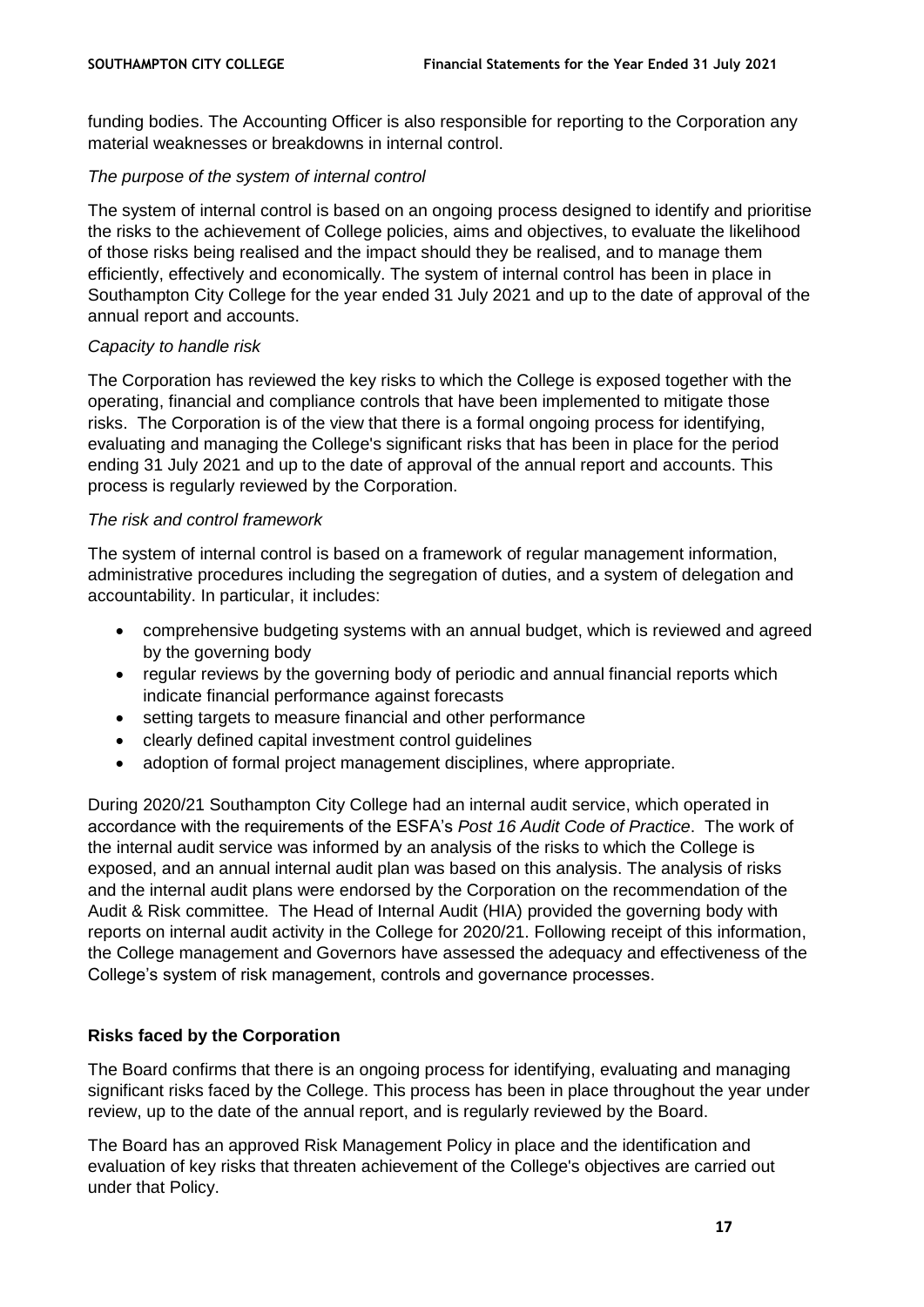The College holds and maintains a Risk Register which incorporates the organisational and financial risks. The Risk Register lists risks and assesses their impact and likelihood as well as reporting actions in place to manage the risk and further actions required. The reported actions are considered to be proportional steps to mitigate the identified risks.

The Risk Register includes Covid-19. The College's response to the pandemic is regularly reviewed by the Board, Senior Management Team and Health & Safety Committee. The College's Covid-19 Risk Assessment is regularly reviewed and updated as required.

# **Control Weaknesses Identified**

There are no significant internal control weaknesses that have been identified during 2020/21 and up to the date of the signing of the annual report and accounts for the year.

# **Responsibilities under Funding Agreements**

The Corporation has funding agreements and contracts in place with a number of organisations including the ESFA and the OfS which are signed by the Principal as Accounting Officer. The College's Senior Management Team ensures that the terms and conditions of funding are met. In addition, the College's MIS and Student Records Team review all funding rules and ensure that funding returns are supported by appropriate learner records. Furthermore, the College has a strong financial management control environment and this ensures regularity and proprietary in the use of funding.

# **Statement from the Audit & Risk Committee**

The Audit & Risk Committee has advised the Board that the College has in place an adequate and effective framework for governance, risk management and control to ensure that the Corporation has fulfilled its statutory responsibility for the effective and efficient use of resources, the solvency of the institution and the safeguarding of its assets, and to manage the achievement of its objectives.

In having made this assessment, the Audit & Risk Committee was informed by the findings of the Financial Statements/Regularity auditors and other audit and assurance sources, including:

- Assurance: reviews of internal audit reports on key financial controls, IT support and disaster recovery, risk management and information governance were undertaken. The results from these audits confirmed that systems and controls were designed and operated effectively, with some minor exceptions. Management agreed to address the action points arising from the audits.
- Financial statements and regularity audit: review of the external audit strategy and external audit reports on the Annual Report and Financial Statements and Regularity Audit. No material issues were identified in relation to external audit or regularity.
- Governance framework: monitoring of the adequacy and effectiveness of the governance framework. No issues of control were raised.
- Risk management: monitoring of the Corporation's risk management plan and risk register, including confirmation that adequate levels of control were maintained during the Covid-19 lockdown periods.
- Fraud and irregularity: there were no incidences of fraud, irregularity or whistleblowing disclosures.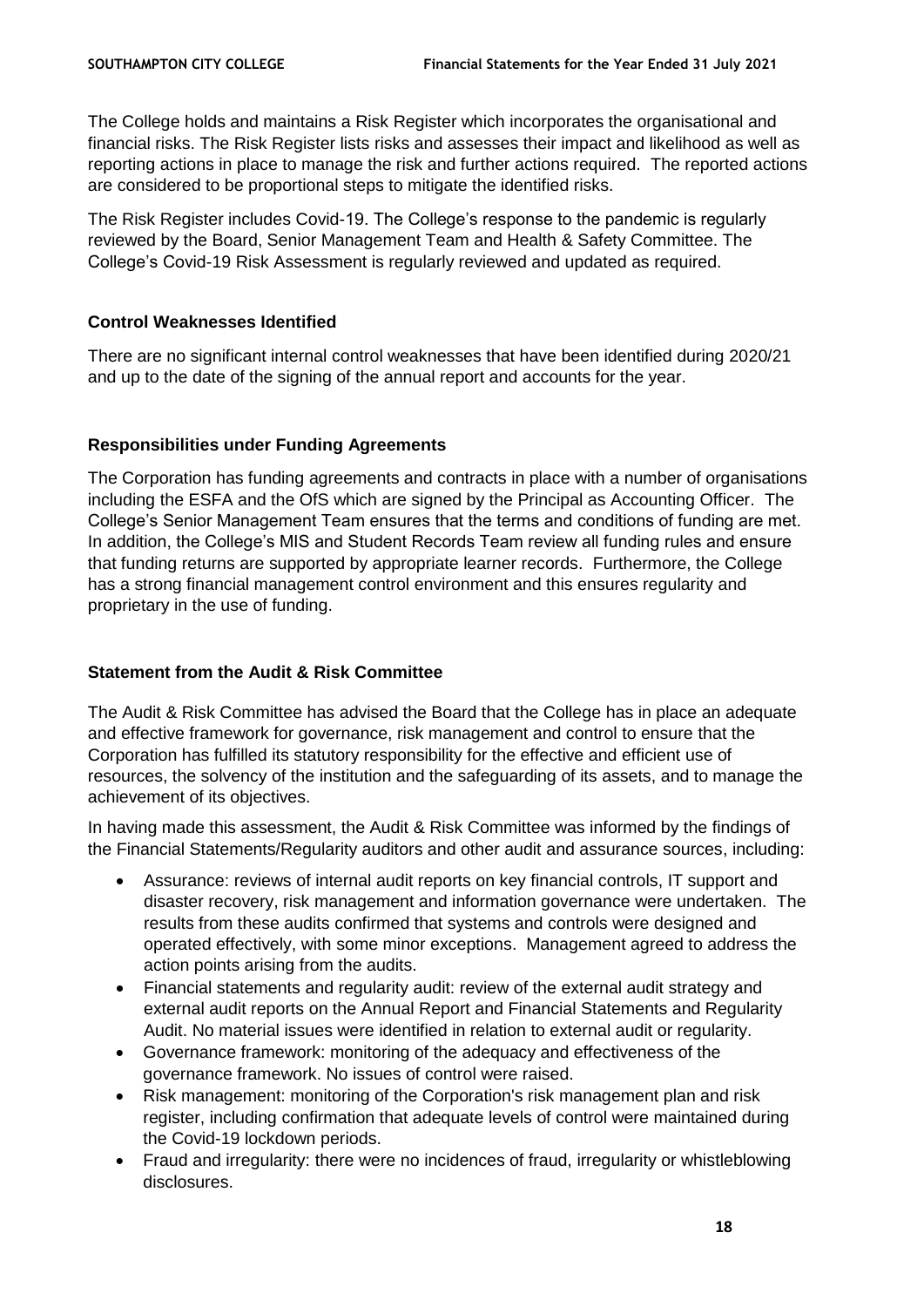#### *Review of effectiveness*

As Accounting Officer, the Principal has responsibility for reviewing the effectiveness of the system of internal control. The Accounting Officer's review of the effectiveness of the system of internal control is informed by:

- the work of the internal auditors
- the work of the executive managers within the College who have responsibility for the development and maintenance of the internal control framework
- comments made by the College's financial statements auditors and reporting accountant for regularity assurance in their management letters and other reports.

The Accounting Officer has been advised on the implications of the result of their review of the effectiveness of the system of internal control by the Audit & Risk Committee, which oversees the work of the internal auditor and other sources of assurance, and a plan to address weaknesses and ensure continuous improvement of the system is in place.

The Principal and Senior Management Team receive reports setting out key performance and risk indicators and consider possible control issues brought to their attention by early warning mechanisms, which are embedded within the departments and reinforced by risk awareness training. The Senior Management Team and the Audit & Risk Committee also receive regular reports from internal audit and other sources of assurance, which include recommendations for improvement. The Audit & Risk Committee's role in this area is confined to a high-level review of the arrangements for internal control.

The Corporation's agenda includes a regular item for consideration of risk and control and receives reports thereon from the Senior Management Team and the Audit & Risk Committee. The emphasis is on obtaining the relevant degree of assurance and not merely reporting by exception. At its December 2021 meeting, the Corporation carried out the annual assessment for the year ended 31 July 2021 by considering documentation from the Senior Management Team and Internal Audit, and taking account of events since 31 July 2021.

Based on the advice of the Audit & Risk Committee and the Accounting Officer, the Corporation is of the opinion that the College has an adequate and effective framework for governance, risk management and control, and has fulfilled its statutory responsibility for "*the effective and efficient use of resources, the solvency of the institution and the body and the safeguarding of their assets*".

# **Going Concern**

The financial position of the College, its cash flow, liquidity and borrowings are presented in the Financial Statements and accompanying Notes.

The College currently has net current liabilities of £6.5m including £5.33m of loans outstanding with Santander on terms negotiated in 2009. The terms of the existing loan agreement are for 25 years with 13 years remaining. The College has breached covenants over the past twelve months with the bank previously issuing Reservation of Rights letters enabling it to recall the loan at a future point. It is anticipated that a further Reservation of Rights letter will be issued by Santander on receipt of these financial statements. The bank continues to be supportive and has given no indication of any intention to recall the loan. The College continues to make all loan repayments in full and on time and works closely with stakeholders on its future position. All bank loans are treated as due within one year in these financial statements, in accordance with the terms of the loan and the ability of the bank to recall the loan on demand.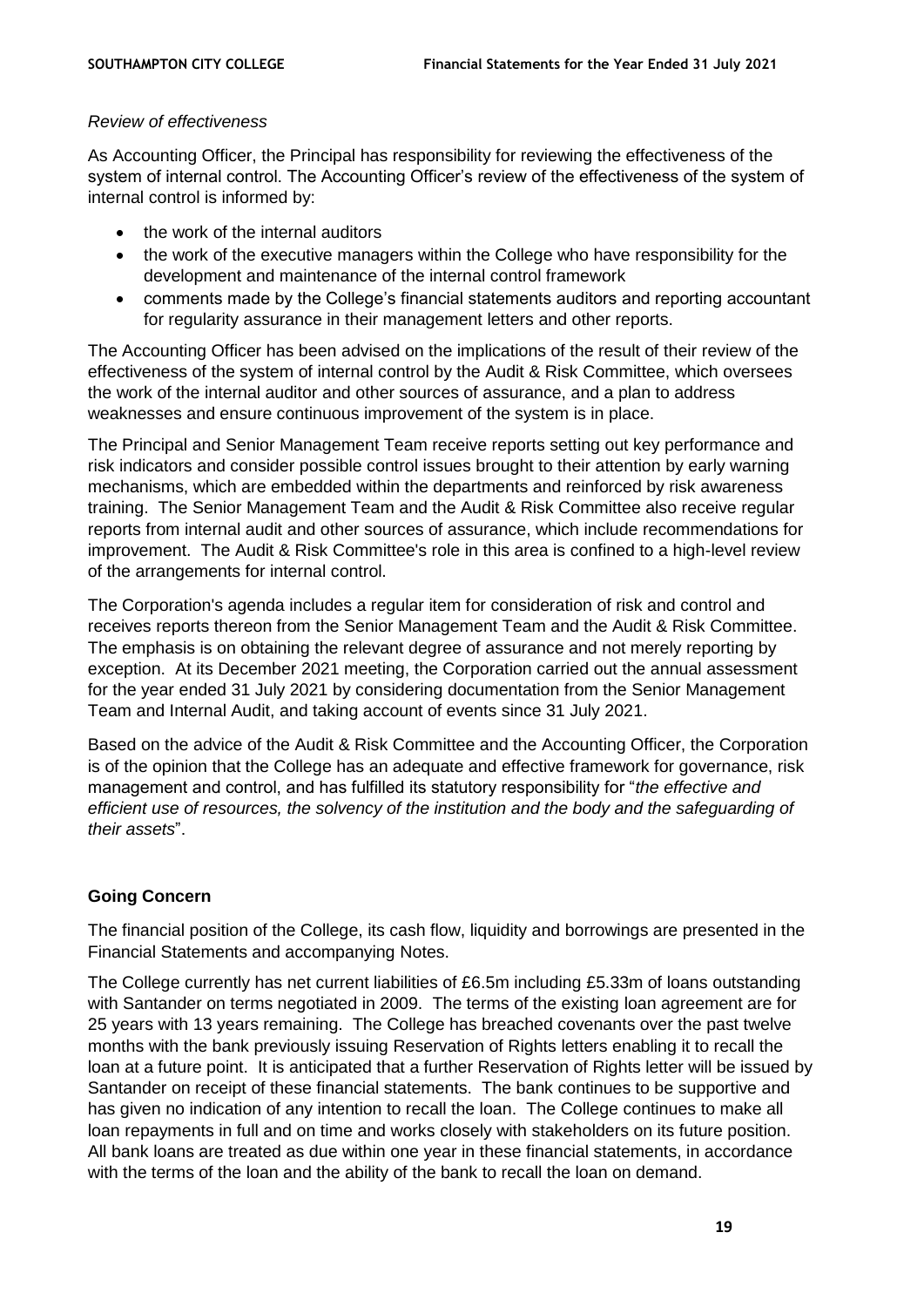The College continues to receive emergency funding and during the year the College received £2.48m, which has been treated as a grant following a review of the terms and conditions of funding. This is consistent with prior years and the expected likelihood of the conditions being met that would mean the funding is not repayable. The ESFA has agreed to provide the College with further emergency funding in the year to 31 July 2022.

The College has prepared forecasts to July 2023 and has a reasonable expectation that it has adequate resources to continue in operational existence until February 2023. At that point the College would require additional financial assistance from the ESFA. The members of the Corporation have, therefore, concluded that the College is a going concern and the accounts should be prepared on a going concern basis. The College is working with the ESFA and FE Commissioner in order to deliver a long-term solution to the challenges it faces. The most likely outcome continues to be a business combination with another Further Education provider, however, at this time no provider nor other form of combination has been identified.

While the accounts have been prepared on a going concern basis, there is the existence of material uncertainty due the absence of committed funding beyond July 2022, the continued breach of covenants with the bank, and the absence of a clear future solution for the College that may cast significant doubt on the College's ability to continue as a going concern.

**Approved by order of the members of the Corporation on 13 December 2021 and signed on its behalf by:**

G. Amis

Sarah Stannard

**Geraint Davies Sarah Stannard Chair Chair Accounting Officer**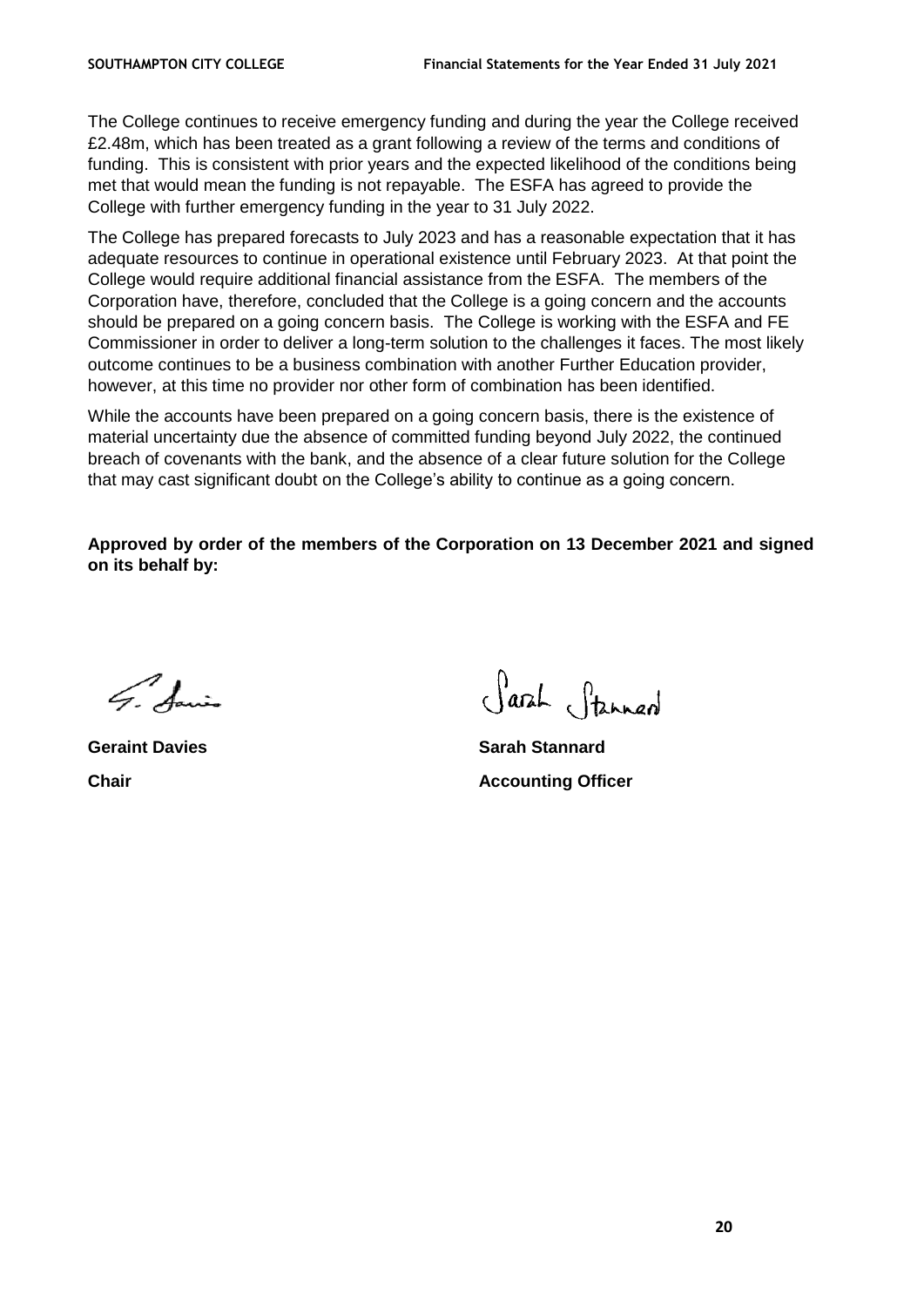# **Statement on Regularity, Propriety and Compliance**

The Corporation has considered its responsibility to notify the Education and Skills Funding Agency (ESFA) of material irregularity, impropriety and non-compliance with terms and conditions of funding, under the College's grant funding agreement and contracts with ESFA. As part of our consideration we have had due regard to the requirements of the grant funding agreements and contracts with ESFA.

We confirm on behalf of the Corporation, that after due enquiry, and to the best of our knowledge, we are able to identify any material irregular or improper use of funds by the College, or material non-compliance with the terms and conditions of funding under the College's grant funding agreements and contract with ESFA.

We confirm that no instances of material irregularity, impropriety or funding non-compliance have been discovered to date. If any instances are identified after the date of this statement, these will be notified to the ESFA.

G. Sainte

**Geraint Davies Sarah Stannard**

Sarah Stanned

**Chair Accounting Officer** 13 December 2021 13 December 2021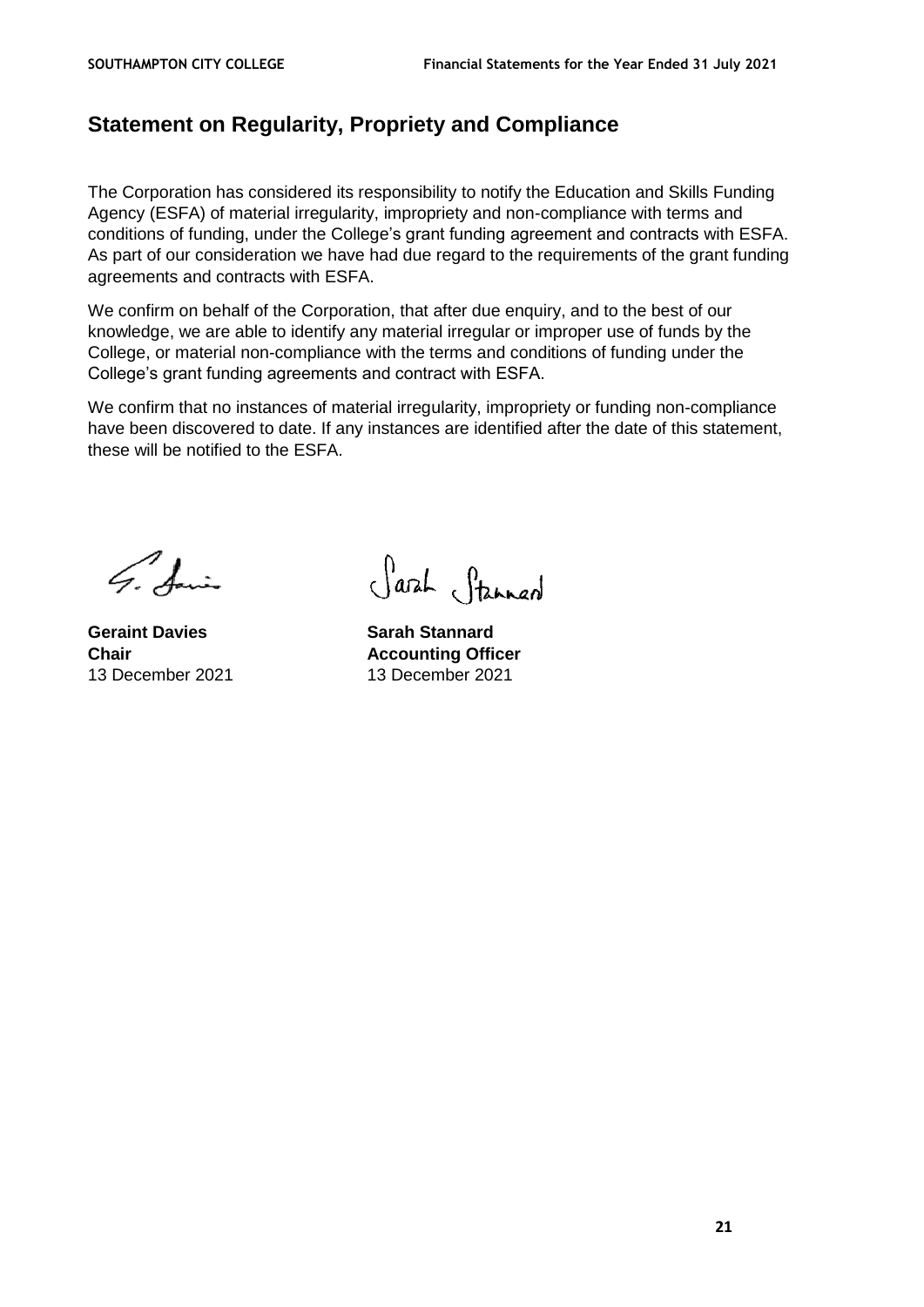# **Statement of Responsibilities of the Members of the Corporation**

The members of the Corporation, who act as trustees for the charitable activities of the College, are required to present audited financial statements for each financial year.

Within the terms and conditions of the College's grant funding agreements and contracts with ESFA, the Corporation – through its accounting officer – is required to prepare financial statements and an operating and financial review for each financial year in accordance with the 2015 Statement of Recommended Practice – Accounting for Further and Higher Education, ESFA's college accounts direction and the UK's Generally Accepted Accounting Practice, and which give a true and fair view of the state of affairs of the College and its deficit of expenditure over income for that period.

In preparing the financial statements, the Corporation is required to:

- select suitable accounting policies and apply them consistently
- make judgements and estimates that are reasonable and prudent
- state whether applicable Accounting Standards have been followed, subject to any material departures disclosed and explained in the financial statements
- assess whether the Corporation is a going concern, noting the key supporting assumptions qualifications or mitigating actions as appropriate
- prepare financial statements on the going concern basis, unless it is inappropriate to assume that the College will continue in operation.

The Corporation is also required to prepare a Members' Report which describes what it is trying to do and how it is going about it, including information about the legal and administrative status of the College.

The Corporation is responsible for keeping proper accounting records which are sufficient to show and explain the company's transactions and disclose with reasonable accuracy, at any time, the financial position of the College, and enable it to ensure that the financial statements are prepared in accordance with the Charities Act 2011 and relevant accounting standards. It is responsible for taking steps in order to safeguard the assets of the College and to prevent and detect fraud and other irregularities

The maintenance and integrity of the College website is the responsibility of the Corporation of the College; the work carried out by the auditors does not involve consideration of these matters and, accordingly, the auditors accept no responsibility for any changes that may have occurred to the financial statements since they were initially presented on the website. Legislation in the United Kingdom governing the preparation and dissemination of financial statements may differ from legislation in other jurisdictions.

Members of the Corporation are responsible for ensuring that expenditure and income are applied for the purposes intended by Parliament and that the financial transactions conform to the authorities that govern them. In addition, they are responsible for ensuring that funds from ESFA are used only in accordance with ESFA's grant funding agreements and contracts and any other conditions that may be prescribed from time to time by the ESFA or any other public funder.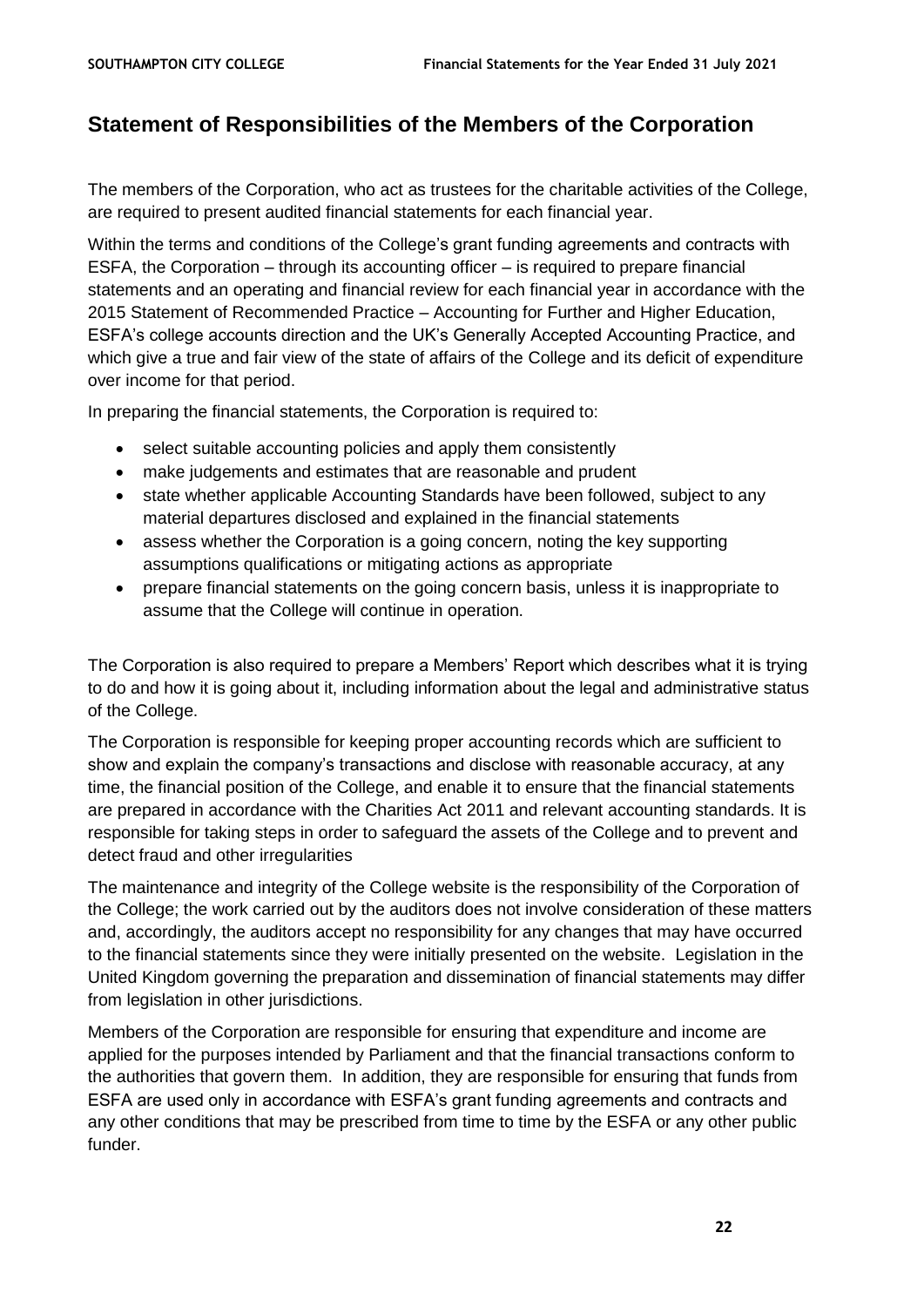Members of the Corporation must ensure that there are appropriate financial and management controls in place to safeguard public and other funds and ensure they are used properly. In addition, members of the Corporation are responsible for securing economical, efficient and effective management of the College's resources and expenditure so that the benefits that should be derived from the application of public funds from ESFA are not put at risk.

**Approved by order of the members of the Corporation on 13 December 2021 and signed on its behalf by:**

G. Sains

**Geraint Davies Chair**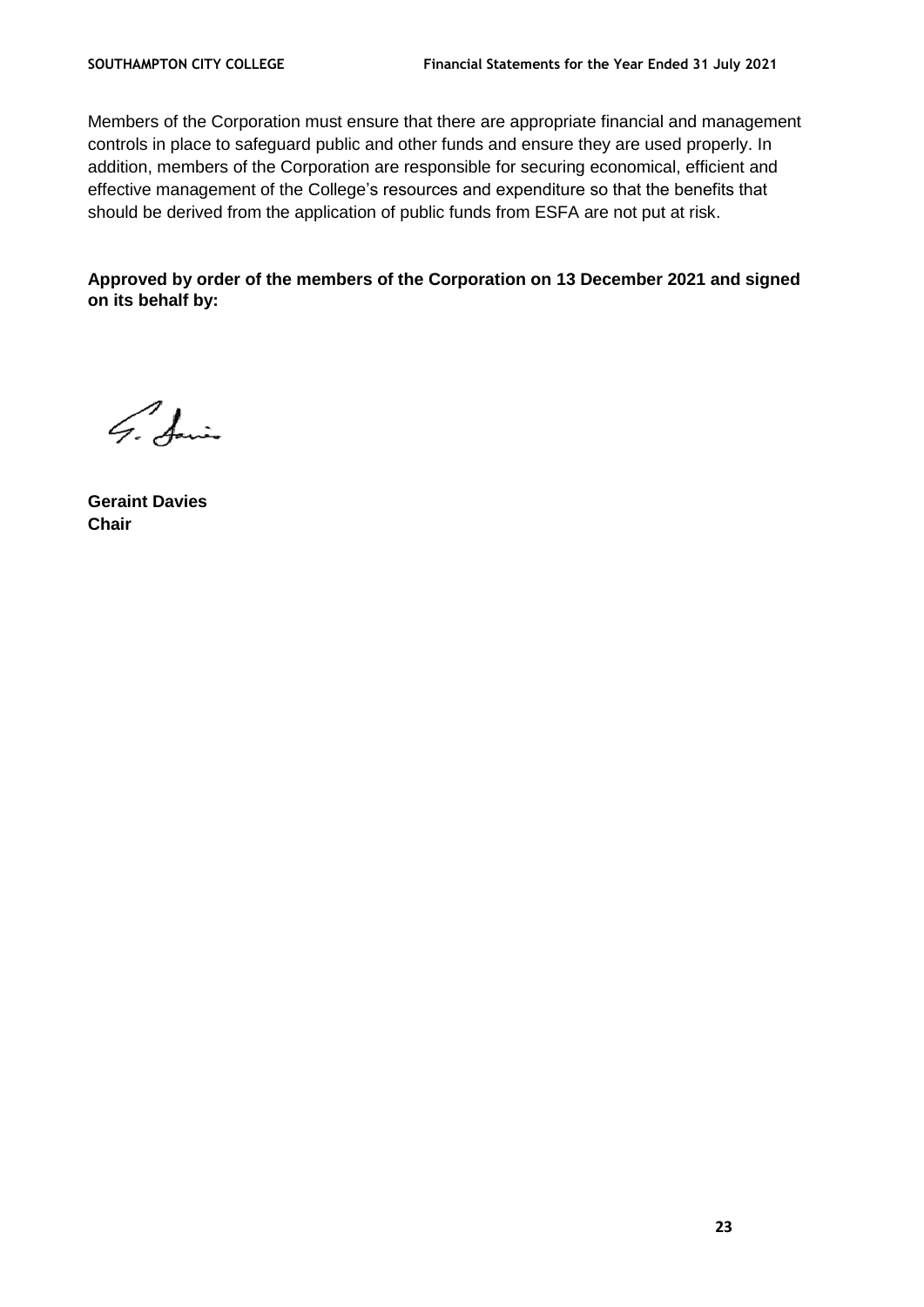# **Independent Auditor's Report to the Corporation of Southampton City College**

# **Opinion**

We have audited the financial statements of Southampton City College (the "College") for the year ended 31 July 2021 which comprise College statement of comprehensive income, the College balance sheet, the College statement of changes in reserves, the College statement of cash flows and notes to the financial statements, including significant accounting policies. The financial reporting framework that has been applied in their preparation is United Kingdom Accounting Standards, including FRS 102 "The Financial Reporting Standard applicable in the UK and Republic of Ireland" (United Kingdom Generally Accepted Accounting Practice).

In our opinion the financial statements:

- give a true and fair view of the state of the College's affairs as at 31 July 2021 and of the College's deficit of income over expenditure for the year then ended; and
- have been properly prepared in accordance with United Kingdom Generally Accepted Accounting Practice.

#### **Basis for opinion**

We conducted our audit in accordance with International Standards on Auditing (UK) (ISAs (UK)) and applicable law. Our responsibilities under those standards are further described in the Auditor's responsibilities for the audit of the financial statements section of our report. We are independent of the College in accordance with the ethical requirements that are relevant to our audit of the financial statements in the UK, including the FRC's Ethical Standard and we have fulfilled our other ethical responsibilities in accordance with these requirements. We believe that the audit evidence we have obtained is sufficient and appropriate to provide a basis for our opinion.

#### **Material uncertainty relating to going concern**

We draw attention to Note 1 in the financial statements, which states that, as of 31 July 2021, the College has net current liabilities of £6.5m including £5.33m of loans outstanding with Santander which remain in breach of their covenants and being repayable on demand. The bank continues to be supportive and has given no indication of any intention to recall the loan.

The College has confirmed emergency grant funding from the ESFA for the year ended 31 July 2022, however, based on the College's forecasts it only has adequate resources to continue in operational existence until February 2023. At that point the College would require further financial assistance from the ESFA and whilst the College is working with the ESFA and FE Commissioner for a long-term solution and has a reasonable expectation that support would be available, no formal agreement is in place.

As stated in Note 1, these events or conditions, along with the other matters as set forth in Note 1, indicate that a material uncertainty exists that may cast significant doubt on the College's ability to continue as a going concern. Our opinion is not modified in respect of this matter.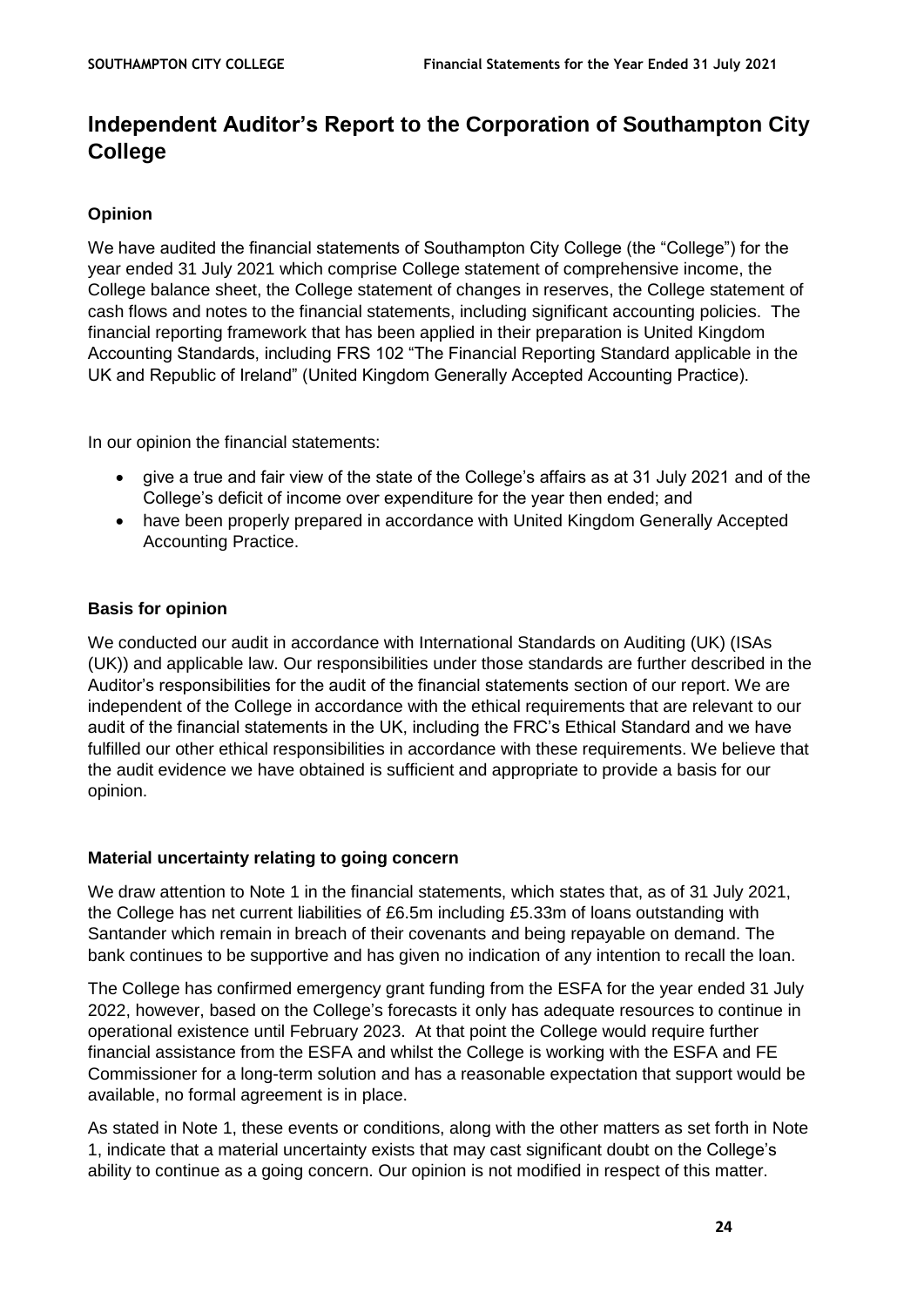In auditing the financial statements, we have concluded that the Corporation's use of the going concern basis of accounting in the preparation of the financial statements is appropriate.

Our responsibilities and the responsibilities of the Corporation with respect to going concern are described in the relevant sections of this report.

#### **Other information**

The other information comprises the information included in the Report and Financial Statements other than the financial statements and our auditor's report thereon. The governors are responsible for the other information contained within the Report and Financial Statements. Our opinion on the financial statements does not cover the other information and we do not express any form of assurance conclusion thereon.

Our responsibility is to read the other information and, in doing so, consider whether the other information is materially inconsistent with the financial statements or our knowledge obtained in the course of the audit or otherwise appears to be materially misstated. If we identify such material inconsistencies or apparent material misstatements, we are required to determine whether this gives rise to a material misstatement in the financial statements themselves. If, based on the work we have performed, we conclude that there is a material misstatement of this other information, we are required to report that fact.

We have nothing to report in this regard.

#### **Opinion on other matters prescribed by the Office for Students' Accounts Direction**

In our opinion, in all material respects:

- funds from whatever source administered by the College for specific purposes have been properly applied to those purposes and managed in accordance with relevant legislation;
- funds provided by the Office for Students, UK Research and Innovation (including Research England), the Education and Skills Funding Agency and Department for Education have been applied in accordance with the relevant terms and conditions; and
- the requirements of the Office for Students' accounts direction for the relevant year's financial statements have been met.

#### **Matters on which we are required to report by exception**

We have nothing to report in respect of the following matters where the Post-16 Audit Code of Practice 2020 to 2021 issued by the Education and Skills Funding Agency requires us to report to you if, in our opinion:

- adequate accounting records have not been kept;
- the financial statements are not in agreement with the accounting records; or
- we have not received all the information and explanations required for our audit.

We have nothing to report in respect of the following matters where the Office for Students' accounts direction requires us to report to you if: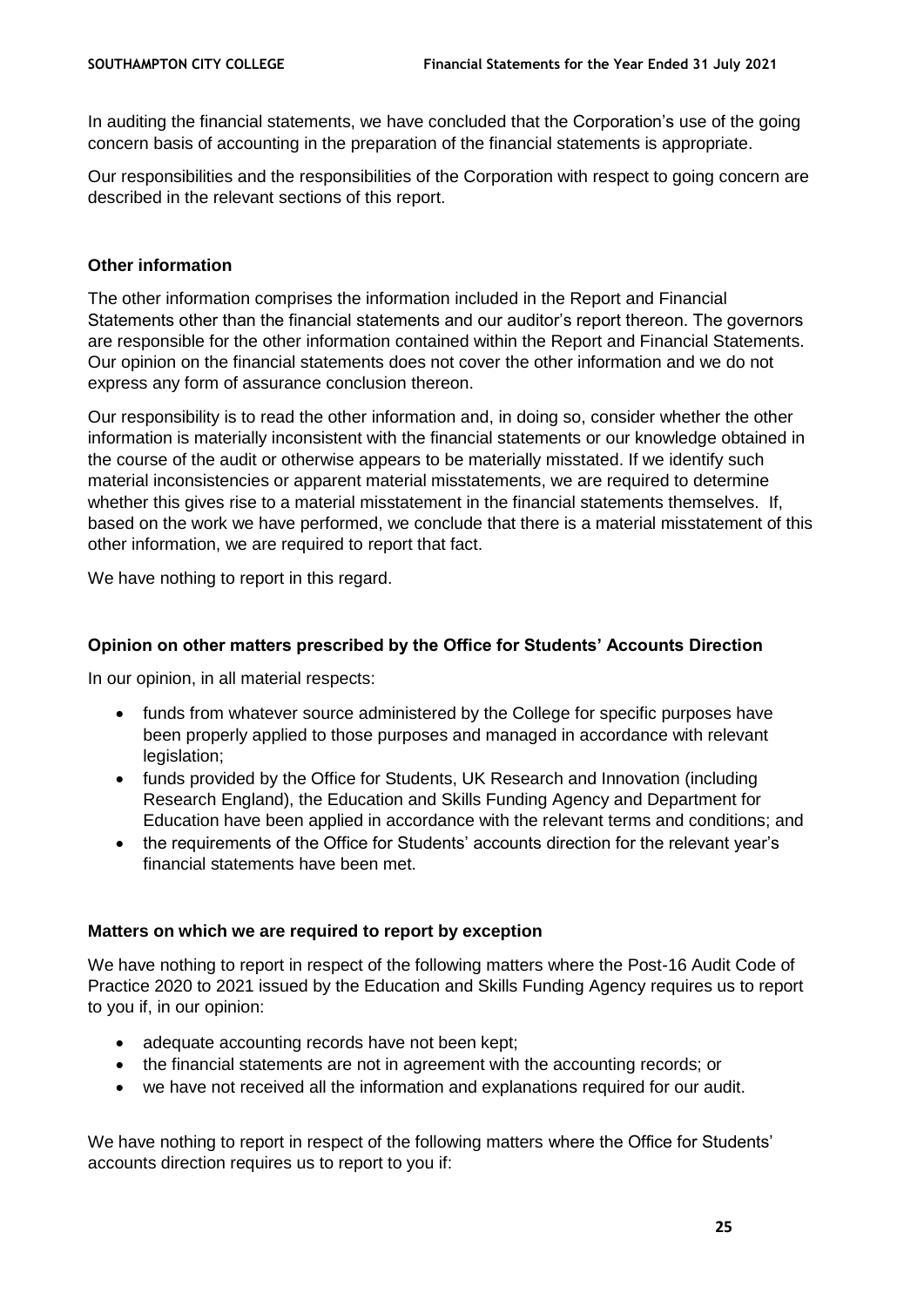- the College's grant and fee income, as disclosed in the notes 2 and 3 to the accounts, has been materially misstated.
- The College's expenditure on access and participation activities for the financial year has been materially misstated.

# **Responsibilities of the Corporation of Southampton City College**

As explained more fully in the Statement of the Corporation's Responsibilities set out on page 22 and 23, the Corporation is responsible for the preparation of financial statements and for being satisfied that they give a true and fair view, and for such internal control as the Corporation determine is necessary to enable the preparation of financial statements that are free from material misstatement, whether due to fraud or error.

In preparing the financial statements, the Corporation is responsible for assessing the College's ability to continue as a going concern, disclosing, as applicable, matters related to going concern and using the going concern basis of accounting unless the Corporation either intend to liquidate the College or to cease operations, or have no realistic alternative but to do so.

# **Auditor's responsibilities for the audit of the financial statements**

Our objectives are to obtain reasonable assurance about whether the financial statements as a whole are free from material misstatement, whether due to fraud or error, and to issue an auditor's report that includes our opinion. Reasonable assurance is a high level of assurance, but is not a guarantee that an audit conducted in accordance with ISAs (UK) will always detect a material misstatement when it exists. Misstatements can arise from fraud or error and are considered material if, individually or in the aggregate, they could reasonably be expected to influence the economic decisions of users taken on the basis of these financial statements.

# **The extent to which the audit was considered capable of detecting irregularities, including fraud**

Irregularities are instances of non-compliance with laws and regulations. The objectives of our audit are to obtain sufficient appropriate audit evidence regarding compliance with laws and regulations that have a direct effect on the determination of material amounts and disclosures in the financial statements, to perform audit procedures to help identify instances of noncompliance with other laws and regulations that may have a material effect on the financial statements, and to respond appropriately to identified or suspected non-compliance with laws and regulations identified during the audit.

In relation to fraud, the objectives of our audit are to identify and assess the risk of material misstatement of the financial statements due to fraud, to obtain sufficient appropriate audit evidence regarding the assessed risks of material misstatement due to fraud through designing and implementing appropriate responses and to respond appropriately to fraud or suspected fraud identified during the audit.

However, it is the primary responsibility of management, with the oversight of those charged with governance, to ensure that the entity's operations are conducted in accordance with the provisions of laws and regulations and for the prevention and detection of fraud.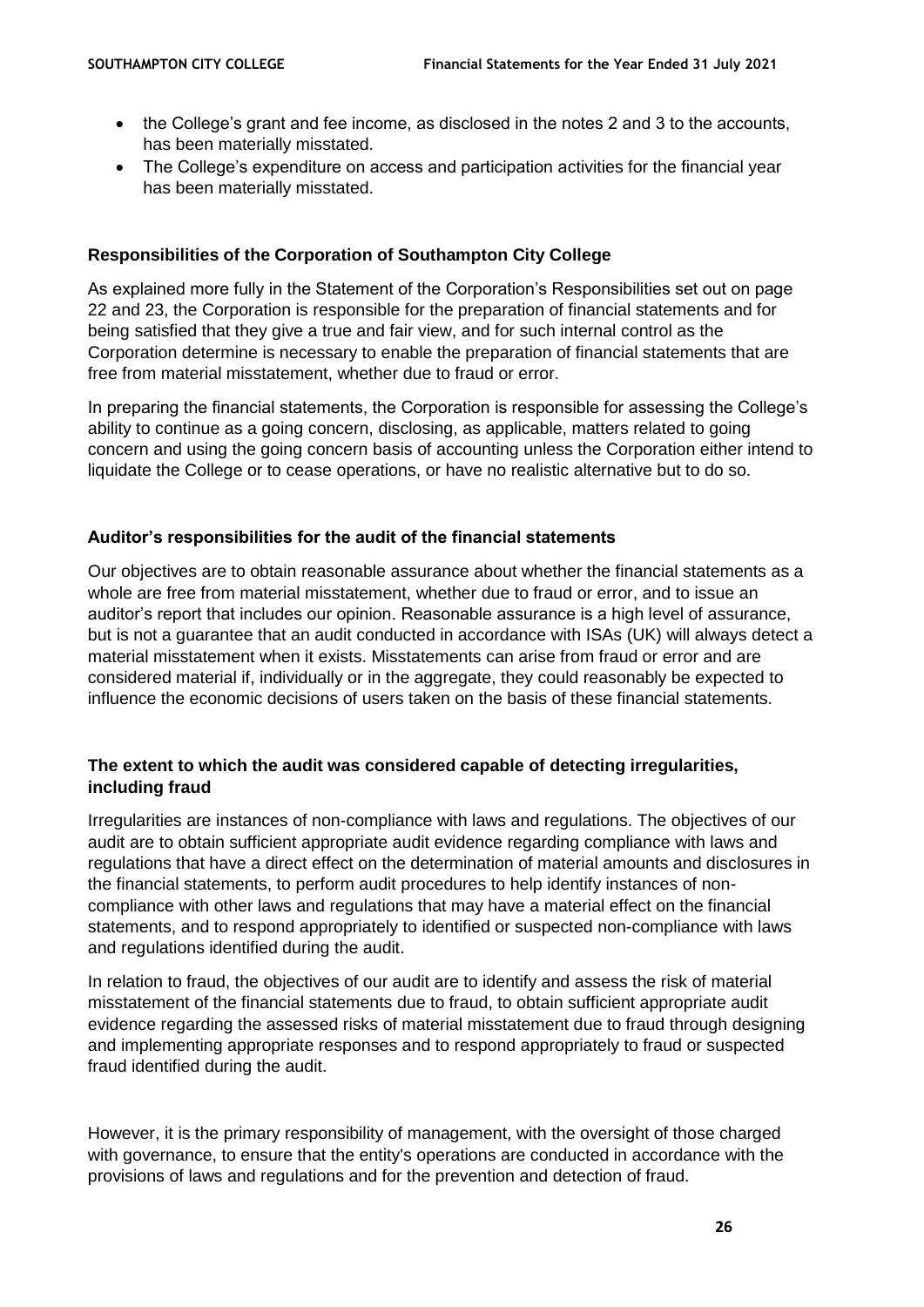In identifying and assessing risks of material misstatement in respect of irregularities, including fraud, the audit engagement team:

- obtained an understanding of the nature of the sector, including the legal and regulatory framework that the College operates in and how the College are complying with the legal and regulatory frameworks;
- inquired of management, and those charged with governance, about their own identification and assessment of the risks of irregularities, including any known actual, suspected or alleged instances of fraud;
- discussed matters about non-compliance with laws and regulations and how fraud might occur including assessment of how and where the financial statements may be susceptible to fraud.

As a result of these procedures we consider the most significant laws and regulations that have a direct impact on the financial statements are FRS 102, Further and Higher Education SORP, the College Accounts Direction published by the Education and Skills Funding Agency and Regulatory Advice 9: Accounts Direction published by the Office for Students. We performed audit procedures to detect non-compliances which may have a material impact on the financial statements which included reviewing financial statement disclosures.

The most significant laws and regulations that have an indirect impact on the financial statements are those which are in relation to the Education Inspection Framework under the Education and Inspections Act 2006, Keeping Children Safe in Education under the Education Act 2002 and the UK General Data Protection Regulation (UK GDPR). We performed audit procedures to inquire of management and those charged with governance whether the College is in compliance with these law and regulations and inspected correspondence and inspected correspondence with licensing or regulatory authorities.

The audit engagement team identified the risk of management override of controls as the area where the financial statements were most susceptible to material misstatement due to fraud. Audit procedures performed included but were not limited to testing manual journal entries and other adjustments and evaluating the business rationale in relation to significant, unusual transactions and transactions entered into outside the normal course of business, challenging judgments and estimates.

A further description of our responsibilities for the audit of the financial statements is located on the Financial Reporting Council's website at [http://www.frc.org.uk/auditorsresponsibilities.](http://www.frc.org.uk/auditorsresponsibilities) This description forms part of our auditor's report.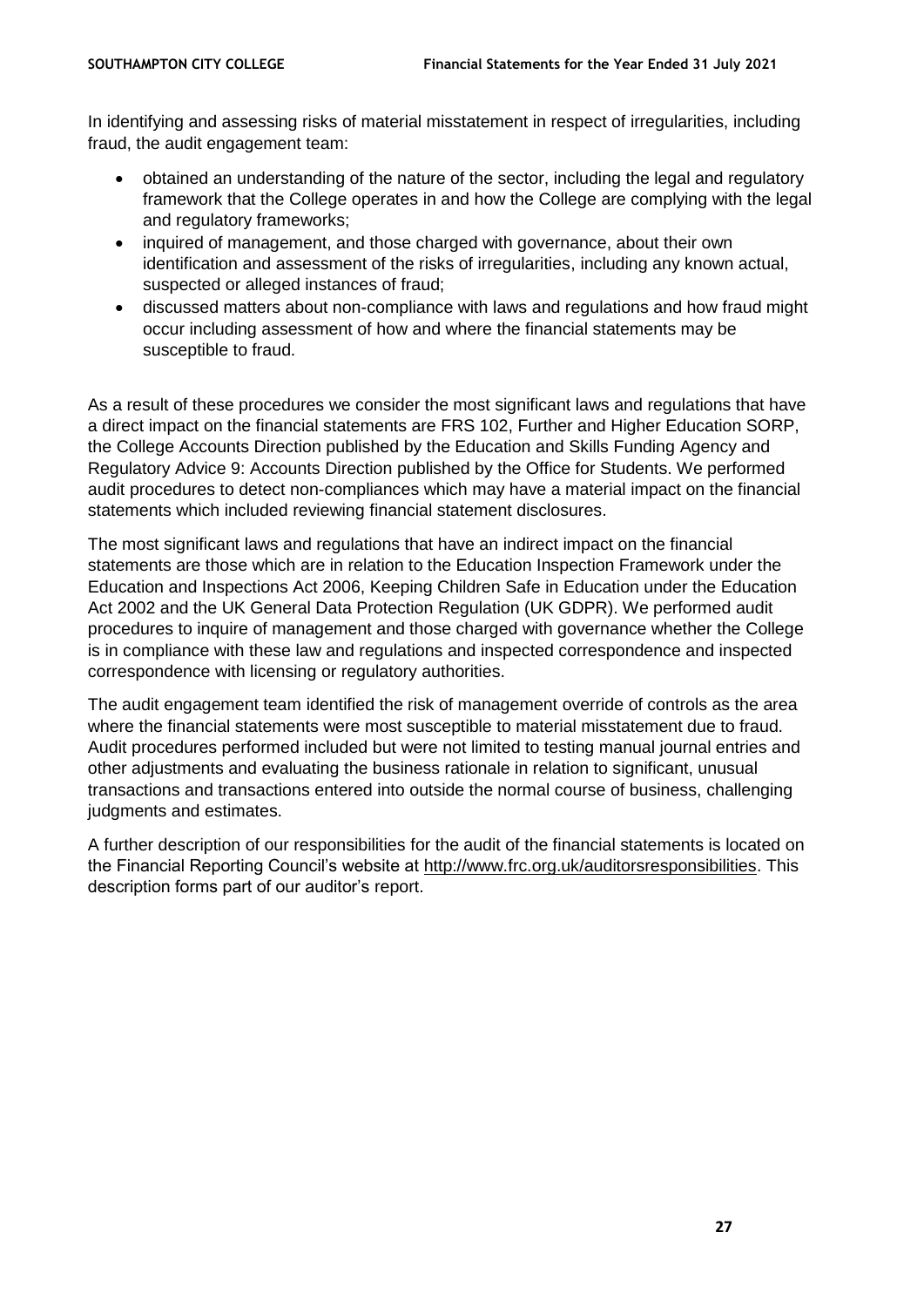#### **Use of our report**

This report is made solely to the Corporation, as a body, in accordance with the Funding Agreement published by the Education and Skills Funding Agency and our engagement letter dated 8 November 2021. Our audit work has been undertaken so that we might state to the Corporation, as a body, those matters we are engaged to state to them in an auditor's report and for no other purpose. To the fullest extent permitted by law, we do not accept or assume responsibility to anyone other than the Corporation, as a body, for our audit work, for this report, or for the opinions we have formed.

RSM UK Audit LLP

RSM UK AUDIT LLP Chartered Accountants Highfield Court **Tollgate** Chandlers Ford Hampshire S053 3TY

Date: 20th December 2021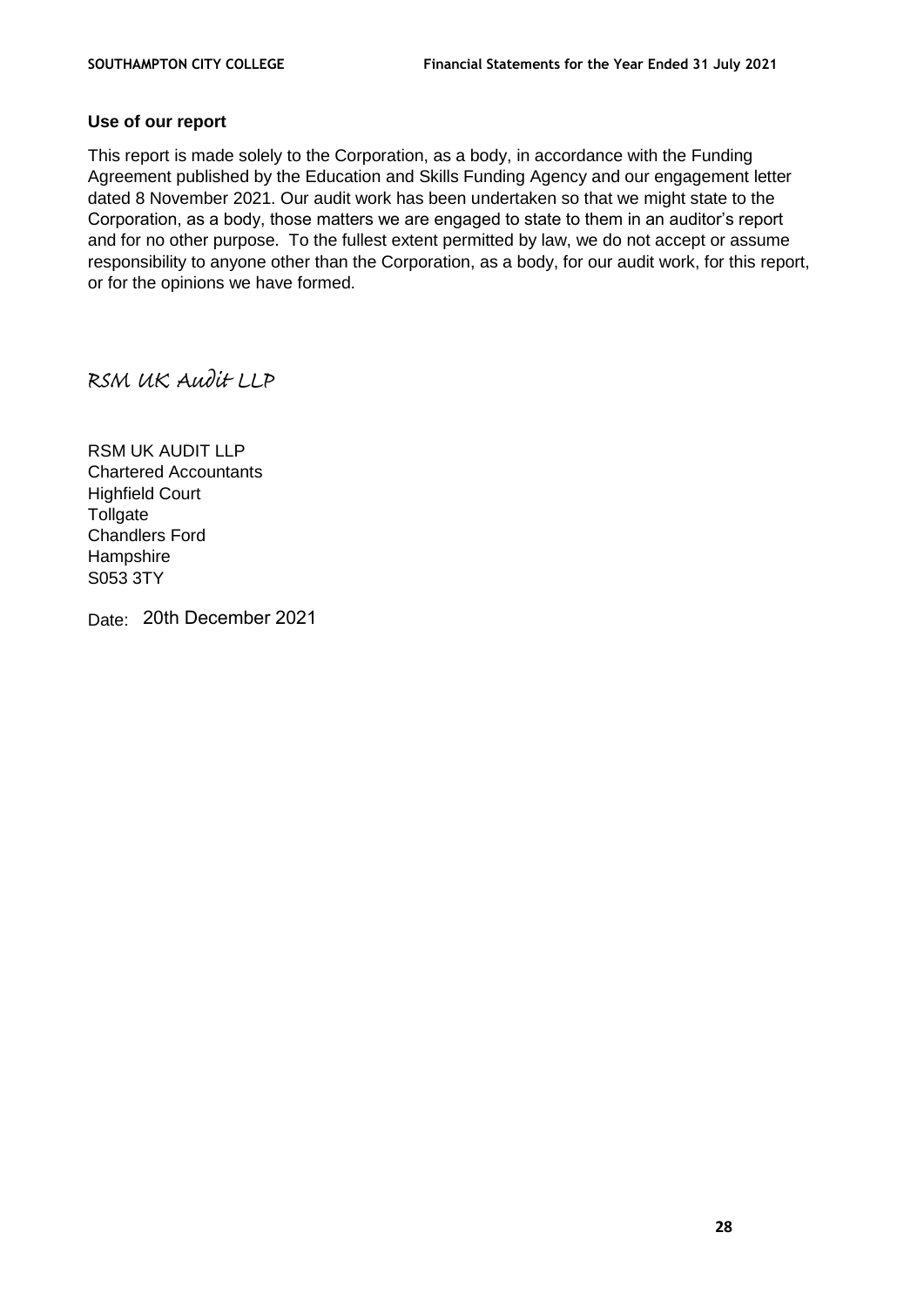# **Statement of Comprehensive Income**

|                                                             | <b>Notes</b>    | Year<br>ended<br>31 July<br>2021 | Year<br>ended<br>31 July<br>2020 |
|-------------------------------------------------------------|-----------------|----------------------------------|----------------------------------|
|                                                             |                 | £'000                            | £'000                            |
| <b>INCOME</b>                                               |                 |                                  |                                  |
| Funding body grants                                         | $\overline{2}$  | 12,914                           | 13,304                           |
| Tuition fees and education contracts                        | 3               | 1,260                            | 1,488                            |
| Other grants and contracts                                  | 4               | 105                              | 157                              |
| Other income                                                | 5               | 597                              | 725                              |
| Investment income                                           | $6\phantom{1}6$ | $\overline{2}$                   | 5                                |
| <b>Total income</b>                                         |                 | 14,878                           | 15,679                           |
| <b>EXPENDITURE</b>                                          |                 |                                  |                                  |
| Staff costs                                                 | $\overline{7}$  | 9,107                            | 8,570                            |
| <b>Restructuring costs</b>                                  | $\overline{7}$  | 14                               | 94                               |
| Other operating expenses                                    | 8               | 5,307                            | 4,495                            |
| Depreciation                                                | 11              | 1,302                            | 1,425                            |
| Interest and other finance costs                            | 9               | 581                              | 581                              |
| <b>Total expenditure</b>                                    |                 | 16,311                           | 15,165                           |
| (Deficit) / Surplus before other gains and<br><b>losses</b> |                 | (1, 433)                         | 514                              |
| Gain on disposal of assets                                  | 11              |                                  |                                  |
| (Deficit) / Surplus before tax                              |                 | (1, 433)                         | 514                              |
| Taxation                                                    | 10              |                                  |                                  |
| (Deficit) / Surplus for the year                            |                 | (1, 433)                         | 514                              |
| Actuarial gain / (loss) in respect of pensions<br>schemes   | 16,22           | 4,719                            | (6, 395)                         |
| Total Comprehensive Income for the year                     |                 | 3,286                            | (5,881)                          |
| <b>Represented by:</b>                                      |                 |                                  |                                  |
| Unrestricted comprehensive income                           |                 | 3,286                            | (5,881)                          |
|                                                             |                 | 3,286                            | (5,881)                          |
|                                                             |                 |                                  |                                  |

The statement of comprehensive income is in respect of continuing activities.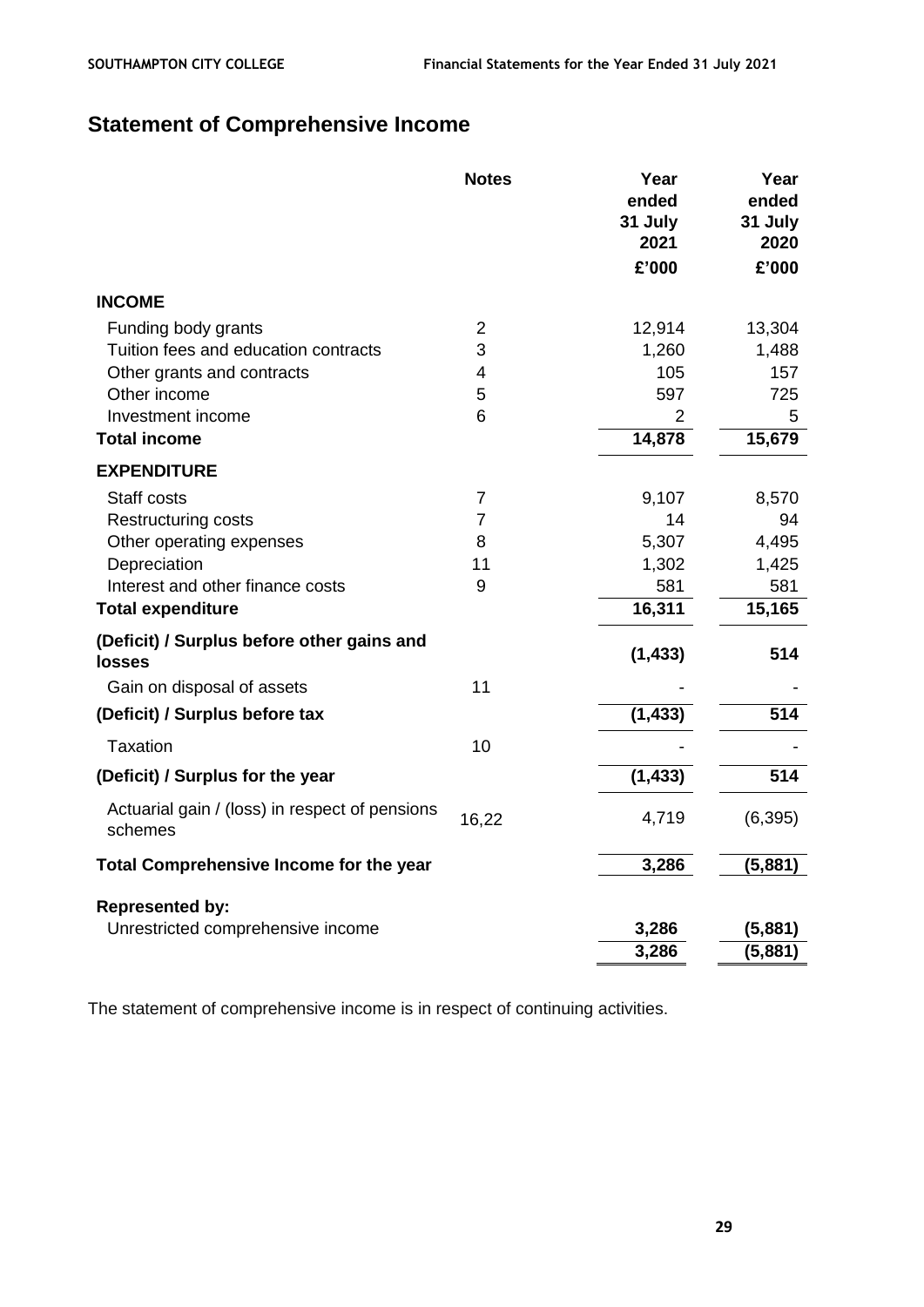# **Statement of Changes in Reserves**

|                                                                      | Income and<br>expenditure<br>account | <b>Revaluation</b><br>reserve | <b>Total</b> |
|----------------------------------------------------------------------|--------------------------------------|-------------------------------|--------------|
|                                                                      | £'000                                | £'000                         | £'000        |
| <b>Balance at 1 August 2019</b>                                      | (4, 104)                             | 3,877                         | (227)        |
| Surplus from the income and expenditure account                      | 514                                  |                               | 514          |
| Other comprehensive income                                           | (6, 395)                             |                               | (6, 395)     |
| Transfers between revaluation and income and<br>expenditure reserves | 73                                   | (73)                          |              |
| Total comprehensive income for the year                              | (5,808)                              | (73)                          | (5,881)      |
| Balance at 31 July 2020                                              | (9, 912)                             | 3,804                         | (6, 108)     |
| <b>Balance at 1 August 2020</b>                                      | (9, 912)                             | 3,804                         | (6, 108)     |
| Deficit from the income and expenditure account                      | (1, 433)                             |                               | (1, 433)     |
| Other comprehensive income                                           | 4,719                                |                               | 4,719        |
| Transfers between revaluation and income and<br>expenditure reserves | 74                                   | (74)                          |              |
| Total comprehensive income for the year                              | 3,399                                | (74)                          | 3,325        |
| Balance at 31 July 2021                                              | (6, 552)                             | 3,730                         | (2,822)      |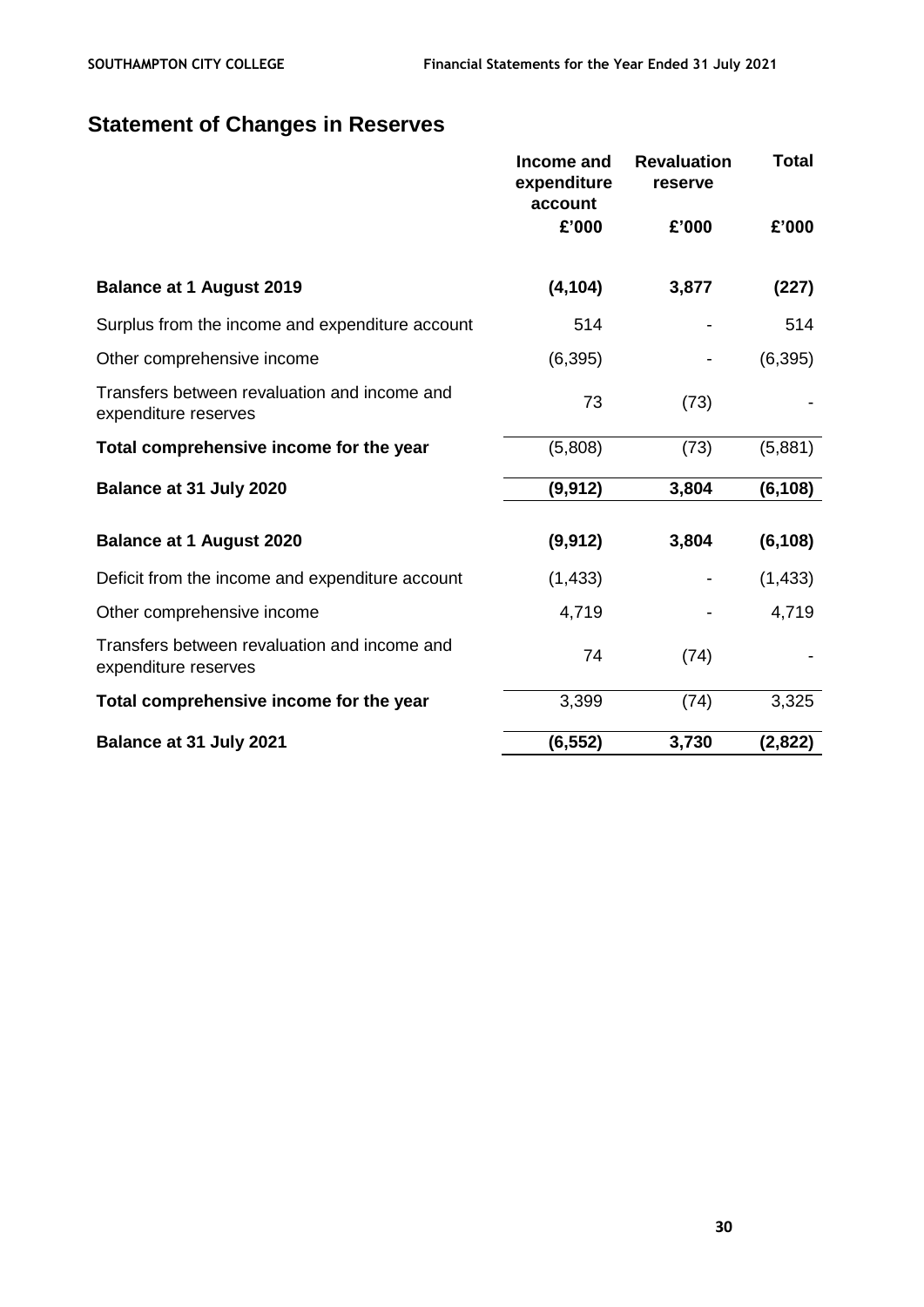# **Balance sheet as at 31 July**

|                                                             | <b>Notes</b> | 2021<br>£'000 | 2020<br>£'000 |
|-------------------------------------------------------------|--------------|---------------|---------------|
| <b>Fixed assets</b>                                         |              |               |               |
| <b>Tangible Fixed assets</b>                                | 11           | 35,963        | 37,009        |
|                                                             |              | 35,963        | 37,009        |
| <b>Current assets</b>                                       |              |               |               |
| <b>Stocks</b>                                               |              | 5             | 7             |
| Trade and other receivables                                 | 12           | 696           | 385           |
| Cash and cash equivalents                                   | 17           | 1,247         | 1,259         |
|                                                             |              | 1,948         | 1,651         |
| <b>Current Liabilities</b>                                  |              |               |               |
| Creditors – amounts falling due within one year             | 13           | (8, 447)      | (7, 784)      |
| <b>Net current liabilities</b>                              |              | (6, 499)      | (6, 133)      |
|                                                             |              |               |               |
| <b>Total assets less current liabilities</b>                |              | 29,464        | 30,876        |
| Creditors - amounts falling due after more than one<br>year | 14           | (16, 355)     | (17, 116)     |
|                                                             |              |               |               |
| <b>Provisions for Liabilities</b>                           |              |               |               |
| Defined benefit obligations                                 | 16           | (14, 337)     | (18, 143)     |
| Other provisions                                            | 16           | (1,594)       | (1,725)       |
| <b>Total net liabilities</b>                                |              | (2,822)       | (6, 108)      |
|                                                             |              |               |               |
| <b>Unrestricted Reserves</b>                                |              |               |               |
| Income and expenditure account                              |              | (6, 552)      | (9, 912)      |
| <b>Revaluation reserve</b>                                  |              | 3,730         | 3,804         |
| <b>Total unrestricted reserves</b>                          |              | (2,822)       | (6, 108)      |
| <b>Total Reserves</b>                                       |              | (2,822)       | (6, 108)      |

The financial statements on pages 29 to 53 were approved and authorised for issue by the Corporation on 13 December 2021 and were signed on its behalf on that date by

G. Sains

Sarah Stannard

**Geraint Davies Sarah Stannard Chair Accounting Officer**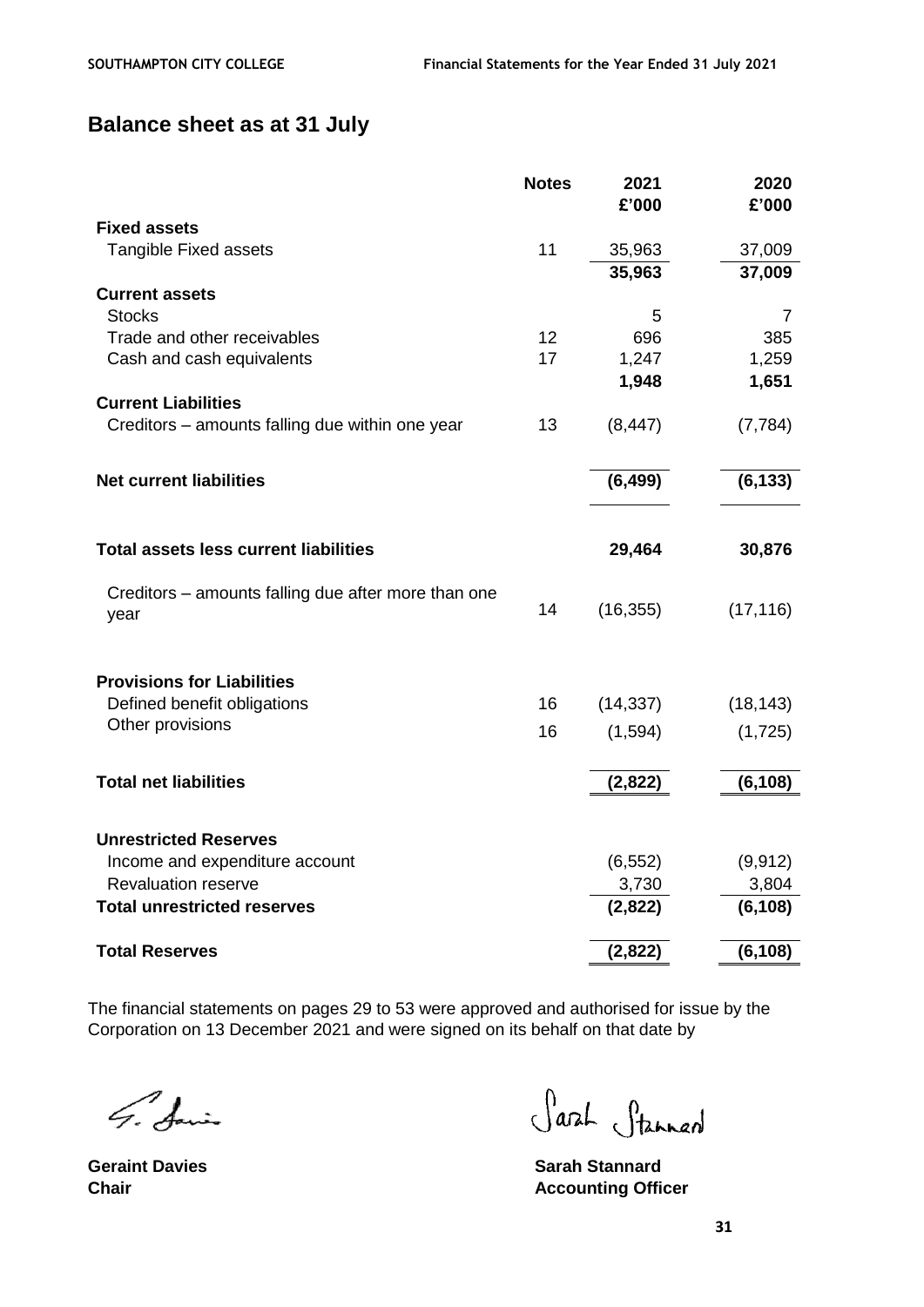# **Statement of Cash Flows**

|                                                                   | <b>Notes</b> | 2021<br>£'000  | 2020<br>£'000 |
|-------------------------------------------------------------------|--------------|----------------|---------------|
| <b>Cash flow from operating activities</b>                        |              |                |               |
| (Deficit) / Surplus for the year                                  |              | (1, 433)       | 514           |
| Adjustment for non-cash items                                     |              |                |               |
| Depreciation                                                      |              | 1,302          | 1,425         |
| Deferred Capital Grants released to income                        |              | (1, 117)       | (668)         |
| Decrease / (increase) in stock                                    |              | $\overline{2}$ | (1)           |
| (Increase) / decrease in debtors                                  |              | (311)          | 587           |
| Increase / (decrease) in creditors due within one year            |              | 940            | (1, 315)      |
| Decrease in creditors due more than one year                      |              | (100)          | (100)         |
| (Decrease) / increase in provisions                               |              | (81)           | 375           |
| Pensions costs less contributions payable                         |              | 863            | 611           |
| Adjustment for investing or financing activities                  |              |                |               |
| Investment income                                                 |              | (2)            | (5)           |
| Interest payable                                                  |              | 315            | 327           |
| Net cash flow from operating activities                           |              | 378            | 1,750         |
| Cash flows from investing activities                              |              |                |               |
| Investment income                                                 |              | $\overline{2}$ | 5             |
| Capital grants received                                           |              | 449            |               |
| Payments made to acquire fixed assets                             |              | (256)          | (415)         |
|                                                                   |              | 195            | (410)         |
| <b>Cash flows from financing activities</b>                       |              |                |               |
| Interest paid                                                     |              | (315)          | (327)         |
| Repayments of amounts borrowed                                    |              | (270)          | (259)         |
|                                                                   |              | (585)          | (586)         |
| (Decrease) / increase in cash and cash equivalents<br>in the year |              | (12)           | 754           |
|                                                                   |              |                |               |
| Cash and cash equivalents at beginning of the year                | 17           | 1,259          | 505           |
| Cash and cash equivalents at end of the year                      | 17           | 1,247          | 1,259         |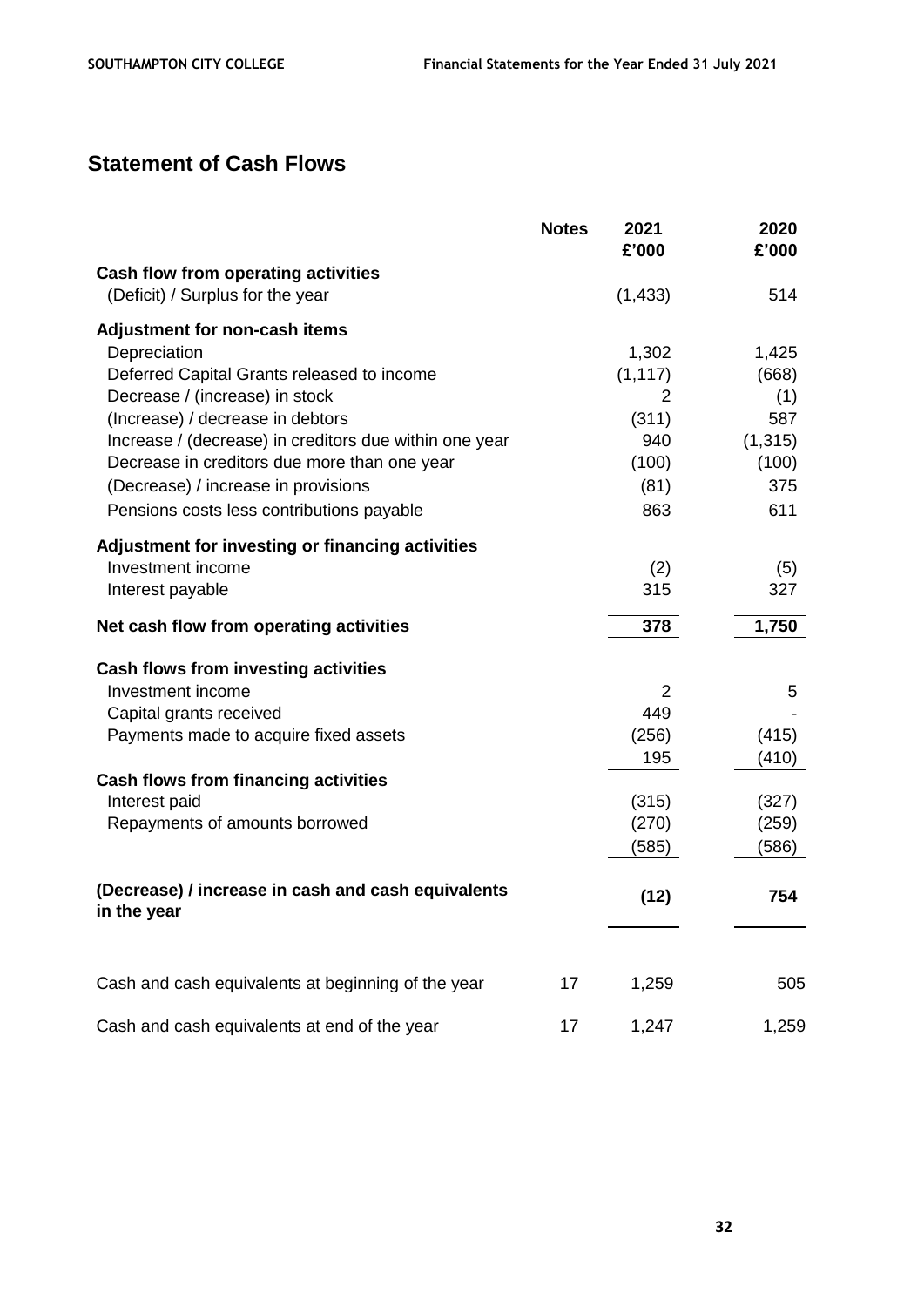# **Notes to the Financial Statements**

# **1. Statement of Accounting Policies and Estimation Techniques**

The following accounting policies have been applied consistently in dealing with items which are considered material in relation to the financial statements.

# **Basis of Preparation**

These financial statements have been prepared in accordance with the Statement of Recommended Practice: Accounting for Further and Higher Education 2019 (the 2019 FE HE SORP), the College Accounts Direction for 2020 to 2021, Regulatory Advice and Accounts Direction issued by the Office for Students and in accordance with Financial Reporting Standard 102 – "The Financial Reporting Standard applicable in the United Kingdom and Republic of Ireland" (FRS 102). The College is a public benefit entity and has therefore applied the relevant public benefit requirements of FRS 102.

The preparation of financial statements in compliance with FRS 102 requires the use of certain critical accounting estimates. It also requires management to exercise judgement in applying the College's accounting policies.

The financial statements are presented in sterling which is also the functional currency of the College. Monetary amounts in these financial statements are rounded to the nearest whole £1,000, except where otherwise stated.

# **Basis of Accounting**

The financial statements are prepared in accordance with the historical cost convention as modified by the use of previous valuations as deemed cost at transition for certain non-current assets.

# **Basis of Consolidation**

The College has control over the Inspire Academy Trust by virtue of Trustees serving on both Governing Bodies, however, it does not control the Trust to obtain benefits for the College, and as such the results of the Trust are not included in these financial statements.

# **Going Concern**

The financial position of the College, its cash flow, liquidity and borrowings are presented in the Financial Statements and accompanying Notes.

The College currently has net current liabilities of £6.5m including £5.33m of loans outstanding with Santander on terms negotiated in 2009. The terms of the existing agreement are for 25 years with 13 years remaining. The College has breached covenants over the past twelve months with the bank previously issuing Reservation of Rights letters enabling it to recall the loan at a future point. It is anticipated that a further Reservation of Rights letter will be issued by Santander on receipt of these financial statements. The bank continues to be supportive and has given no indication of any intention to recall the loan. The College continues to make all loan repayments in full and on time and works closely with stakeholders on its future position. All bank loans are treated as due within one year in these financial statements, in accordance with the terms of the loan and the ability of the bank to recall the loan on demand.

During the year the College received £2.48m of emergency funding, which has been treated as a grant following a review of the terms and conditions of funding. This is consistent with prior years and the expected likelihood of the conditions being met that would mean the funding is repayable. The ESFA has agreed to provide the College with further emergency funding in the year to 31 July 2022.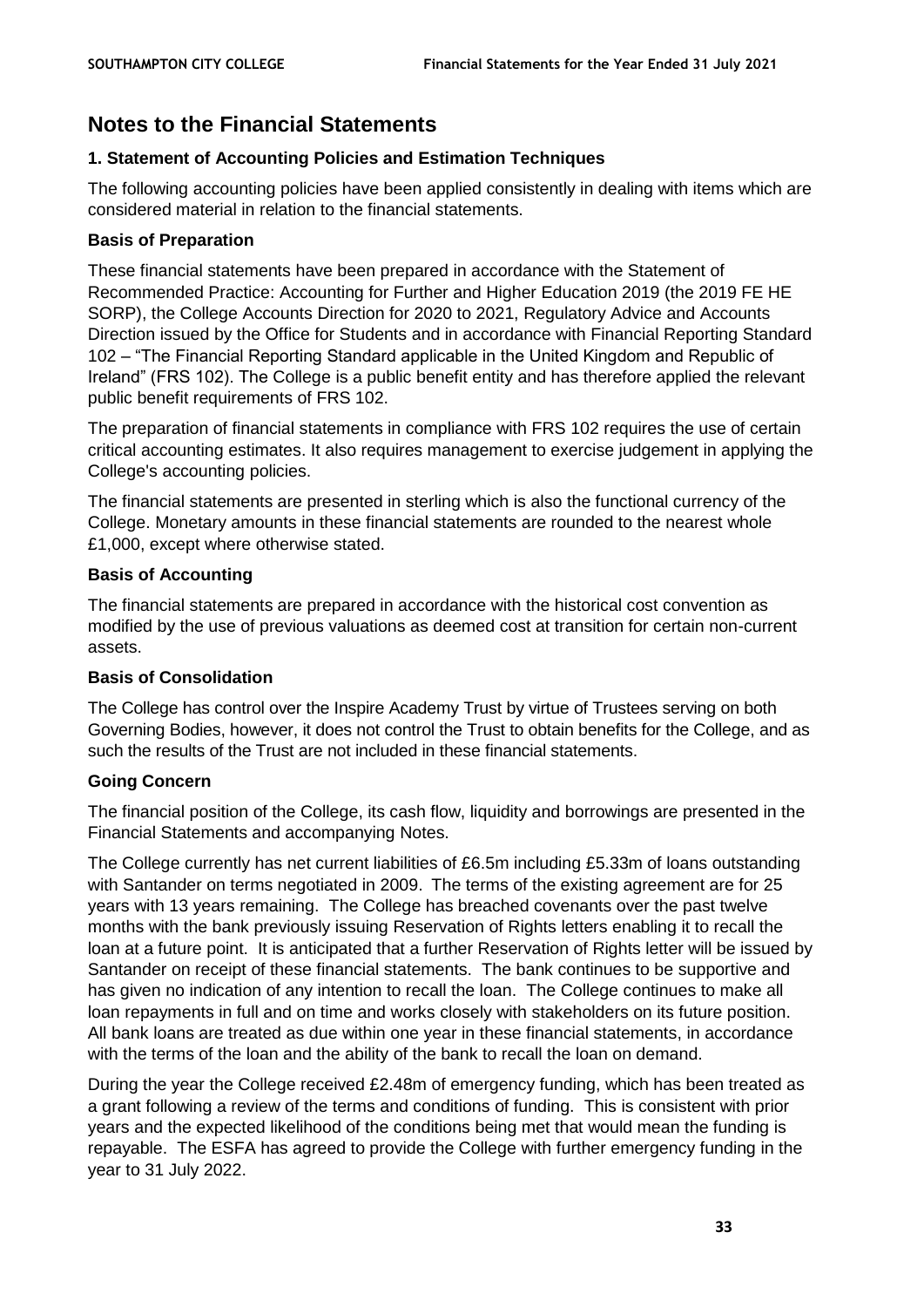The College has prepared forecasts to July 2023 and has a reasonable expectation that it has adequate resources to continue in operational existence until February 2023. At that point the College would require additional financial assistance from the ESFA. The members of the Corporation have, therefore, concluded that the College is a going concern and the accounts should be prepared on a going concern basis. The College is working with the ESFA and FE Commissioner in order to deliver a long-term solution to the challenges it faces. The most likely outcome continues to be a business combination with another Further Education provider, however, at this time no provider nor other form of combination has been identified.

While the accounts have been prepared on a going concern basis, there is the existence of material uncertainty due the absence of committed funding beyond July 2022, the continued breach of covenants with the bank and the absence of a clear future solution for the College that may cast significant doubt on the College's ability to continue as a going concern.

#### **Recognition of Income**

# *Revenue Grant Funding*

Government revenue grants include funding body recurrent grants and other grants and are accounted for under the accrual model as permitted by FRS 102. Funding body recurrent grants are measured in line with best estimates for the period of what is receivable and depend on the particular income stream involved. The final grant income is normally determined with the conclusion of the year end reconciliation process with the funding body following the year end, and the results of any funding audits. 16-18 funding is not subject to reconciliation and is, therefore, not subject to contract adjustments.

The recurrent grant from OfS represents the funding allocations attributable to the current financial year and is credited direct to the Statement of Comprehensive Income.

Where part of a government grant is deferred, the deferred element is recognised as deferred income within creditors and allocated between creditors due within one year and creditors due after more than one year as appropriate.

Grants (including research grants) from non-government sources are recognised in income when the College is entitled to the income and performance related conditions have been met. Income received in advance of performance related conditions being met is recognised as deferred income within creditors on the balance sheet and released to income as the conditions are met.

# **Capital Grant Funding**

Government capital grants are capitalised, held as deferred income and recognised in income over the expected useful life of the asset, under the accrual method as permitted by FRS 102. Other capital grants are recognised in income when the College is entitled to the funds subject to any performance related conditions being met.

#### *Fee Income*

Income from tuition fees is stated gross of any expenditure which is not a discount and is recognised in the period for which it is received.

#### *Investment Income*

All income from short-term deposits is credited to the income and expenditure account in the period in which it is earned on a receivable basis

#### **Agency Arrangements**

The College acts as an agent in the collection and payment of certain discretionary support funds. Related payments received from the funding bodies and subsequent disbursements to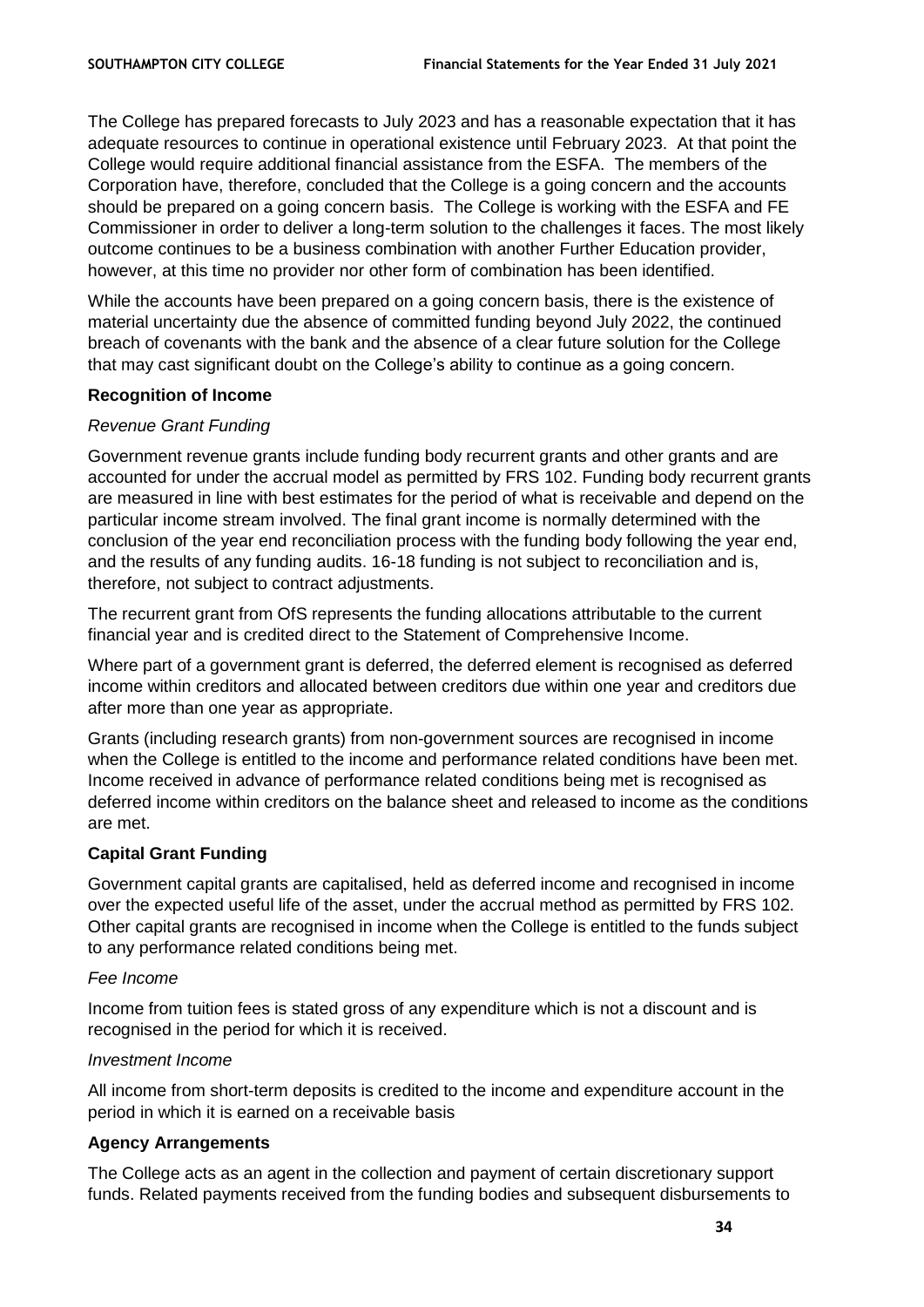students are excluded from the income and expenditure of the College where the College is exposed to minimal risk or enjoys minimal economic benefit related to the transaction.

# **Accounting for Post-employment Benefits**

Post-employment benefits to employees of the College are principally provided by the Teachers' Pension Scheme (TPS) and the Local Government Pension Scheme (LGPS). These are defined benefit plans, which are externally funded and contracted out of the State Second Pension.

# *Teachers' Pension Scheme (TPS)*

The TPS is an unfunded scheme. Contributions to the TPS are calculated so as to spread the cost of pensions over employees' working lives with the College in such a way that the pension cost is a substantially level percentage of current and future pensionable payroll. The contributions are determined by qualified actuaries on the basis of valuations using a prospective benefit method.

The TPS is a multi-employer scheme and there is insufficient information available to use defined benefit accounting. The TPS is therefore treated as a defined contribution plan and the contributions recognised as an expense in the income statement in the periods during which services are rendered by employees.

# *Hampshire Local Government Pension Scheme (LGPS)*

The LGPS is a funded scheme. The assets of the LGPS are measured using closing fair values. LGPS liabilities are measured using the projected unit credit method and discounted at the current rate of return on a high-quality corporate bond of equivalent term and currency to the liabilities. The actuarial valuations are obtained at least triennially and are updated at each balance sheet date. The amounts charged to operating surplus are the current service costs and the costs of scheme introductions, benefit changes, settlements and curtailments. They are included as part of staff costs as incurred.

Net interest on the net defined benefit liability/asset is also recognised in the Statement of Comprehensive Income and comprises the interest cost on the defined benefit obligation and interest income on the scheme assets, calculated by multiplying the fair value of the scheme assets at the beginning of the period by the rate used to discount the benefit obligations. The difference between the interest income on the scheme assets and the actual return on the scheme assets is recognised in interest and other finance costs.

Actuarial gains and losses are recognised immediately in actuarial gains and losses.

# **Short Term Employment Benefits**

Short term employment benefits such as salaries and compensated absences (holiday pay) are recognised as an expense in the year in which the employees render service to the College. Any unused benefits are accrued and measured as the additional amount the College expects to pay as a result of the unused entitlement.

# **Enhanced Pensions**

The actual cost of any enhanced ongoing pension to a former member of staff is paid by a College annually. An estimate of the expected future cost of any enhancement to the ongoing pension of a former member of staff is charged in full to the College's income in the year that the member of staff retires. In subsequent years a charge is made to provisions in the balance sheet.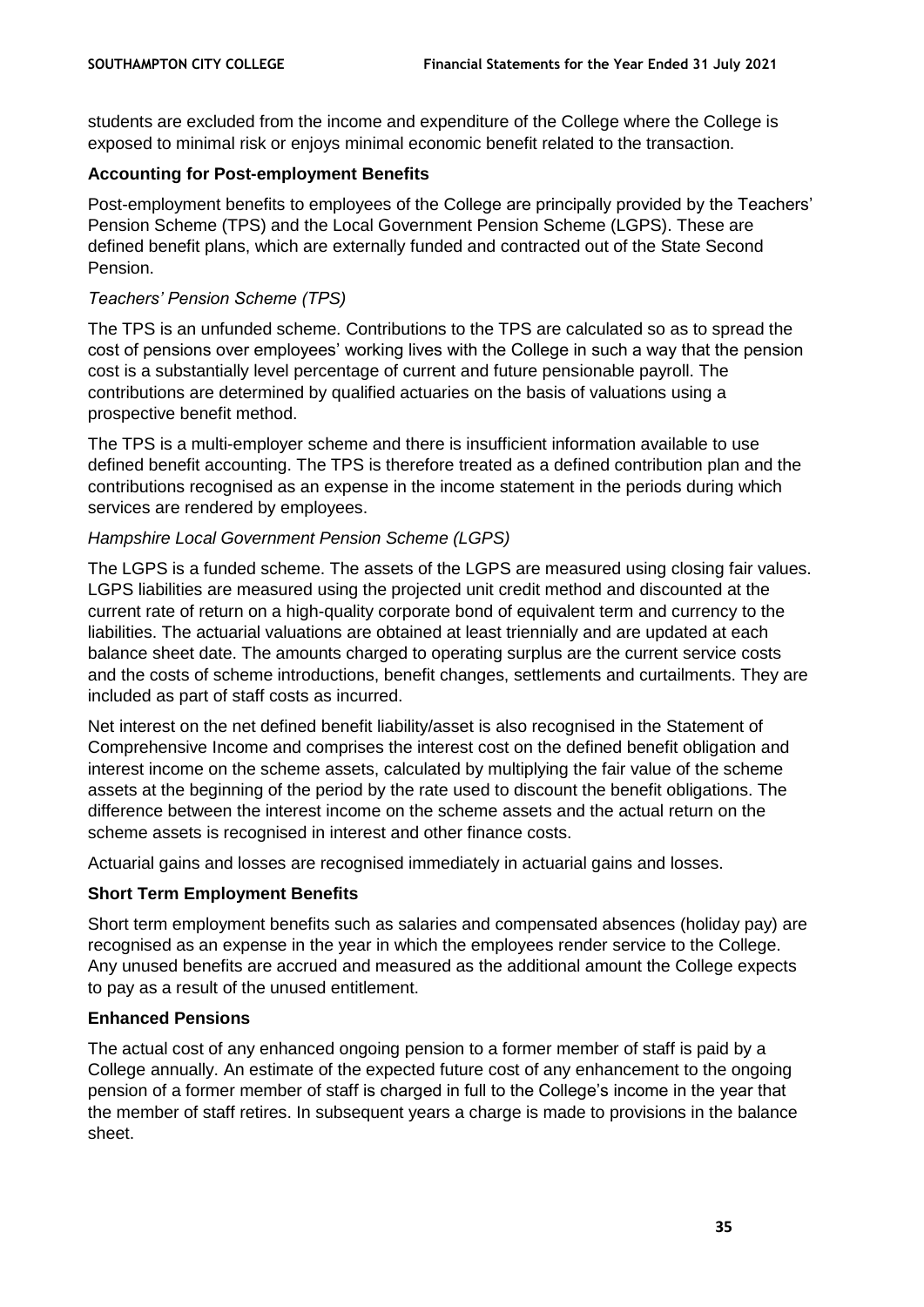# **Non-current Assets - Tangible Fixed Assets**

Tangible fixed assets are stated at cost less accumulated depreciation and accumulated impairment losses. Certain items of fixed assets that had been revalued to fair value on or prior to the date of transition to the FE HE SORP, are measured on the basis of deemed cost, being the revalued amount at the date of that revaluation.

Where parts of a fixed asset have different useful lives, they are accounted for as separate items of fixed assets.

Land and buildings inherited from the local education authority are stated in the balance sheet at valuation on the basis of depreciated replacement cost as the open market value for existing use is not readily obtainable. The associated credit is included in the revaluation reserve. The difference between depreciation charged on the historic cost of assets and the actual charge for the year calculated on the revalued amount is released to the income and expenditure account reserve on an annual basis. Building improvements made since incorporation are included in the balance sheet at cost.

Freehold land is not depreciated as it is considered to have an infinite useful life.

Freehold buildings are depreciated over their expected useful economic life to the College of between 20 and 50 years. The College has a policy of depreciating major adaptations to buildings over the period of their useful economic life of between 20 and 50 years.

Where land and buildings are acquired with the aid of specific grants, they are capitalised and depreciated as above. The related grants are credited to a deferred income account within creditors, and are released to the Statement of Comprehensive Income over the expected useful economic life of the related asset on a systematic basis consistent with the depreciation policy. The deferred income is allocated between creditors due within one year and those due after more than one year.

#### *Impairment*

A review for impairment of a fixed asset is carried out if events or changes in circumstances indicate that the carrying amount of any fixed asset may not be recoverable.

#### *Assets under construction*

Assets under construction are accounted for at cost, based on the value of architects' certificates and other direct costs, incurred to 31 July. They are not depreciated until they are brought into use.

#### *Subsequent expenditure on existing fixed assets*

Where significant expenditure is incurred on tangible fixed assets after initial purchase it is charged to income in the period it is incurred, unless it increases the future benefits to the College, in which case it is capitalised and depreciated on the relevant basis.

#### *Equipment*

Equipment costing less than £1,000 per individual item is recognised as expenditure in the period of acquisition. All other equipment is capitalised at cost.

#### *Depreciation*

Capitalised equipment is depreciated on a straight-line basis over its remaining useful economic life as follows:

| • technical equipment              | 5 or 10 years |
|------------------------------------|---------------|
| • computer equipment               | 3 or 5 years  |
| • furniture, fixtures and fittings | 5 or 10 years |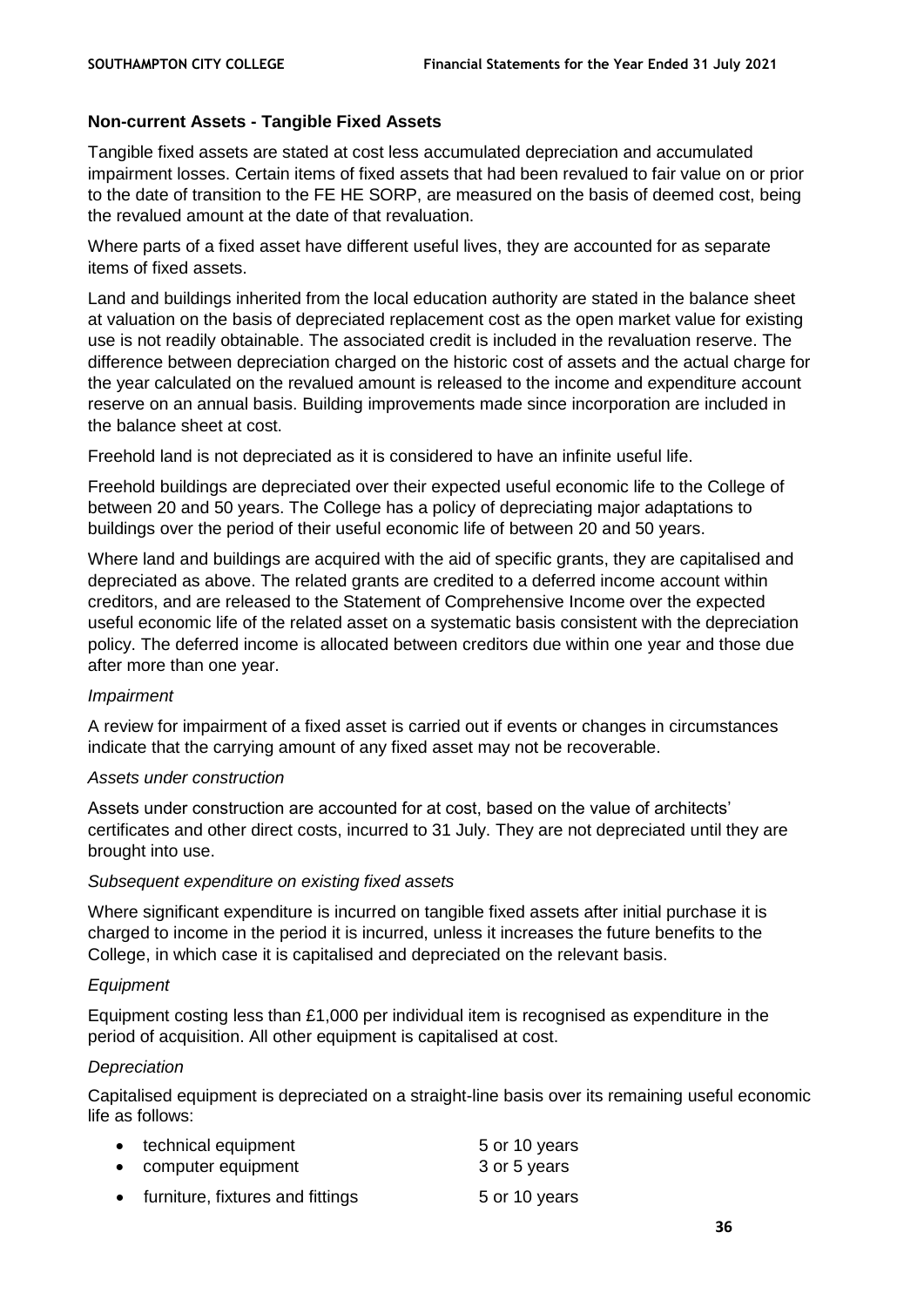# **Borrowing Costs**

Borrowing costs are recognised as expenditure in the period in which they are incurred.

#### **Leased Assets**

Costs in respect of operating leases are charged on a straight-line basis over the lease term. Any lease premiums or incentives relating to leases signed after 1 August 2014 are spread over the minimum lease term.

Leasing agreements which transfer to the College substantially all the benefits and risks of ownership of an asset are treated as finance leases.

Assets held under finance leases are recognised initially at the fair value of the leased asset (or, if lower, the present value of minimum lease payments) at the inception of the lease. The corresponding liability to the lessor is included in the balance sheet as a finance lease obligation. Assets held under finance leases are included in tangible fixed assets and depreciated and assessed for impairment losses in the same way as owned assets.

Minimum lease payments are apportioned between the finance charge and the reduction of the outstanding liability. The finance charges are allocated over the period of the lease in proportion to the capital element outstanding.

#### **Inventories**

Inventories are stated at the lower of their cost and net realisable value, being selling price less cost to complete and sell. Where necessary, provision is made for obsolete, slow-moving and defective items.

#### **Cash and Cash Equivalents**

Cash includes cash in hand, deposits repayable on demand and overdrafts. Deposits are repayable on demand if they are in practice available within 24 hours without penalty.

Cash equivalents are short term, highly liquid investments that are readily convertible to known amounts of cash with insignificant risk of change in value. An investment qualifies as a cash equivalent when it has maturity of 3 months or less from the date of acquisition.

# **Financial Liabilities and Equity**

Financial liabilities and equity are classified according to the substance of the financial instrument's contractual obligations, rather than the financial instrument's legal form.

All loans, investments and short-term deposits held by the group are classified as basic financial instruments in accordance with FRS 102. These instruments are initially recorded at the transaction price less any transaction costs (historical cost). FRS 102 requires that basic financial instruments are subsequently measured at amortised cost, however, the College has calculated that the difference between the historical cost and amortised cost basis is not material and so these financial instruments are stated on the balance sheet at historical cost. Loans and investments that are payable or receivable within one year are not discounted.

# **Taxation**

The College is considered to pass the tests set out in Paragraph 1 Schedule 6 Finance Act 2010 and therefore it meets the definition of a charitable company for UK corporation tax purposes. Accordingly, the College is potentially exempt from taxation in respect of income or capital gains received within categories covered by sections 478-488 of the Corporation Tax Act 2010 or Section 256 of the Taxation of Chargeable Gains Act 1992, to the extent that such income or gains are applied exclusively to charitable purposes.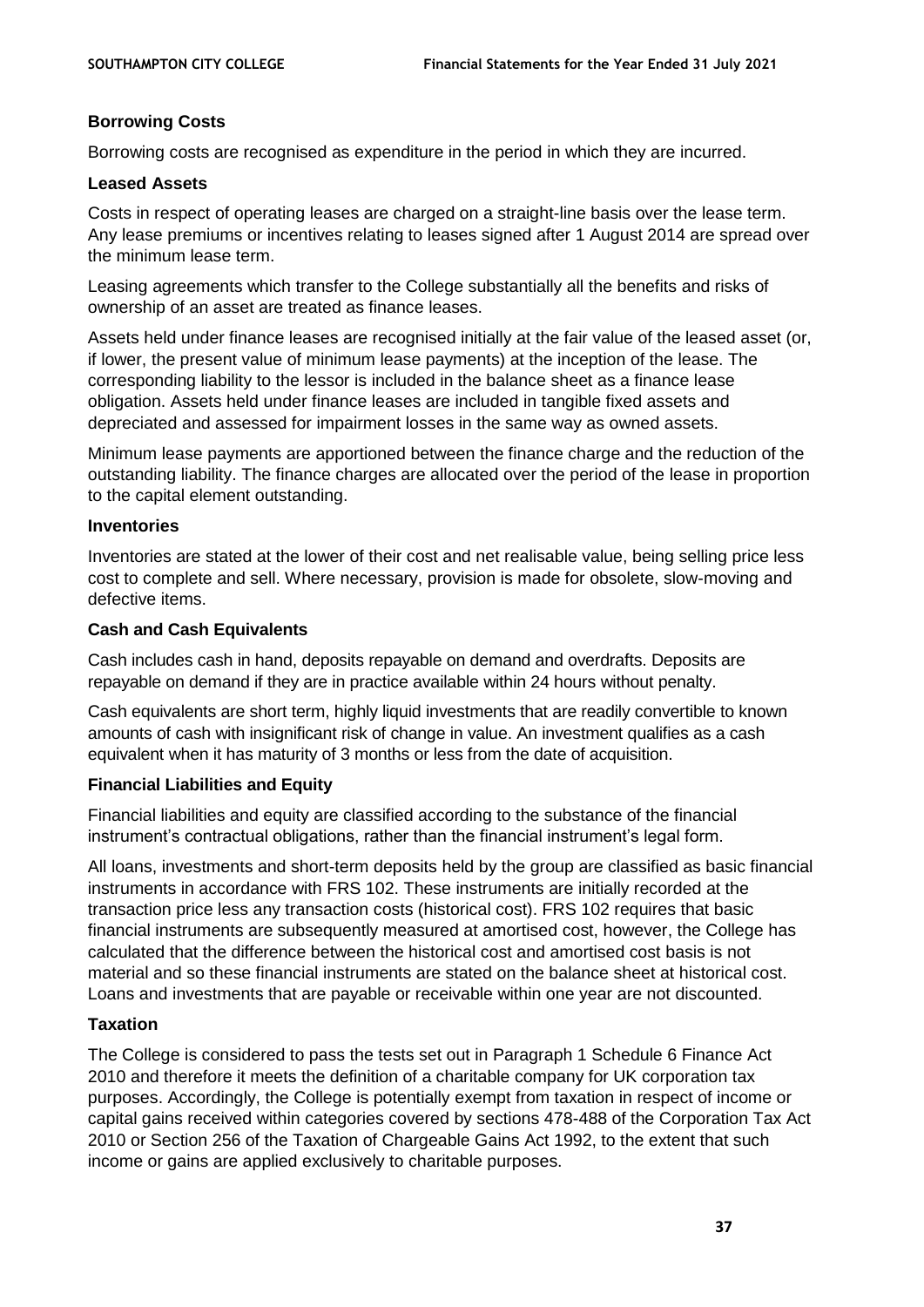The College is partially exempt in respect of Value Added Tax, so that it can only recover a minor element of the VAT charged on its inputs. Irrecoverable VAT on inputs is included in the costs of such inputs and added to the cost of tangible fixed assets as appropriate, where the inputs themselves are tangible fixed assets by nature.

# **Provisions and Contingent Liabilities**

Provisions are recognised when

- the College has a present legal or constructive obligation as a result of a past event
- it is probable that a transfer of economic benefit will be required to settle the obligation and
- a reliable estimate can be made of the amount of the obligation.

Where the effect of the time value of money is material, the amount expected to be required to settle the obligation is recognised at present value using a pre-tax discount rate. The unwinding of the discount is recognised as a finance cost in the statement of comprehensive income in the period it arises.

A contingent liability arises from a past event that gives the College a possible obligation whose existence will only be confirmed by the occurrence or otherwise of uncertain future events not wholly within the control of the College. Contingent liabilities also arise in circumstances where a provision would otherwise be made but either it is not probable that an outflow of resources will be required or the amount of the obligation cannot be measured reliably.

Contingent liabilities are not recognised in the balance sheet but are disclosed in the notes to the financial statements.

# **Judgements in Applying Accounting Policies and Key Sources of Estimation Uncertainty**

In preparing these financial statements, management have made the following judgements:

- Bank loans have been reclassified as short term due to the covenant breach
- Determine whether leases entered into by the College either as a lessor or a lessee are operating or finance leases. These decisions depend on an assessment of whether the risks and rewards of ownership have been transferred from the lessor to the lessee on a lease by lease basis.
- Determine whether there are indicators of impairment of the College's tangible assets. Factors taken into consideration in reaching such a decision include the economic viability and expected future financial performance of the asset and where it is a component of a larger cash-generating unit, the viability and expected future performance of that unit.

# *Other key sources of estimation uncertainty*

# *Tangible fixed assets*

Tangible fixed assets, other than investment properties, are depreciated over their useful lives taking into account residual values, where appropriate. The actual lives of the assets and residual values are assessed annually and may vary depending on a number of factors. In re-assessing asset lives, factors such as technological innovation and maintenance programmes are taken into account. Residual value assessments consider issues such as future market conditions, the remaining life of the asset and projected disposal values.

# *Local Government Pension Scheme*

The present value of the Local Government Pension Scheme defined benefit liability depends on a number of factors that are determined on an actuarial basis using a variety of assumptions. The assumptions used in determining the net cost (income) for pensions include the discount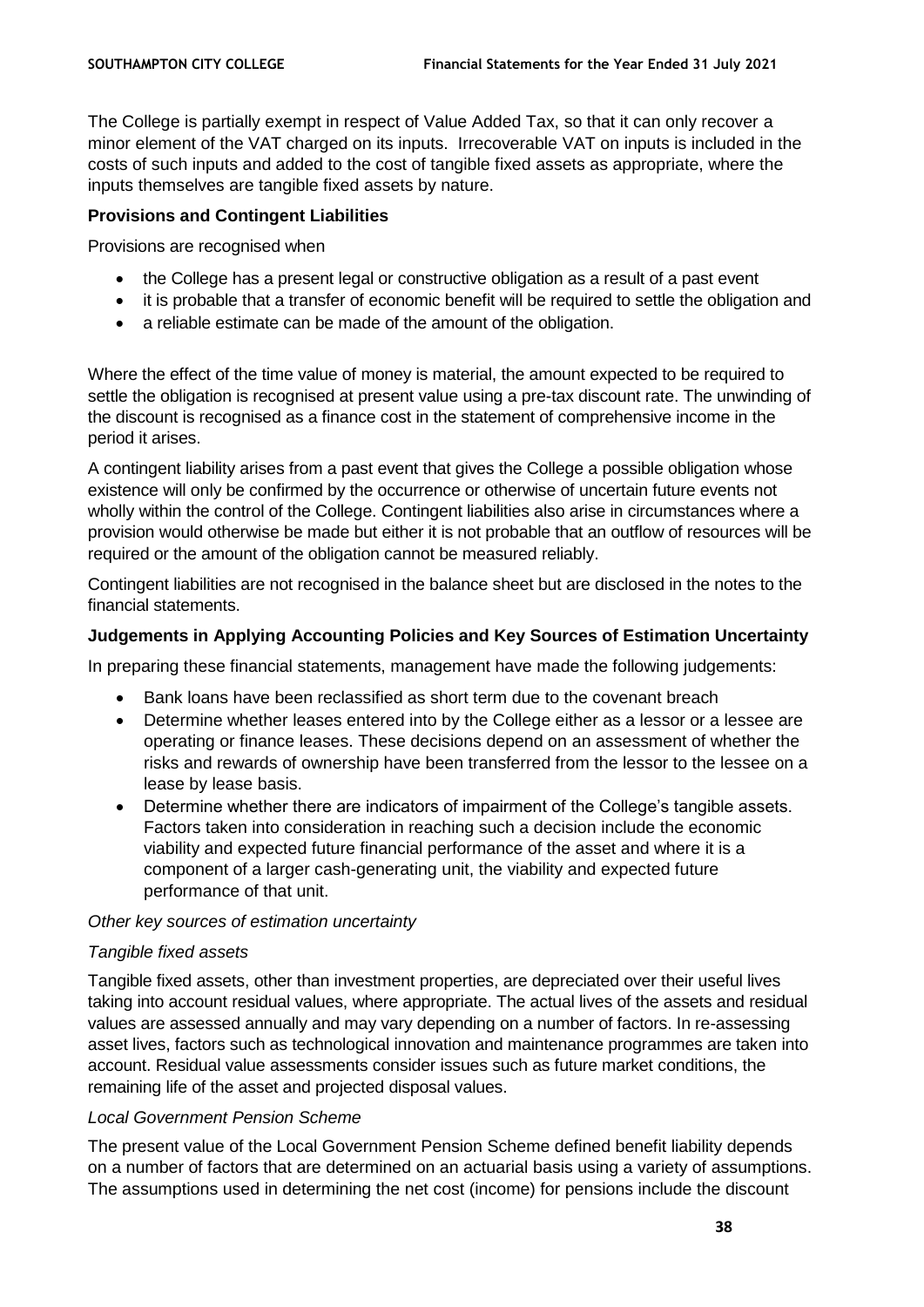rate. Any changes in these assumptions, which are disclosed in note 22, will impact the carrying amount of the pension liability. The actuary has used a roll forward approach which projects results from the latest full actuarial valuation performed at 31 March 2019 to value the pensions liability at 31 July 2021. Any differences between the figures derived from the roll forward approach and a full actuarial valuation would impact on the carrying amount of the pension liability.

# *Provision for Dilapidations*

The provision for dilapidations relates to repairing a leased, listed slipway located at the Woolston Marine Skills Centre site. The lease expired in December 2019 with the College remaining in occupation under the existing terms in agreement with the landlord. The tenancy was formally ended by the College in November 2020 and a provision of £450,000 has been made to make the slipway good as required under the terms of the lease.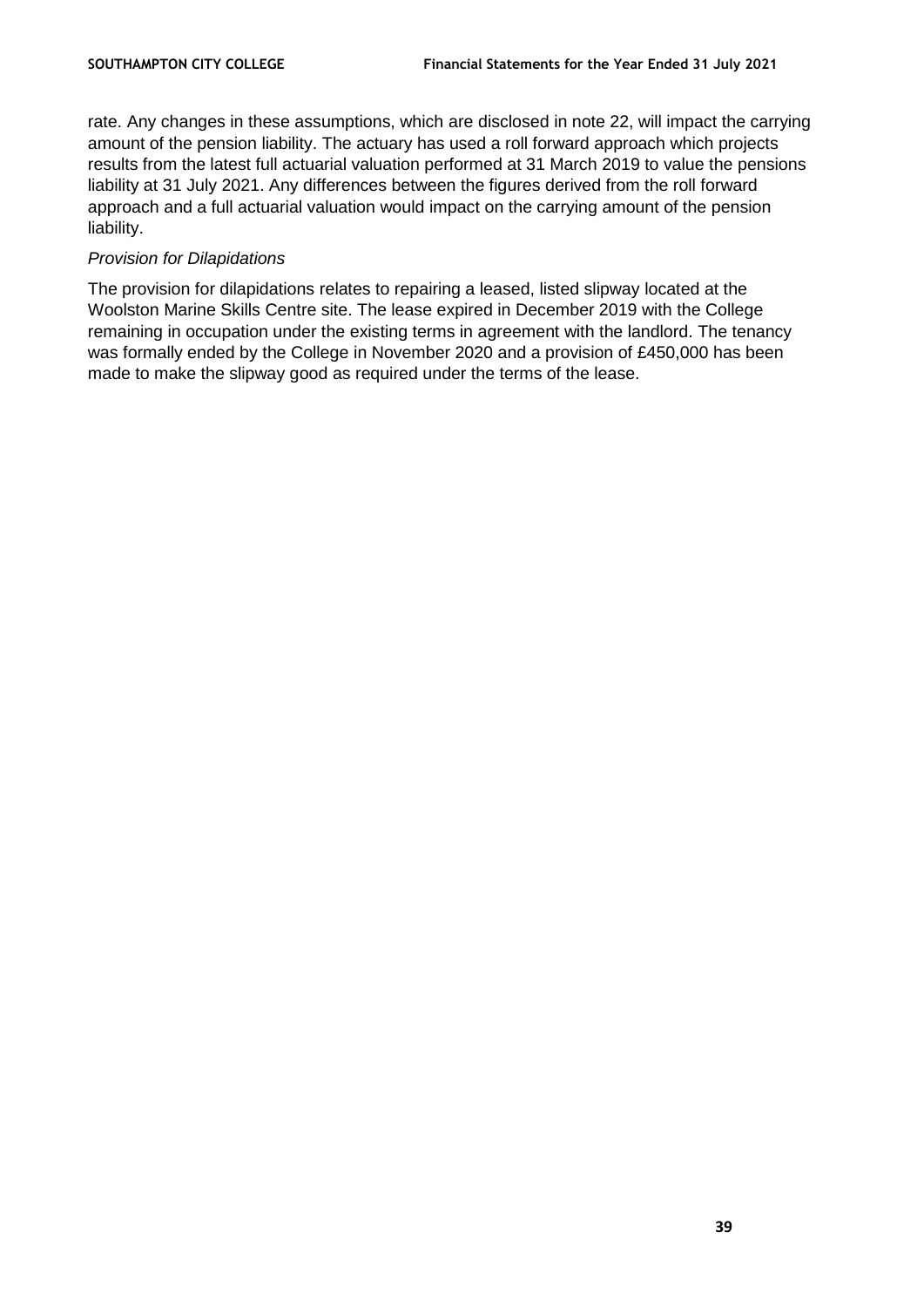| $\mathbf{2}$ | <b>Funding body grants</b>                      | 2021<br>£'000 | 2020<br>£'000 |
|--------------|-------------------------------------------------|---------------|---------------|
|              | <b>Recurrent grants</b>                         |               |               |
|              | Education & Skills Funding Agency - Adult       | 1,423         | 1,928         |
|              | Education & Skills Funding Agency - 16-18       | 6,029         | 5,502         |
|              | Education & Skills Funding Agency - Apprentices | 1,090         | 1,187         |
|              | <b>Office for Students</b>                      | 76            | 75            |
| Other        |                                                 | 422           | 250           |
|              | <b>Specific grants</b>                          |               |               |
|              | Teachers' Pension Scheme contribution grant     | 280           | 234           |
|              | Education & Skills Funding Agency               | 2,477         | 3,460         |
|              | Releases of government capital grants           | 1,117         | 668           |
| <b>Total</b> |                                                 | 12,914        | 13,304        |
| 2a           | Analysis of Office for Students (OfS) income    |               |               |
|              |                                                 | 2021          | 2020          |
|              |                                                 | £'000         | £'000         |
|              | Grant income from the OfS (note 2)              | 76            | 75            |
|              | Fee income for taught awards (note 3)           | 499           | 425           |
|              | <b>Total</b>                                    | 575           | 500           |

The disclosures shown above relate only to OfS / Higher Education. The disclosures do not include amounts received from the ESFA for Further Education which are shown in note 2 above. The OfS only regulates higher education in colleges. As a result, the amounts recorded above relate to courses at Level 4 and above.

| <b>Tuition fees and education contracts</b><br>3 | 2021<br>£'000 | 2020<br>£'000 |
|--------------------------------------------------|---------------|---------------|
| Adult education fees                             | 219           | 462           |
| Fees for FE loan supported courses               | 287           | 258           |
| Fees for HE loan supported courses               | 499           | 425           |
| <b>Total tuition fees</b>                        | 1,005         | 1,145         |
| <b>Education contracts</b>                       | 255           | 343           |
| <b>Total</b>                                     | 1,260         | 1,488         |
| Other grants and contracts<br>4                  | 2021<br>£'000 | 2020<br>£'000 |
| <b>European Commission</b>                       | 39            | 41            |
| Other grants and contracts                       | 66            | 116           |
| <b>Total</b>                                     | 105           | 157           |
|                                                  | 40            |               |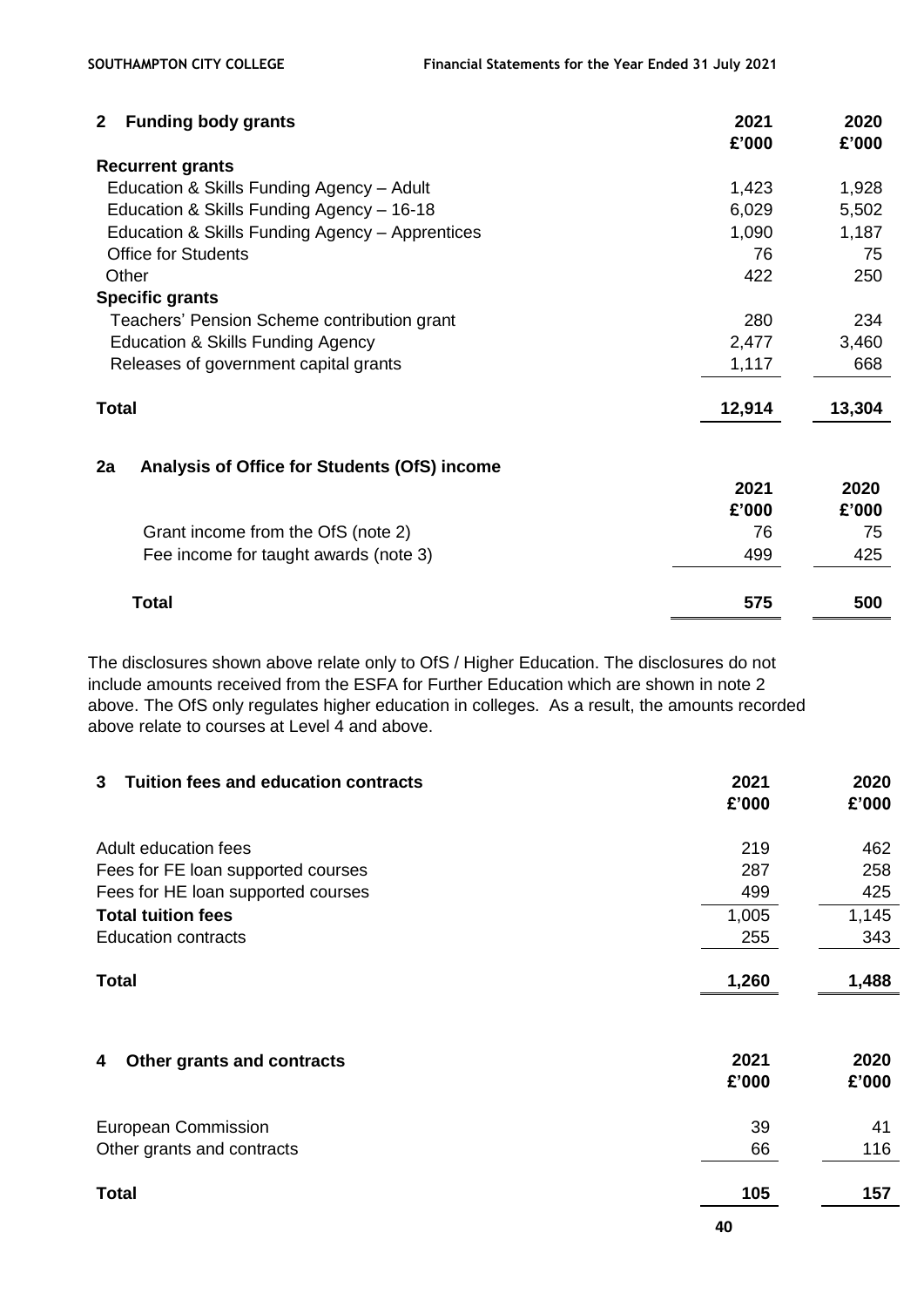# **5 Other income 2021 2020**

| ັ<br><b>UULU INVUNT</b>            | LVL I<br>£'000 | LVLV<br>£'000 |
|------------------------------------|----------------|---------------|
| Catering and residences            | 4              | 14            |
| Lease Income                       | 508            | 508           |
| Other income generating activities | 85             | 203           |
| <b>Total</b>                       | 597            | 725           |
| <b>Investment income</b><br>6      | 2021<br>£'000  | 2020<br>£'000 |
| Other interest receivable          | 2              | 5             |
| <b>Total</b>                       | 2              | 5             |

#### **7 Staff costs**

The average number of persons (including key management personnel) employed by the College during the year, on an average headcount basis, was:

|                                                                                    | 2021  | 2020  |
|------------------------------------------------------------------------------------|-------|-------|
|                                                                                    | No.   | No.   |
| Teaching staff                                                                     | 146   | 164   |
| Non-teaching staff                                                                 | 128   | 137   |
|                                                                                    | 274   | 301   |
| Staff costs for the above persons                                                  |       |       |
|                                                                                    | 2021  | 2020  |
|                                                                                    | £'000 | £'000 |
| Wages and salaries                                                                 | 6,226 | 6,015 |
| Social security costs                                                              | 514   | 500   |
| Other pension costs (including FRS102 adjustments of £614,000 (2020:<br>£382,000)) | 2,164 | 1,893 |
| Payroll sub-total                                                                  | 8,904 | 8,408 |
| Contracted out staffing services                                                   | 203   | 162   |
|                                                                                    | 9,107 | 8,570 |
| Restructuring costs - Contractual                                                  | 14    | 94    |
| <b>Total staff costs</b>                                                           | 9,121 | 8,664 |

#### **Key management personnel**

Key management personnel are those persons having authority and responsibility for planning, directing and controlling the activities of the College and are represented by the College Senior Leadership Team which comprises the Principal, Vice Principal Finance &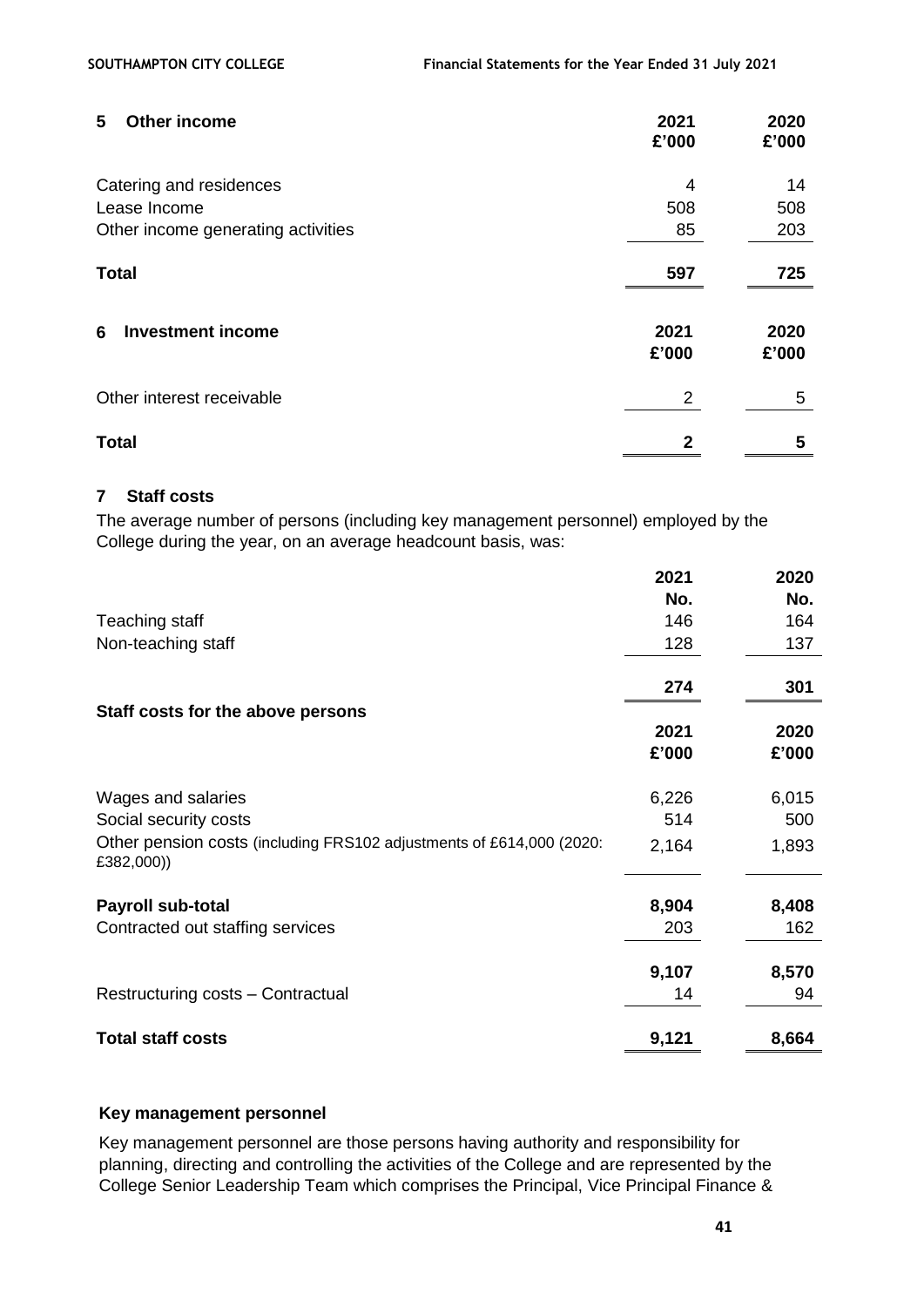Resources, and Vice Principal Curriculum & Quality. As the College was working towards a merger at the beginning of the financial year, the holders of the two Vice Principal posts were engaged on an interim basis through agencies and were not employees of the College. The cost of their services was £274,000 and is included in Note 8 Other Operating Expenses.

#### **Emoluments of key management personnel, Accounting Officer and other higher paid staff**

|                                                                                 | 2021<br>No. | 2020<br>No. |
|---------------------------------------------------------------------------------|-------------|-------------|
| The number of key management personnel including the Accounting<br>Officer was: |             |             |

The number of key management personnel and other staff who received annual emoluments, excluding pension contributions and employer's national insurance but including benefits in kind, in the following ranges was:

|                           | Key management<br>personnel |      | <b>Other staff</b>       |      |
|---------------------------|-----------------------------|------|--------------------------|------|
|                           | 2021                        | 2020 | 2021                     | 2020 |
|                           | No.                         | No.  | No.                      | No.  |
| £25,001 to £30,000 p.a.   |                             | -    |                          |      |
| £35,001 to £40,000 p.a.   |                             |      | -                        |      |
| £115,001 to £120,000 p.a. |                             |      | $\overline{\phantom{a}}$ |      |
|                           | າ                           | כי   | $\blacksquare$           |      |

Key employed management personnel compensation is made up as follows:

|                                             | 2021<br>£'000 | 2020<br>£'000 |
|---------------------------------------------|---------------|---------------|
| <b>Salaries</b>                             | 140           | 154           |
| <b>Employers NI Contributions</b>           | 18            | 19            |
| Benefits in kind                            |               | 2             |
|                                             | 159           | 175           |
| Pension contributions                       | 33            | 29            |
|                                             |               |               |
| Total key management personnel compensation | 192           | 204           |

The above compensation includes amounts payable to the Principal and CEO who is the Accounting Officer and who is also the highest paid member of staff. Their pay and remuneration is as follows:

|                       | 2021  | 2020  |
|-----------------------|-------|-------|
|                       | £'000 | £'000 |
| <b>Salaries</b>       | 115   | 116   |
| Benefits in kind      | 4     |       |
|                       | 116   | 117   |
| Pension contributions | 28    | 23    |

The Corporation has adopted the Association of Colleges Senior Post Holder Remuneration Code and assesses pay in line with its principles.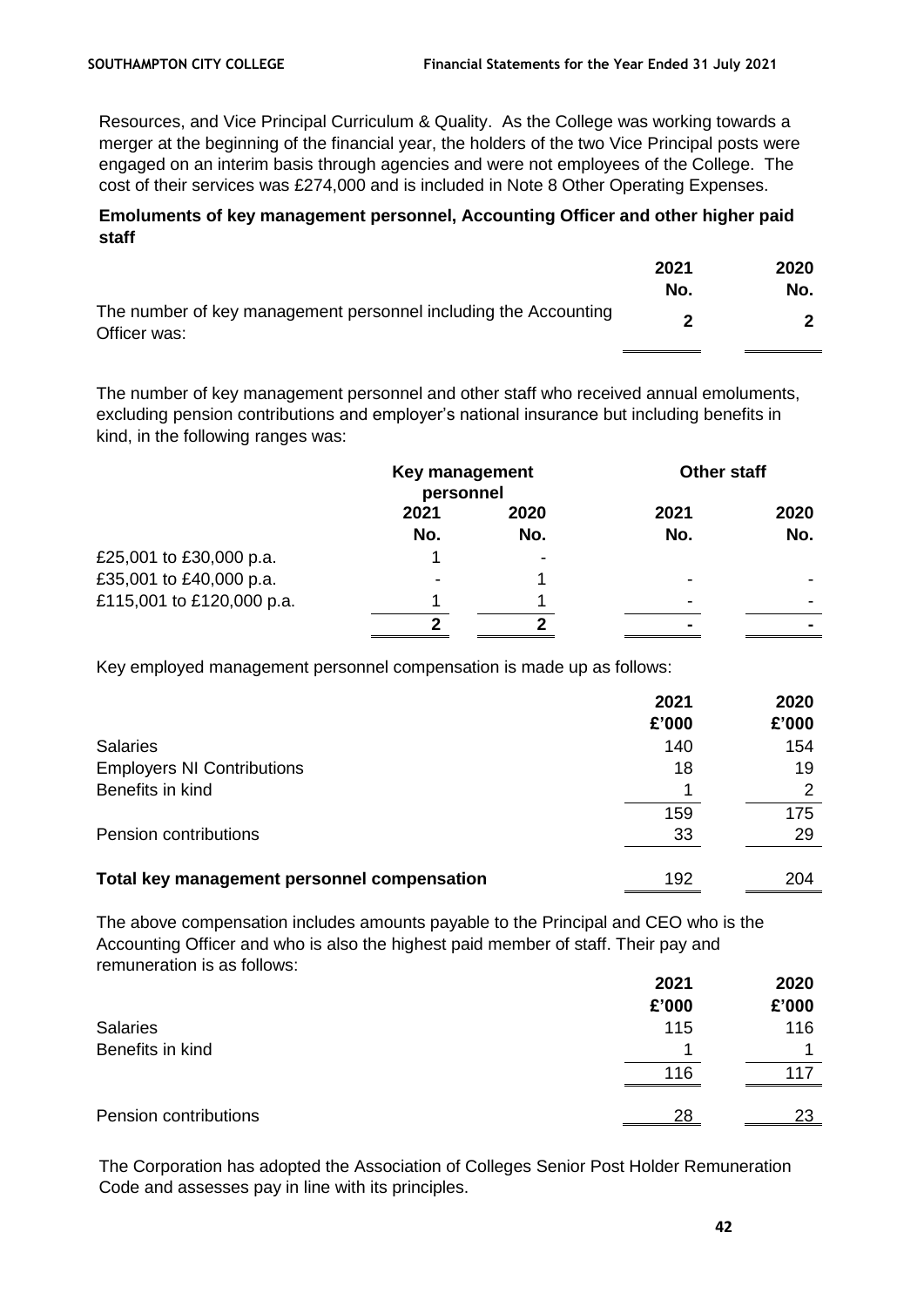The Principal & CEO reports to the Chair of the Corporation, who undertakes an annual review of her performance against the College's overall objectives using both qualitative and quantitative measures of performance.

The remuneration package of the Principal & CEO is subject to annual review by the Remuneration Committee of the Governing Body who use benchmarking information (in particular the Association of Colleges' Senior Pay) survey to provide objective guidance and justification.

Relationship of Principal/CEO pay and remuneration expressed as a multiple of staff pay:

- Principal & CEO's basic salary as a multiple of the median of all staff 4.4
- Principal & CEO's total remuneration as a multiple of the median of all staff 4.46

The Accounting Officer and the Staff Board Member only received remuneration in respect of their roles as Principal and staff member under their respective employment contracts and not in respect of their roles as governors. The other members of the Corporation did not receive any payments from the College in respect of their roles as governors and although able to claim the reimbursement of travel and subsistence expenses incurred in the course of their duties, no payments were made.

# **8 Other operating expenses**

|                                                                 | 2021  | 2020  |
|-----------------------------------------------------------------|-------|-------|
|                                                                 | £'000 | £'000 |
| Teaching costs                                                  | 385   | 385   |
| Non-teaching costs                                              | 2,159 | 2,094 |
| Premises costs                                                  | 2,763 | 2,016 |
| <b>Total</b>                                                    | 5,307 | 4,495 |
|                                                                 |       |       |
| Other operating expenses include:                               | 2021  | 2020  |
|                                                                 | £'000 | £'000 |
| Auditors' remuneration:                                         |       |       |
| Financial statements audit                                      | 48    | 31    |
| Internal audit                                                  | 19    | 5     |
| Other services provided by the financial statements'<br>auditor | 2     | 2     |
| Hire of assets under operating leases                           | 10    | 67    |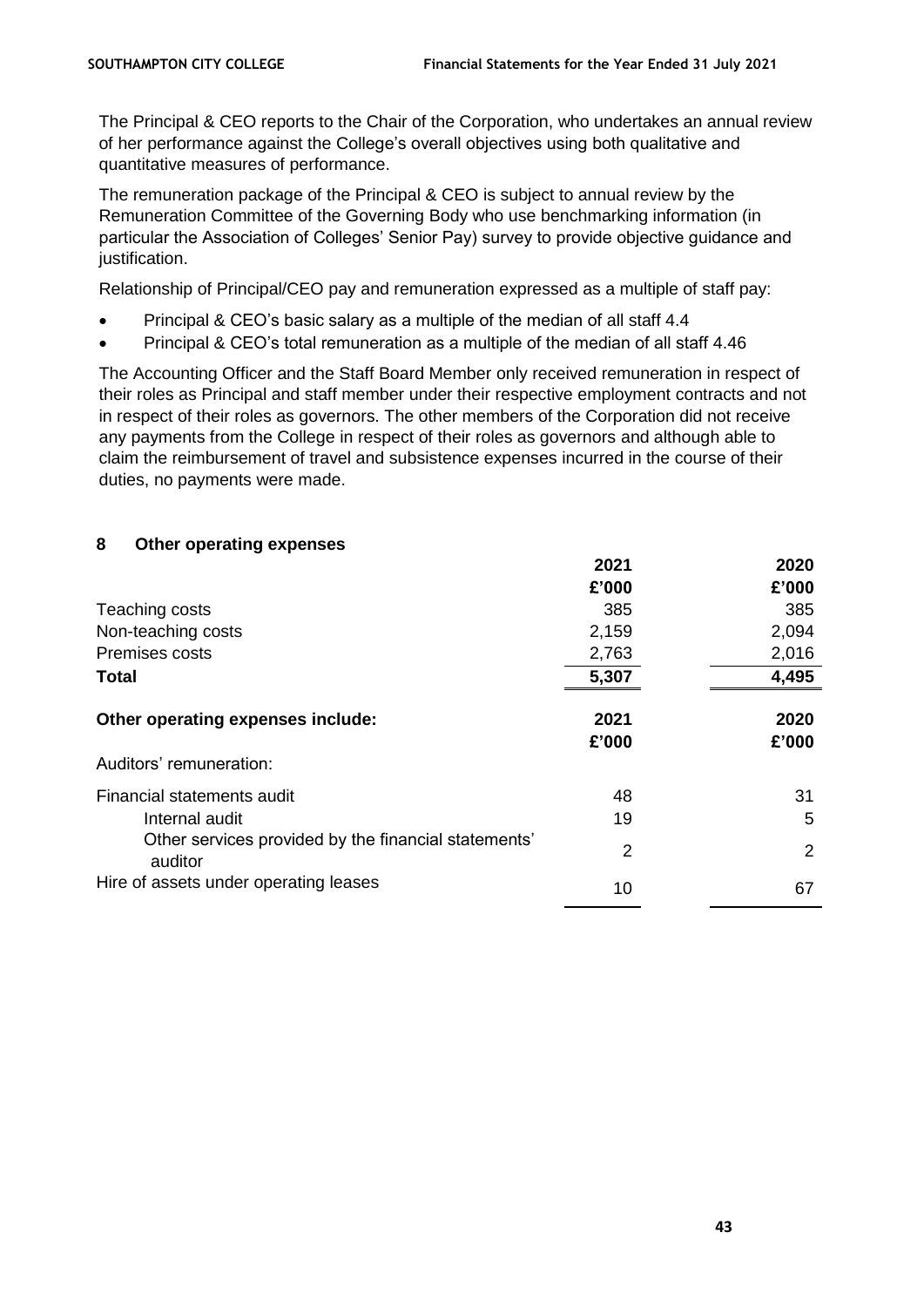#### **9 Interest and other finance costs**

|                                                     | 2021<br>£'000 | 2020<br>£'000 |
|-----------------------------------------------------|---------------|---------------|
| On bank loans, overdrafts and other loans:          | 315           | 327           |
|                                                     | 315           | 327           |
| Net interest on defined pension liability (note 22) | 249           | 229           |
| Net interest on enhanced pension liability          | 17            | 25            |
| <b>Total</b>                                        | 581           | 581           |

# **10 Taxation**

The College is not liable for corporation tax for any activities during the year ending 31 July 2021 nor through the prior year, because the College's activities are in line with its charitable objectives.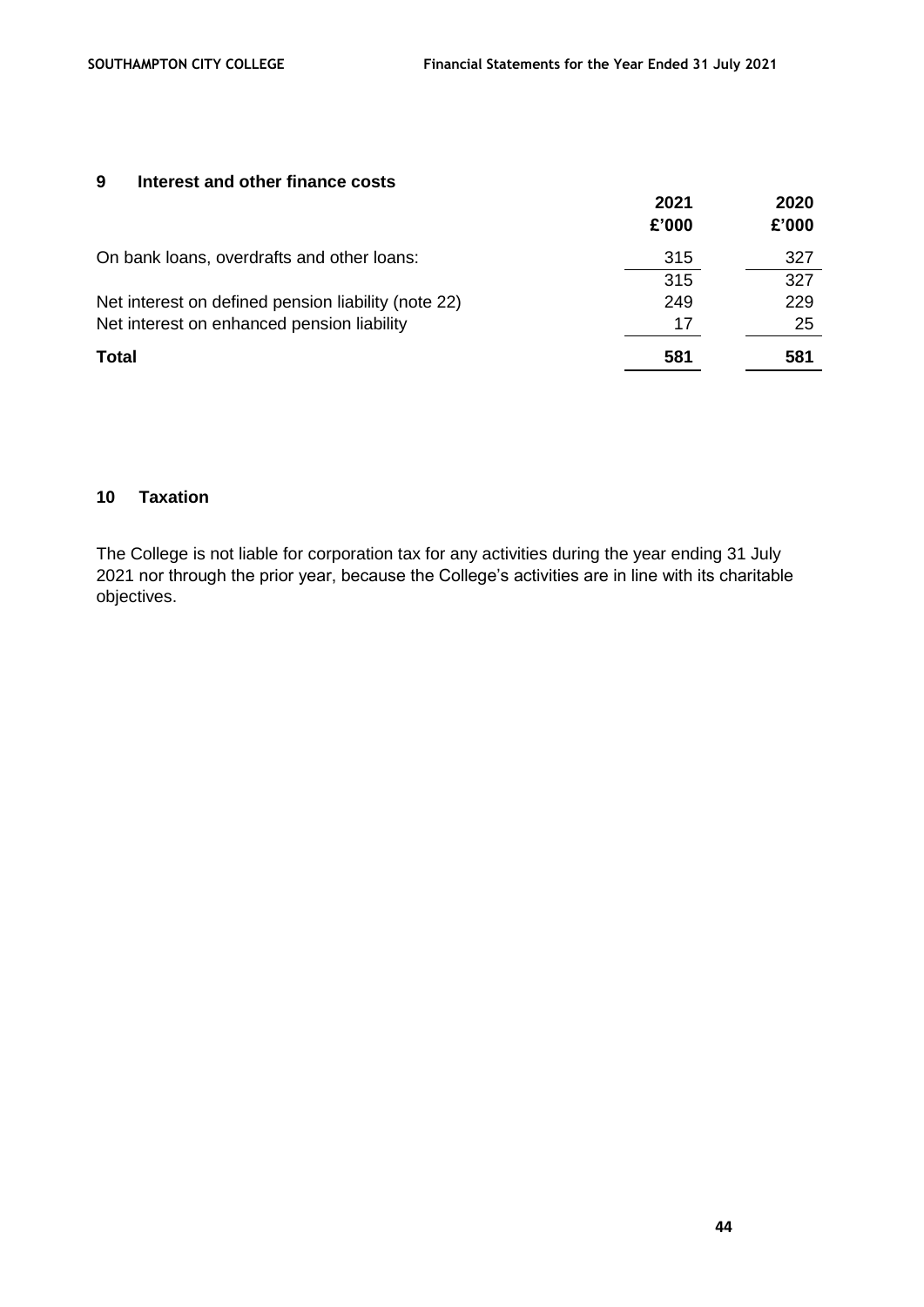# **11 Tangible fixed assets**

|                                   | <b>Land and buildings</b> |                   | <b>Equipment</b> | Total  |  |
|-----------------------------------|---------------------------|-------------------|------------------|--------|--|
|                                   | <b>Freehold</b>           | Long<br>leasehold |                  |        |  |
|                                   | £'000                     | £'000             | £'000            | £'000  |  |
| <b>Cost or valuation</b>          |                           |                   |                  |        |  |
| As at 1 <sup>st</sup> August 2020 | 51,533                    | 10                | 4,176            | 55,719 |  |
| <b>Additions</b>                  |                           |                   | 256              | 256    |  |
| At 31 July 2021                   | 51,533                    | 10                | 4,432            | 55,975 |  |
| <b>Depreciation</b>               |                           |                   |                  |        |  |
| As at 1 <sup>st</sup> August 2020 | 15,352                    | 10                | 3,348            | 18,710 |  |
| Charge for the year               | 1,045                     |                   | 257              | 1,302  |  |
| At 31 July 2021                   | 16,397                    | 10                | 3,605            | 20,012 |  |
| Net book value at 31 July<br>2021 | 35,136                    |                   | 827              | 35,963 |  |
| Net book value at 31 July<br>2020 | 36,181                    |                   | 828              | 37,009 |  |

If fixed assets had not been revalued before being deemed as cost on transition they would have been included at the following historical cost amounts:

| Net book value based on cost         | <b>Nil</b> |
|--------------------------------------|------------|
| Aggregate depreciation based on cost | Nil        |
| Cost                                 | Nil        |

## **12 Trade and other receivables**

|                                      | 2021  | 2020  |
|--------------------------------------|-------|-------|
|                                      | £'000 | £'000 |
| Amounts falling due within one year: |       |       |
| Trade receivables                    | 504   | 216   |
| Prepayments and accrued income       | 86    | 66    |
| Amounts owed by the ESFA             | 106   | 103   |
| <b>Total</b>                         | 696   | 385   |
|                                      |       |       |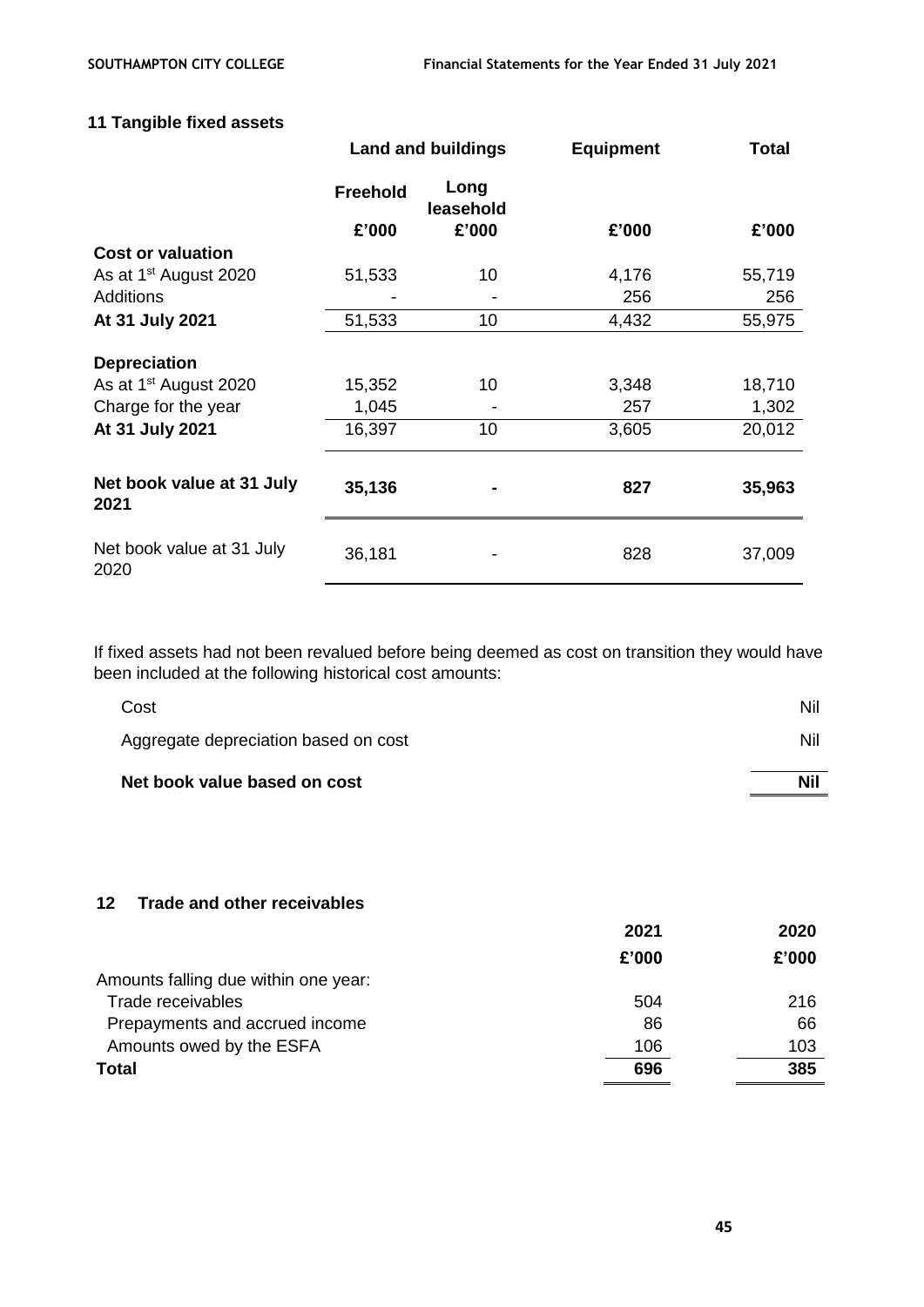#### **13 Creditors: amounts falling due within one year**

|                                             | 2021  | 2020  |
|---------------------------------------------|-------|-------|
|                                             | £'000 | £'000 |
| Bank loans and overdrafts                   | 5,326 | 5,596 |
| Trade payables                              | 75    | 76    |
| Payments received in advance                | 500   | 119   |
| Other taxation and social security          | 128   | 124   |
| Accruals                                    | 717   | 526   |
| Deferred income - government capital grants | 661   | 668   |
| <b>EFA Capital Grant repayment</b>          | 100   | 100   |
| <b>Other Creditors</b>                      | 390   | 462   |
| Amounts owed to the ESFA                    | 550   | 113   |
| <b>Total</b>                                | 8,447 | 7,784 |

#### **14 Creditors: amounts falling due after more than one year**

|                                             | 2021   | 2020   |
|---------------------------------------------|--------|--------|
|                                             | £'000  | £'000  |
| <b>ESFA Funding</b>                         | 1,200  | 1,200  |
| <b>EFA Capital Grant repayment</b>          | 99     | 200    |
| Deferred income - government capital grants | 15,056 | 15,716 |
| <b>Total</b>                                | 16,355 | 17,116 |
| 15<br><b>Borrowings</b>                     |        |        |
|                                             | 2021   | 2020   |
| Bank loans and overdrafts are repayable as  | £'000  | £'000  |
| In one year or less                         | 5,326  | 5,596  |
| <b>Total</b>                                | 5,326  | 5,596  |

#### **Bank covenants**

As at 31 July 2021 the College was in breach of two bank covenants, Debt Service Cover ratio and Interest Cover.

Santander remain supportive of the College in its bid to merge and become financially sustainable in the future and have not taken any action to recall the loan. However, in line with Financial Reporting guidelines the loan is reclassified as due within one year as technically, in accordance with the loan agreement, it is now repayable on demand due to the breach of loan covenant, and there was no debt waiver in place at the year end.

#### **Interest rate, end date and security**

The College has one bank loan at 5.80% repayable by instalments falling due between 1 August 2021 and 30 April 2034 totalling £5,326,000, which is secured on all of the freehold land and buildings of the College.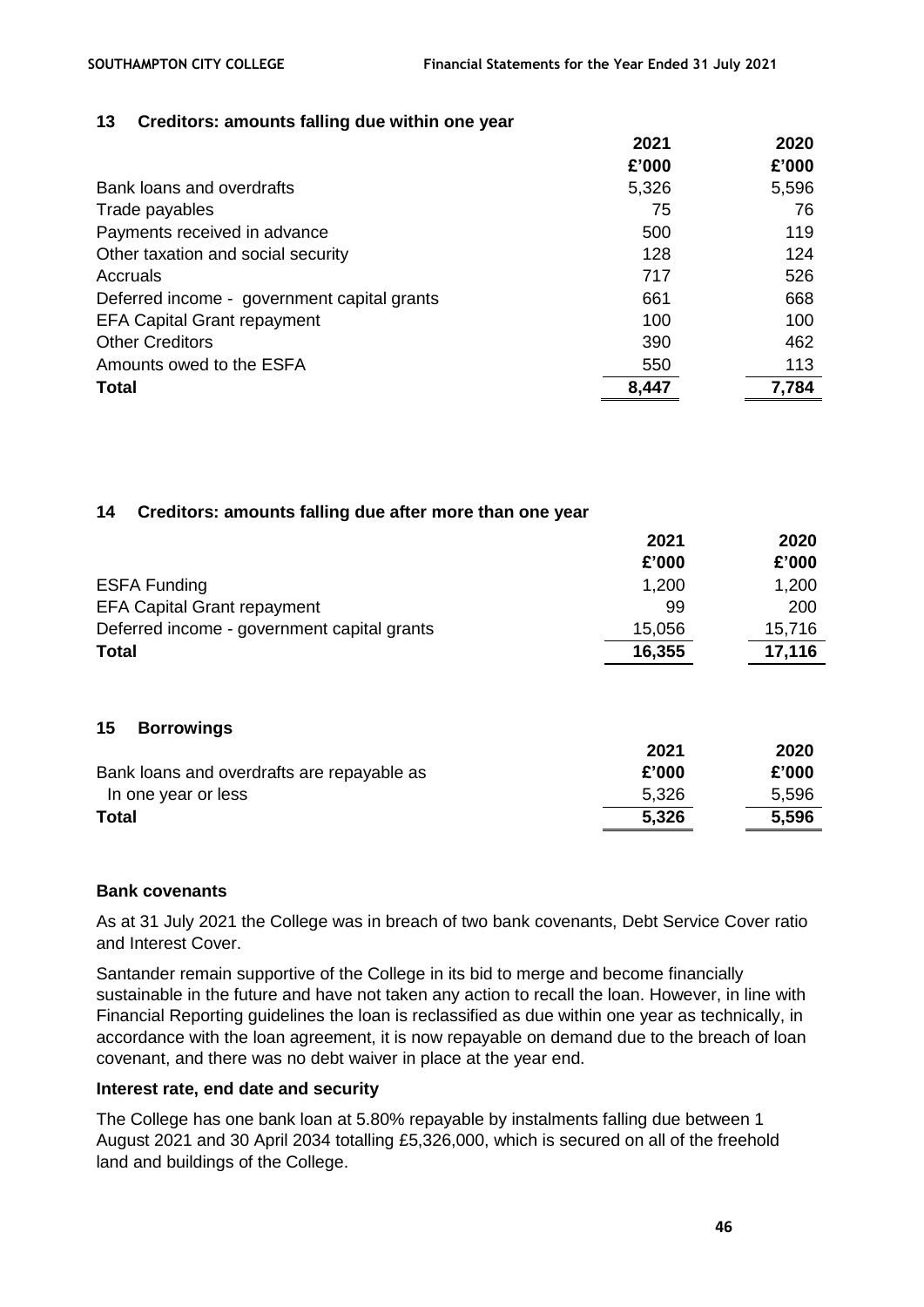#### **ESFA funding**

The College received £1.2m of funds in the 2018/19 from the ESFA which can be converted to loan at a future date at the discretion of the ESFA. These funds are not interest bearing and are shown as due over one year. As at the date of these accounts there is no repayment schedule in place for this sum.

#### **16 Provisions**

|                           | <b>Provision for</b><br>dilapidations | <b>Enhanced</b><br>pensions | <b>Defined</b><br>benefit<br>obligation | <b>Total</b> |
|---------------------------|---------------------------------------|-----------------------------|-----------------------------------------|--------------|
|                           | £'000                                 | £'000                       | £'000                                   | £'000        |
| At 1 August 2020          | 450                                   | 1,275                       | 18,143                                  | 19,868       |
| Expenditure in the period | $\overline{\phantom{a}}$              | (81)                        | 863                                     | 782          |
| Actuarial gain            | -                                     | (50)                        | (4,669)                                 | (4, 719)     |
| At 31 July 2021           | 450                                   | 1,144                       | 14,337                                  | 15,931       |

Defined benefit obligations relate to the liabilities under the College's membership of the Local Government Pension Scheme. Further details are given in Note 22.

The provision for dilapidations relates to repairing a leased, listed slipway located at the Woolston Marine Skills Centre site. The lease expired in December 2019 with the College remaining in occupation under the existing terms in agreement with the landlord. The tenancy was formally ended by the College in November 2020 and a provision of £450,000 has been made to make the slipway good as required under the terms of the lease.

The enhanced pension provision relates to the cost of staff who have already left the College's employ and commitments for reorganisation costs from which the College cannot reasonably withdraw at the balance sheet date.

The principal assumptions for this calculation are:

| 2021 | 2020 |
|------|------|
| 2.6% | 2.2% |
| 1.6% | 1.3% |
|      |      |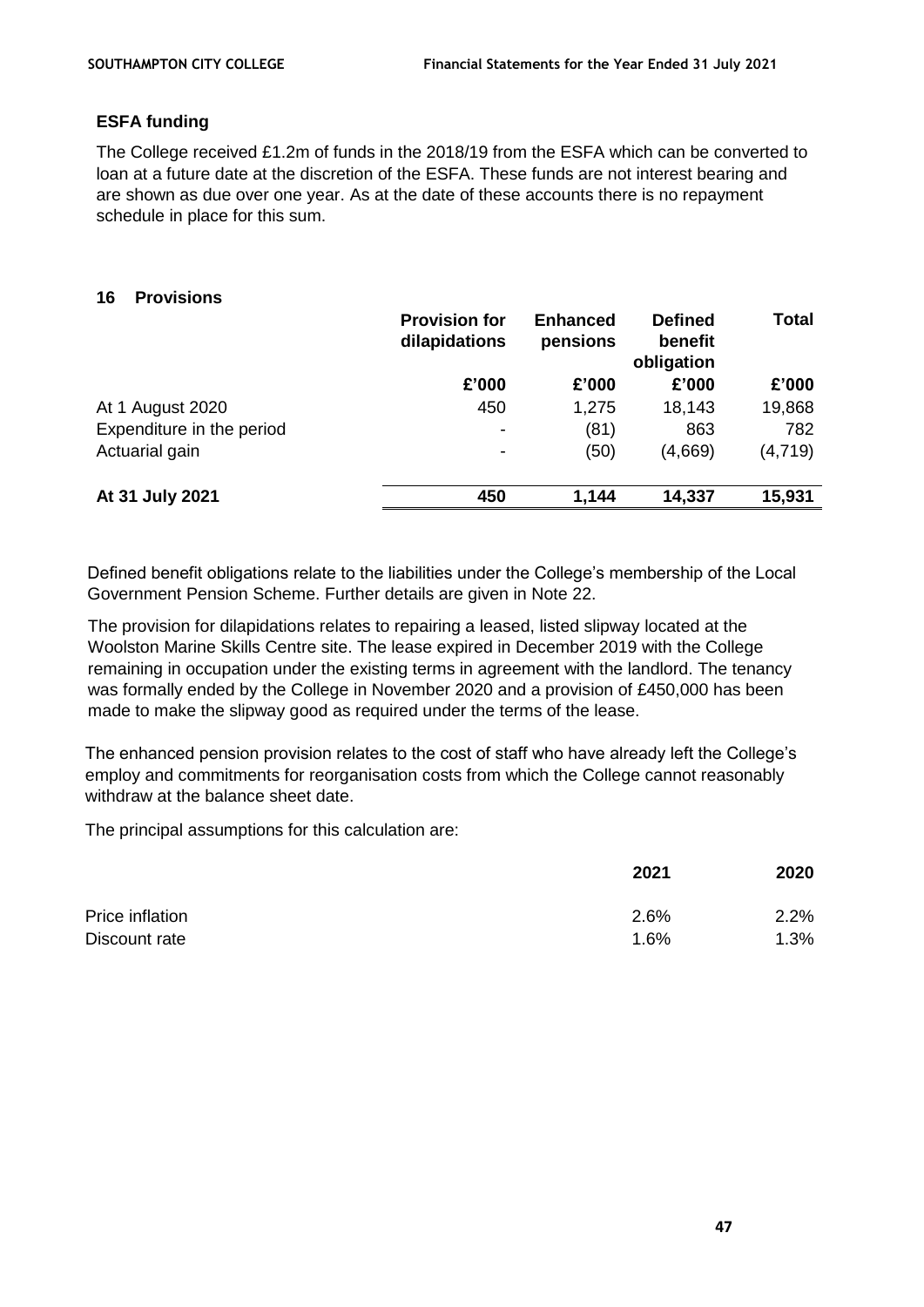## **17 Analysis of Changes in Net Debt**

|                           | At 1<br><b>August</b><br>2020 | Cash<br>flows | <b>Other</b><br>changes  | At 31<br>July<br>2021 |
|---------------------------|-------------------------------|---------------|--------------------------|-----------------------|
|                           | £'000                         | £'000         | £'000                    | £'000                 |
| Cash and cash equivalents | 1,259                         | (12)          | $\blacksquare$           | 1,247                 |
| <b>Bank Loans</b>         | (5,596)                       | 270           | $\overline{\phantom{a}}$ | (5,326)               |
| <b>ESFA Funding</b>       | (1,200)                       | -             | $\overline{\phantom{a}}$ | (1,200)               |
| <b>Total</b>              | (5, 537)                      | 258           | $\blacksquare$           | (5, 279)              |

#### **18 Capital and other commitments**

|                                       | 2021  | 2020  |
|---------------------------------------|-------|-------|
|                                       | £'000 | £'000 |
| Commitments contracted for at 31 July | 155   | 174   |

## **19 Commitments under operating leases**

The total future minimum lease payments under non-cancellable operating leases as follows:

|                                                   | 2021  | 2020  |
|---------------------------------------------------|-------|-------|
|                                                   | £'000 | £'000 |
| Future minimum lease payments due                 |       |       |
| Not later than one year                           | 11    |       |
| Later than one year and not later than five years |       | 22    |
|                                                   | 18    | 33    |

#### **20 Contingent liabilities**

The College received £2.48m in Emergency Funding during the year. The terms of this funding are such that the funds could be converted to a loan at some point in the future if specified conditions are not complied with. The College, in agreement with its auditors, has assessed there is a very low probability of not complying with these conditions, therefore this has been treated as Grant Income. The auditors have agreed with this treatment.

#### **21 Events after the reporting period**

There were no events to report after the year end.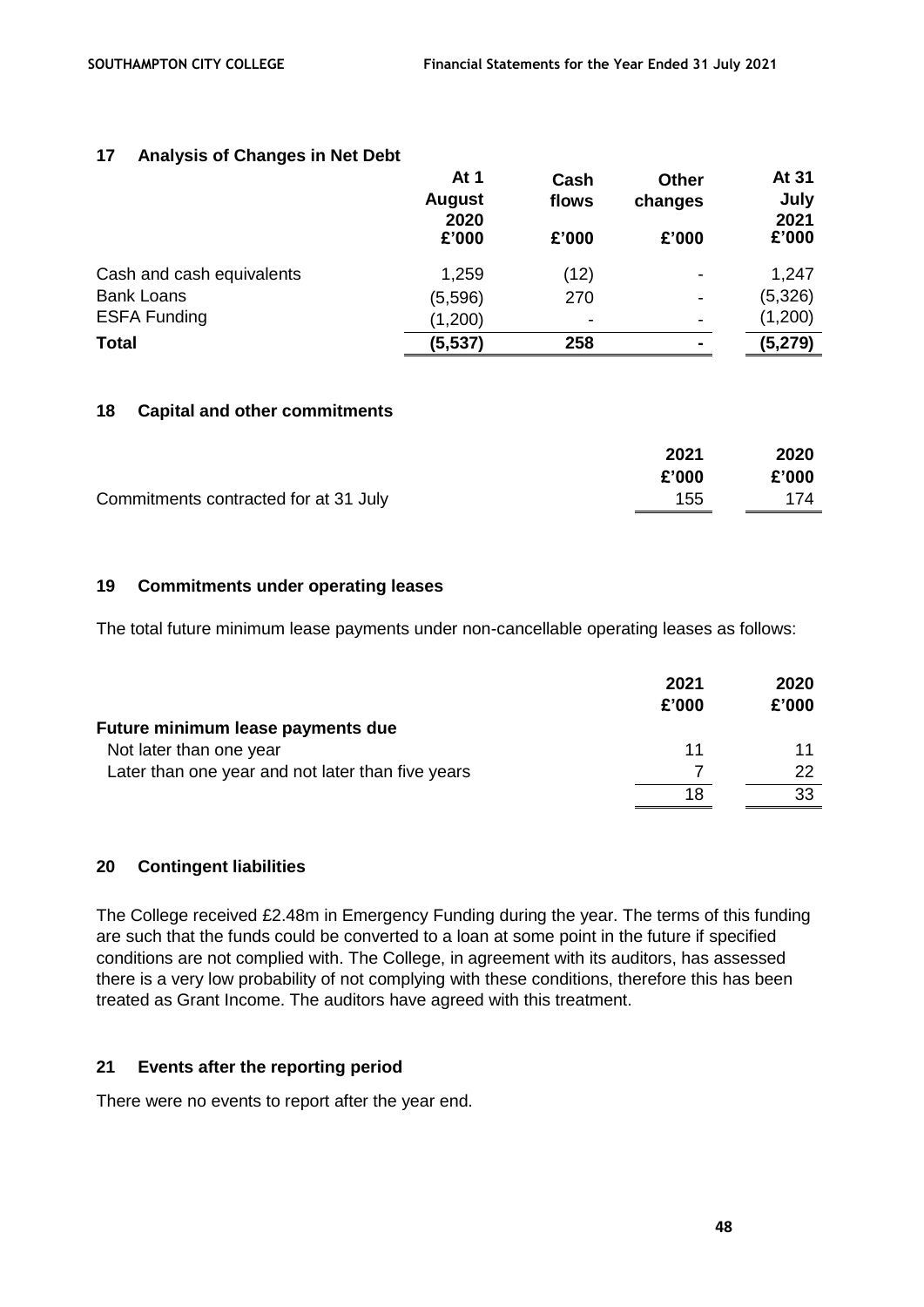#### **22 Defined benefit obligations**

The College employees belong to two principal post-employment benefit plans: the Teachers' Pension Scheme England and Wales (TPS) for academic and related staff; and the Hampshire Local Government Pension Scheme (LGPS) Scheme for non-teaching staff, which is managed by Hampshire Pension Fund. Both pension schemes are multiemployer defined-benefit plans.

| Total pension cost for the year                                 |     | 2021<br>£000 |     | 2020<br>£000 |
|-----------------------------------------------------------------|-----|--------------|-----|--------------|
| Teachers' Pension Scheme: contributions paid                    |     | 748          |     | 722          |
| <b>Local Government Pension Scheme:</b>                         |     |              |     |              |
| Contributions paid                                              | 816 |              | 779 |              |
| FRS 102 (28) charge                                             | 614 |              | 382 |              |
| Charge to the Statement of Comprehensive Income                 |     | 1,430        |     | 1,161        |
| Enhanced pension charge to Statement of<br>Comprehensive Income |     | (14)         |     | 10           |
| <b>Total Pension Cost for Year within staff costs</b>           |     | 2,164        |     | 1,893        |

The pension costs are assessed in accordance with the advice of independent qualified actuaries. The latest formal actuarial valuation of the TPS was 31 March 2019 and of the LGPS 31 March 2019.

#### **Teachers' Pension Scheme**

The Teachers' Pension Scheme (TPS) is a statutory, contributory, defined benefit scheme, governed by the Teachers' Pension Scheme Regulations 2014. These regulations apply to teachers in schools and other educational establishments, including colleges. Membership is automatic for teachers and lecturers at eligible institutions. Teachers and lecturers are able to opt out of the TPS.

The TPS is an unfunded scheme and members contribute on a 'pay as you go' basis – these contributions, along with those made by employers, are credited to the Exchequer under arrangements governed by the above Act. Retirement and other pension benefits are paid by public funds provided by Parliament.

Under the definitions set out in FRS 102 (28.11), the TPS is a multi-employer pension plan. The College is unable to identify its share of the underlying assets and liabilities of the plan.

Accordingly, the College has taken advantage of the exemption in FRS 102 and has accounted for its contributions to the scheme as if it were a defined-contribution plan. The College has set out above the information available on the plan and the implications for the College in terms of the anticipated contribution rates.

The valuation of the TPS is carried out in line with regulations made under the Public Service Pension Act 2013. Valuations credit the teachers' pension account with a real rate of return assuming funds are invested in notional investments that produce that real rate of return.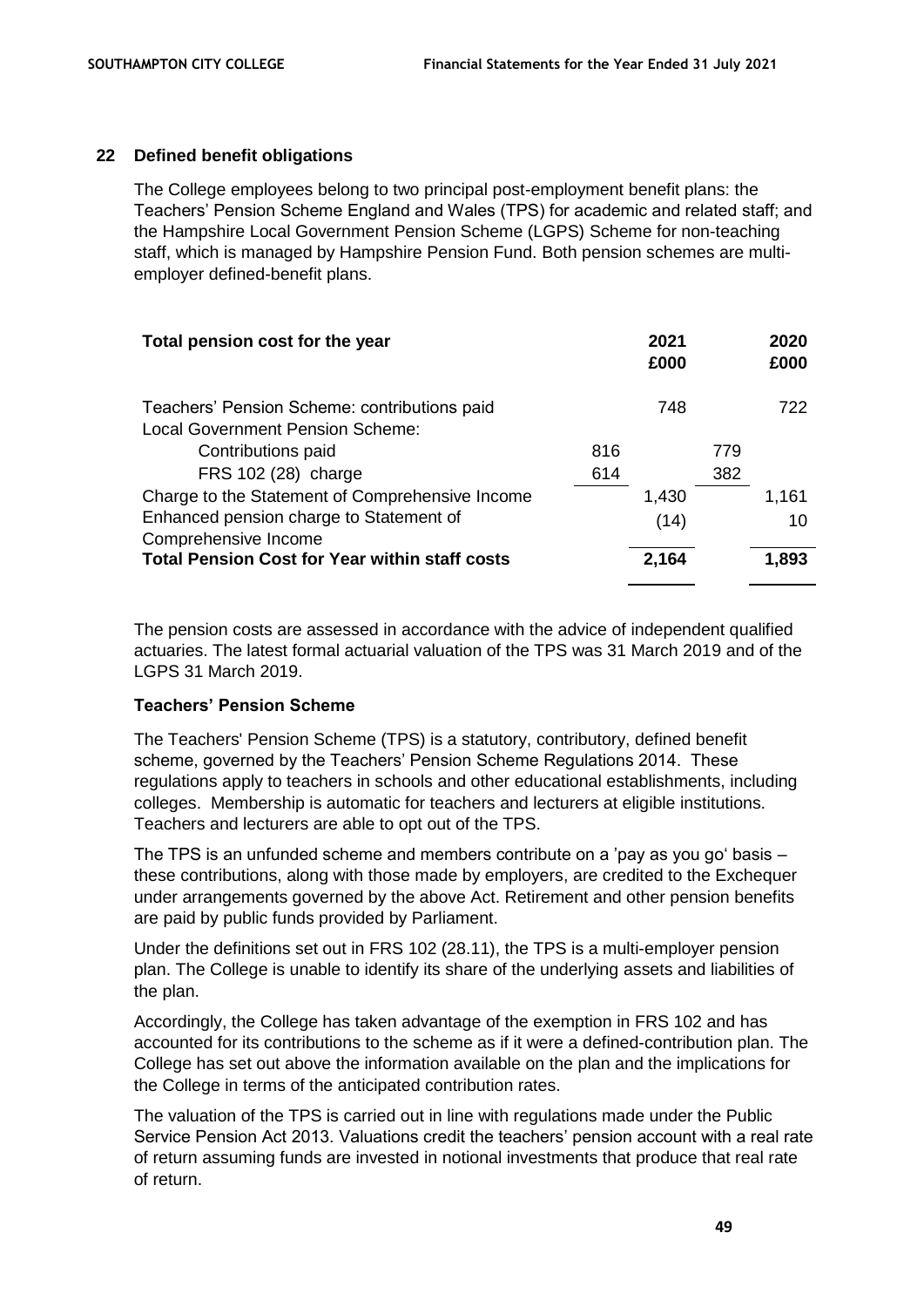The latest actuarial review of the TPS was carried out as at 31 March 2019. The valuation report was published by the Department for Education in April 2019. The valuation reported total scheme liabilities (pensions currently in payment and the estimated cost of future benefits) for service to the effective date of £218 billion, and notional assets (estimated future contributions together with the notional investments held at the valuation date) of £198 billion giving a notional past service deficit of £22 billion.

As a result of the valuation, new employer contribution rates were set at 23.68% of pensionable pay from September 2019 onwards (compared to 16.48% during 2018/19). The DfE has agreed to pay a teacher pension employer contribution grant to cover the additional costs during the 2020/21 academic year.

A full copy of the valuation report and supporting documentation can be found on the Teachers' Pension Scheme website.

The pension costs paid to TPS in the year amounted to £748,000 (2020: £732,000).

#### **Local Government Pension Scheme (LGPS)**

The LGPS is a funded defined-benefit plan, with the assets held in separate funds administered by Hampshire Local Authority. The total contributions made for the year ended 31 July 2021 were £982,000, of which employer's contributions totalled £816,000 and employees' contributions totalled £166,000.

After implementing the 2019 scheme revaluation, the agreed employer contribution rate for 2020/21 is 24.0% and the annual fixed contribution rate is £206k.The next scheme revaluation will be undertaken in 2022.

For employees, contributions range from 5.5% to 11.4%, depending on salary.

The current valuation allows for the increase in benefits and therefore liability as a result of Guaranteed Minimum Pension ('GMP') equalisation between men and women which is required as a result of the removal of the Additional State Pension. Allowance is made for full pension increases to be made on GMPs to individuals reaching State Pension Age after 6<sup>th</sup> April 2016.

The valuation also allows for the impact of the McCloud case which ruled that the transitional protection for some members of public service schemes implemented when they were reformed constituted age discrimination.

The following information is based upon a full actuarial valuation of the fund at 31 March 2019 updated to 31 July 2021 by a qualified independent actuary.

|                                      | At 31 July<br>2021 | At 31 July<br>2020 |
|--------------------------------------|--------------------|--------------------|
| Rate of increase in salaries         | 3.60%              | 3.30%              |
| Future pensions increases            | 2.60%              | 2.30%              |
| Discount rate for scheme liabilities | 1.70%              | 1.40%              |
| Inflation assumption (CPI)           | 2.60%              | 2.30%              |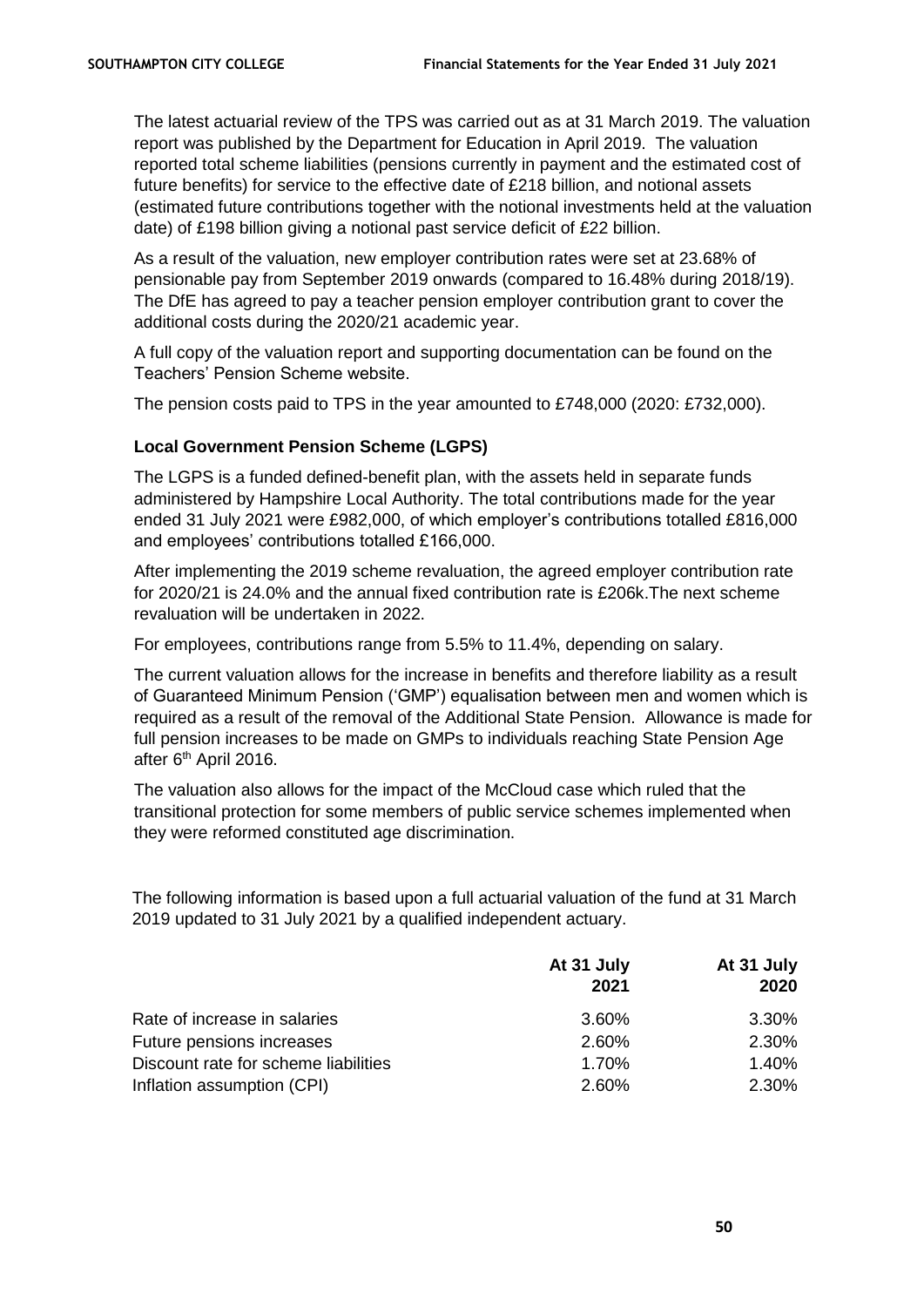The current mortality assumptions include sufficient allowance for future improvements in mortality rates. The assumed life expectations on retirement age 65 are:

|                                                  | At 31 July<br>2021              | At 31 July<br>2020              |
|--------------------------------------------------|---------------------------------|---------------------------------|
|                                                  | Years                           | Years                           |
| <b>Retiring today</b>                            |                                 |                                 |
| <b>Males</b>                                     | 23.1                            | 23.0                            |
| Females                                          | 25.5                            | 25.5                            |
| Retiring in 20 years                             |                                 |                                 |
| <b>Males</b>                                     | 24.8                            | 24.7                            |
| Females                                          | 27.3                            | 27.2                            |
| The College's share of assets in the plan at the | <b>Fair Value</b><br>at 31 July | <b>Fair Value</b><br>at 31 July |
| balance sheet date were:                         | 2021                            | 2020                            |
|                                                  | £'000                           | £'000                           |
| <b>Equity instruments</b>                        | 16,515                          | 13,330                          |
| Debt instruments                                 | 4,878                           | 5,041                           |
| Property                                         | 1,769                           | 1,478                           |
| Cash                                             | 285                             | 388                             |
| Other                                            | 5,077                           | 4,000                           |
| Total fair value of plan assets                  | 28,524                          | 24,237                          |

**The amount included in the balance sheet in respect of the defined benefit pension plan is as follows:**

|                                   | 2021      | 2020      |
|-----------------------------------|-----------|-----------|
|                                   | £'000     | £'000     |
| Fair value of plan assets         | 28.524    | 24,237    |
| Present value of plan liabilities | (42,861)  | (42, 380) |
| Net pensions liability (Note 16)  | (14, 337) | (18, 143) |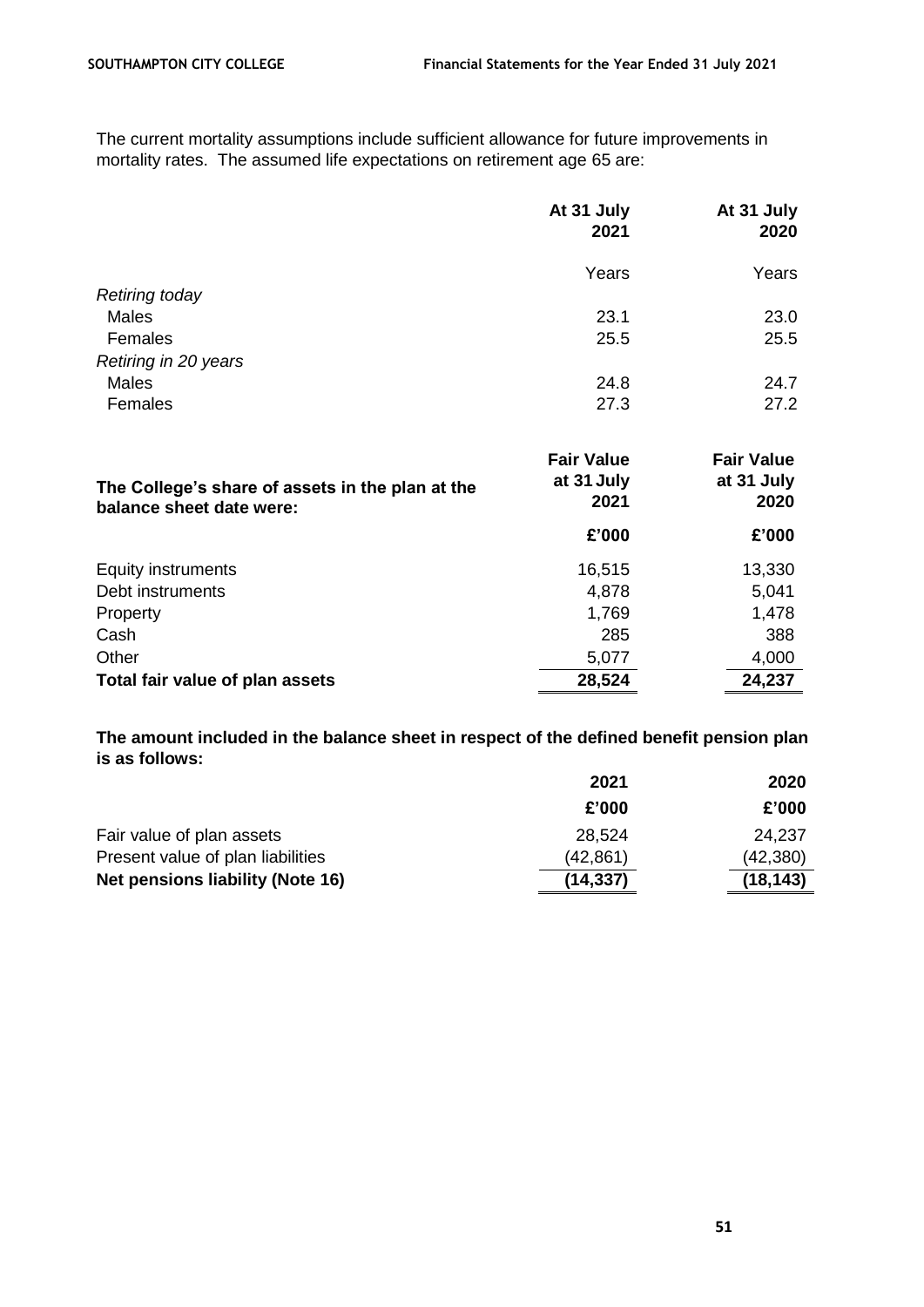# **Amounts recognised in the Statement of Comprehensive Income in respect of the plan are as follows:**

|                                                                 | 2021      | 2020        |
|-----------------------------------------------------------------|-----------|-------------|
|                                                                 | £'000     | £'000       |
| Amounts included in staff costs                                 |           |             |
| <b>Current service cost</b>                                     | 1,430     | 1,074       |
| Past service cost<br><b>Total</b>                               | 1,430     | 87<br>1,161 |
|                                                                 |           |             |
| Amounts included in investment income                           |           |             |
| Interest income                                                 | (339)     | (489)       |
| Interest expense on Defined Benefit pension obligation          | 588       | 718         |
|                                                                 | 249       | 229         |
|                                                                 |           |             |
| Amount recognised in Other Comprehensive Income                 |           |             |
| Return on pension plan assets                                   | 339       | 218         |
| Experience gain/(losses) arising on defined benefit obligations | 3,957     | (6, 460)    |
| Amount recognised in Other Comprehensive Income                 | 4,296     | (6, 242)    |
|                                                                 |           |             |
|                                                                 |           |             |
| Movement in net defined liability during the year               |           |             |
|                                                                 | 2021      | 2020        |
|                                                                 | £'000     | £'000       |
| Net defined liability in scheme at 1 August                     | (18, 143) | (11, 290)   |
| Movement in year:                                               |           |             |
| <b>Current service cost</b>                                     | (1,430)   | (1,074)     |
| <b>Employer contributions</b>                                   | 816       | 779         |
| Past service cost                                               |           | (87)        |
| Net interest on the defined liability                           | (249)     | (229)       |
| Actuarial gain / (loss)                                         | 4,669     | (6, 242)    |
| Net defined liability at 31 July                                | (14, 337) | (18, 143)   |
|                                                                 |           |             |
| <b>Asset and Liability Reconciliation</b>                       |           |             |
|                                                                 | 2021      | 2020        |
|                                                                 | £'000     | £'000       |
| Changes in the present value of defined benefit obligations     |           |             |
| Defined benefit obligations at start of period                  | 42,380    | 34,300      |
| <b>Current service cost</b>                                     | 1,430     | 1,074       |
| Interest cost                                                   | 588       | 718         |
| Contributions by Scheme participants                            | 166       | 161         |
| Experience gains and losses on defined benefit obligations      | (712)     | 6,460       |
| Estimated benefits paid                                         | (991)     | (420)       |
| Past Service cost                                               |           | 87          |
| Defined benefit obligations at end of period                    | 42,861    | 42,380      |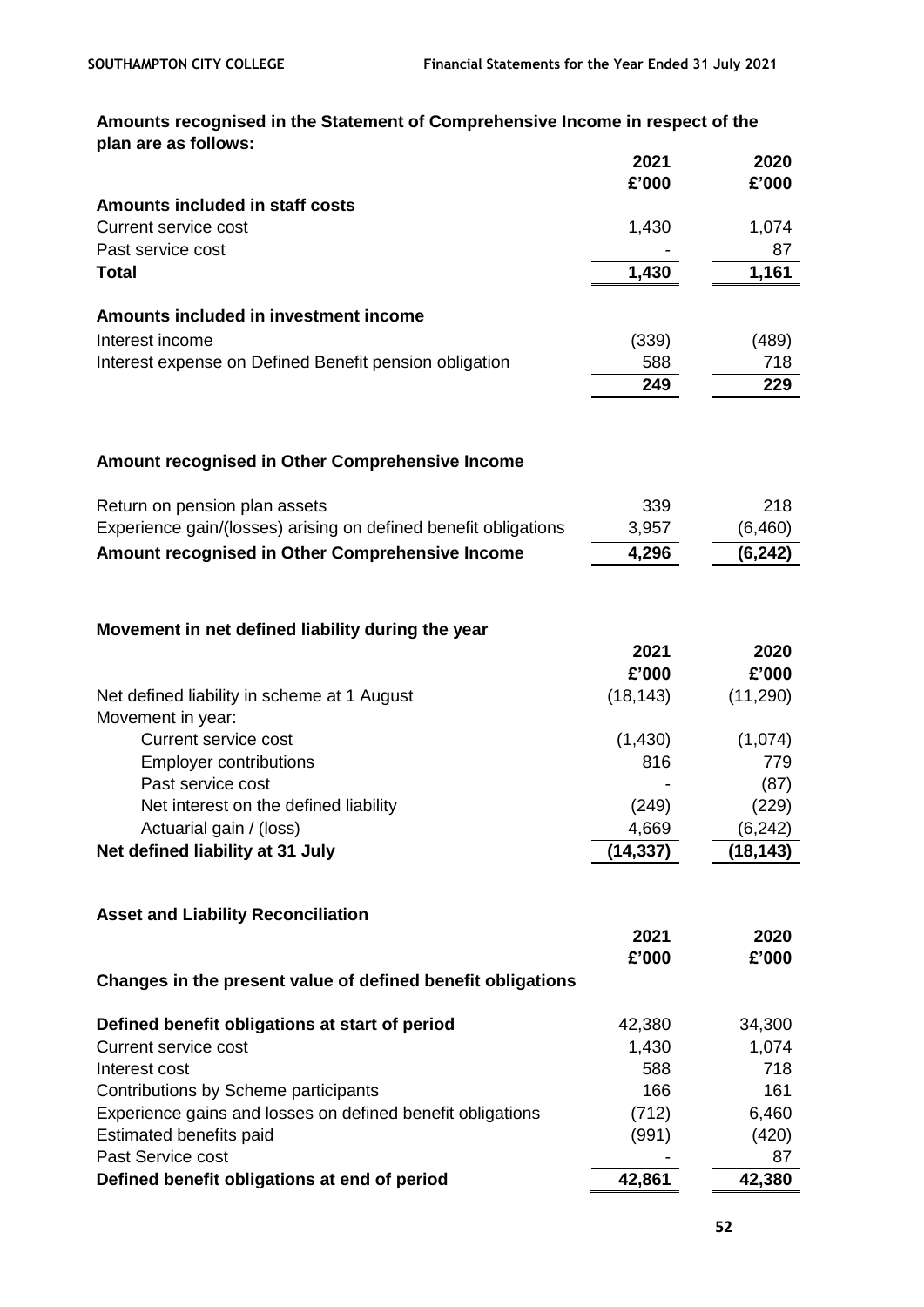| Fair value of plan assets at start of period | 24,237 | 23,010 |
|----------------------------------------------|--------|--------|
| Interest on plan assets                      | 339    | 489    |
| Remeasurement gains on assets                | 3,957  | 218    |
| <b>Employer contributions</b>                | 816    | 779    |
| Contributions by Scheme participants         | 166    | 161    |
| Estimated benefits paid                      | (991)  | (420)  |
| Fair value of plan assets at end of period   | 28,524 | 24,237 |

#### **Changes in fair value of plan assets**

#### **23 Related party transactions**

Owing to the nature of the College's operations and the composition of the Board of Governors being drawn from local public and private sector organisations, it is inevitable that transactions will take place with organisations in which a member of the Board of Governors may have an interest. All transactions involving such organisations are conducted in accordance with the College's financial regulations and normal procurement procedures.

During the year, the College received £508,000 (2019/20: £508,000) for the lease of one of its buildings to Solent University. Paul Colbran, a member of the Board of Governors, is the Chief Operating Officer for Solent University.

#### **24 Amounts disbursed as agent: Learner support funds**

|                                                      | 2021  | 2020  |
|------------------------------------------------------|-------|-------|
|                                                      | £'000 | £'000 |
| Brought forward from prior year                      | 323   | 346   |
| Funding body grants - bursary support                | 454   | 444   |
|                                                      | 777   | 790   |
| Disbursed to students                                | (598) | (442) |
| Administration costs                                 | (33)  | (25)  |
| Balance unspent as at 31 July, included in creditors | 146   | 323   |

Funding body grants are available solely for students. In the majority of instances, the College only acts as a paying agent. In these circumstances, the grants and related disbursements are therefore excluded from the Statement of Comprehensive Income.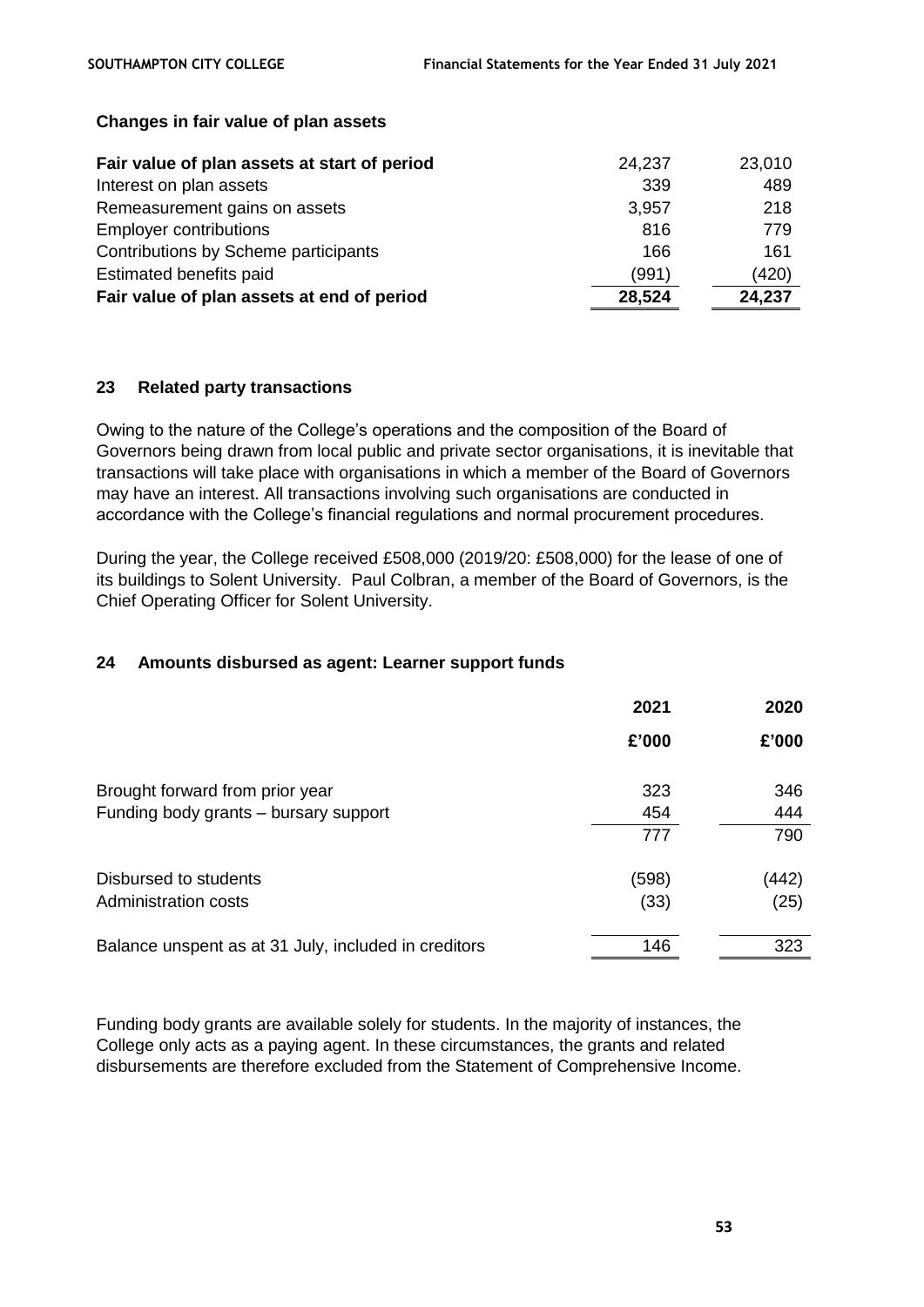**Independent Reporting Accountant's Report on Regularity to the Corporation of Southampton City College and The Secretary of State for Education acting through Education and Skills Funding Agency**

## **Conclusion**

We have carried out an engagement, in accordance with the terms of our engagement letter dated 8 November 2021 and further to the requirements of the grant funding agreements and contracts with the Education and Skills Funding Agency (the "ESFA") or any other public funder, to obtain limited assurance about whether the expenditure disbursed and income received by Southampton City College during the period 1 August 2020 to 31 July 2021 have been applied to the purposes identified by Parliament and the financial transactions conform to the authorities which govern them.

In the course of our work, nothing has come to our attention which suggests that in all material respects the expenditure disbursed and income received during the period 1 August 2020 to 31 July 2021 have not been applied to purposes intended by Parliament and the financial transactions do not conform to the authorities which govern them.

# **Basis for conclusion**

The framework that has been applied is set out in the Post-16 Audit Code of Practice (the Code) issued by the ESFA and in any relevant conditions of funding concerning adult education notified by a relevant funder. In line with this framework, our work has specifically not considered income received from the main funding grants generated through the Individualised Learner Record (ILR) data returns, for which the ESFA has other assurance arrangements in place.

We are independent of the Southampton City College in accordance with the ethical requirements that are applicable to this engagement and we have fulfilled our ethical requirements in accordance with these requirements. We believe the assurance evidence we have obtained is sufficient to provide a basis for our conclusion

# **Responsibilities of Corporation of Southampton City College for regularity**

The corporation of Southampton City College is responsible, under the grant funding agreements and contracts with the ESFA and the requirements of the Further & Higher Education Act 1992, subsequent legislation and related regulations and guidance, for ensuring that expenditure disbursed and income received are applied for the purposes intended by Parliament and the financial transactions conform to the authorities which govern them. The corporation of Southampton City College is also responsible for preparing the Governing Body's Statement of Regularity, Propriety and Compliance.

#### **Reporting accountant's responsibilities for reporting on regularity**

Our responsibilities for this engagement are established in the United Kingdom by our profession's ethical guidance and are to obtain limited assurance and report in accordance with our engagement letter and the requirements of the Code.